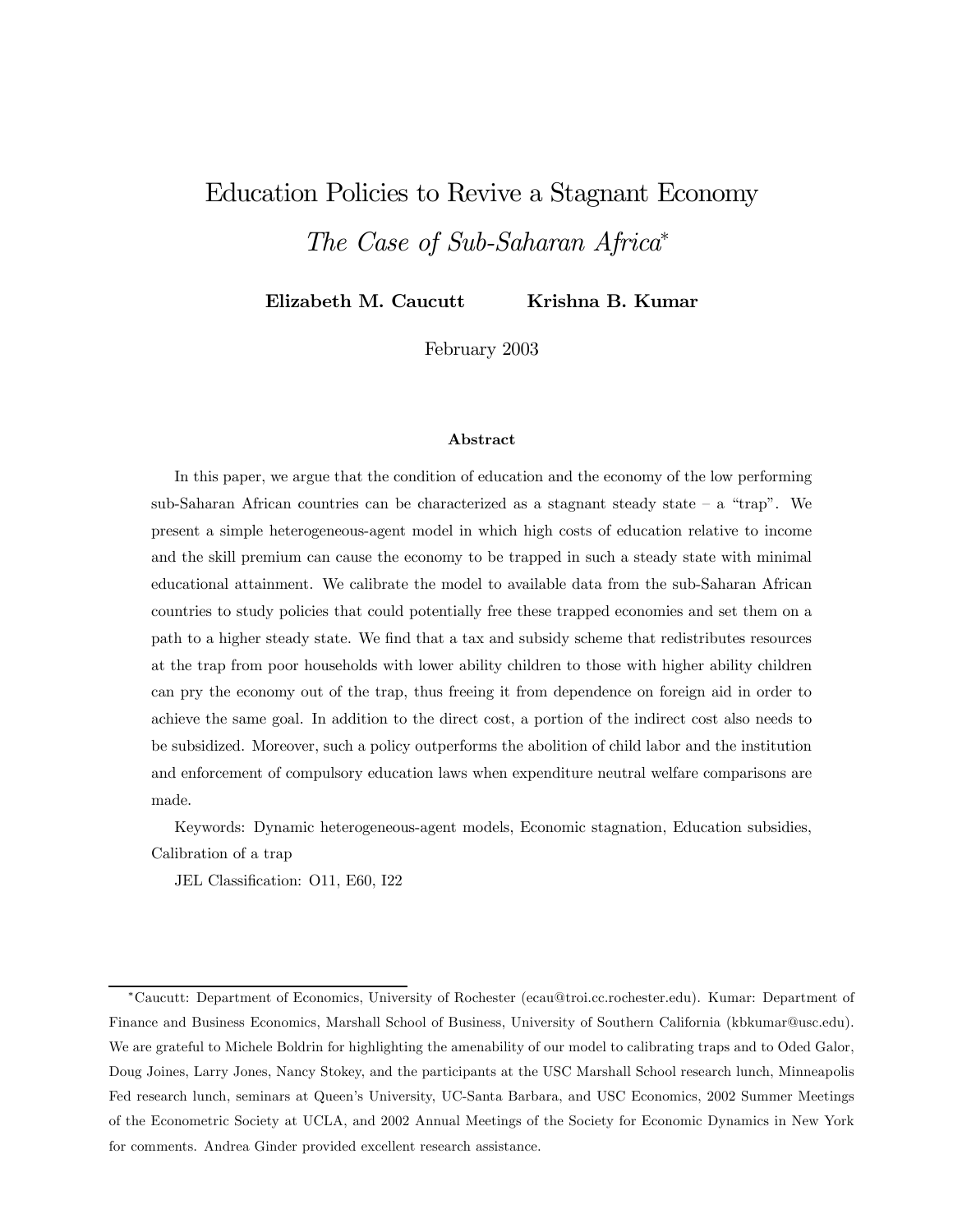## 1 Introduction

The state of education in most countries of sub-Saharan Africa (sSA) is perilous. In its assessment of the progress toward universal primary education, the UNESCO document, Education for All: Year 2000 Assessment, notes that several regions are far from achieving it, "... and in the case of sSA, actually lagging behind." Similar sentiments are voiced by the Oxfam report, Education Now. In the poorest performing countries in this region, enrollments are particularly low, dropout rates high, incomes mostly stagnant, costs of schooling significant relative to income, income inequality high, government expenditure per pupil low, and opportunities of employment for the educated scarce. These indicators have shown little or no improvement in the last two or three decades and in some cases have actually worsened. The AIDS epidemic of the nineties has further exacerbated the situation by decreasing life expectancy in some of these countries.

Popular discussion of policy alternatives to improve the condition of education and the economy of this region, in the above documents and elsewhere, include foreign aid, abolition of child labor, and institution of compulsory education. Is foreign aid the only way these stagnant economies can develop or can domestic funds trigger development? Is universal enrollment possible and even desirable? How effective will the above-mentioned institutional reforms be? These are some of the questions we address in this paper.

We first argue that the worst-performing sSA countries can be characterized as being at a trap, or proximal to one. The word trap is used as a metaphor for a stagnant steady state with a poor economic outcome, rather than a situation in which all outcomes are literally zero.<sup>1</sup> We present a simple model of education attainment with educated and uneducated workers that exhibits a trap when the high cost of education relative to income lowers the return to investment in education. We calibrate this model to economies in this region and then study policies that have the potential to free them from the trap, which allows us to shed some light on the above questions.

We build on the simple heterogeneous-agent, two-period overlapping generations model of education acquisition developed in Caucutt and Kumar (2003); unlike that paper, we model indirect costs explicitly and focus on theoretical conditions that give rise to a trap.<sup>2</sup> A liquidity constrained parent, who is either an "educated" or "uneducated" worker, makes the decision of whether or not to incur the cost of educating a child taking into account the child's ability, which captures both the academic

<sup>&</sup>lt;sup>1</sup>Indeed, in what follows we normalize the "uneducated" to have two years of education and refer to the steady state in which no one obtains education higher than this as a trap.

 $2$ In Caucutt and Kumar (2003) we focus on a unique steady state with positive education attainment and calibrate it to the US economy in order to study whether further subsidization of college education is warranted. Needless to say, the calibration strategy and the policies considered in the present paper are completely different from those considered for the US.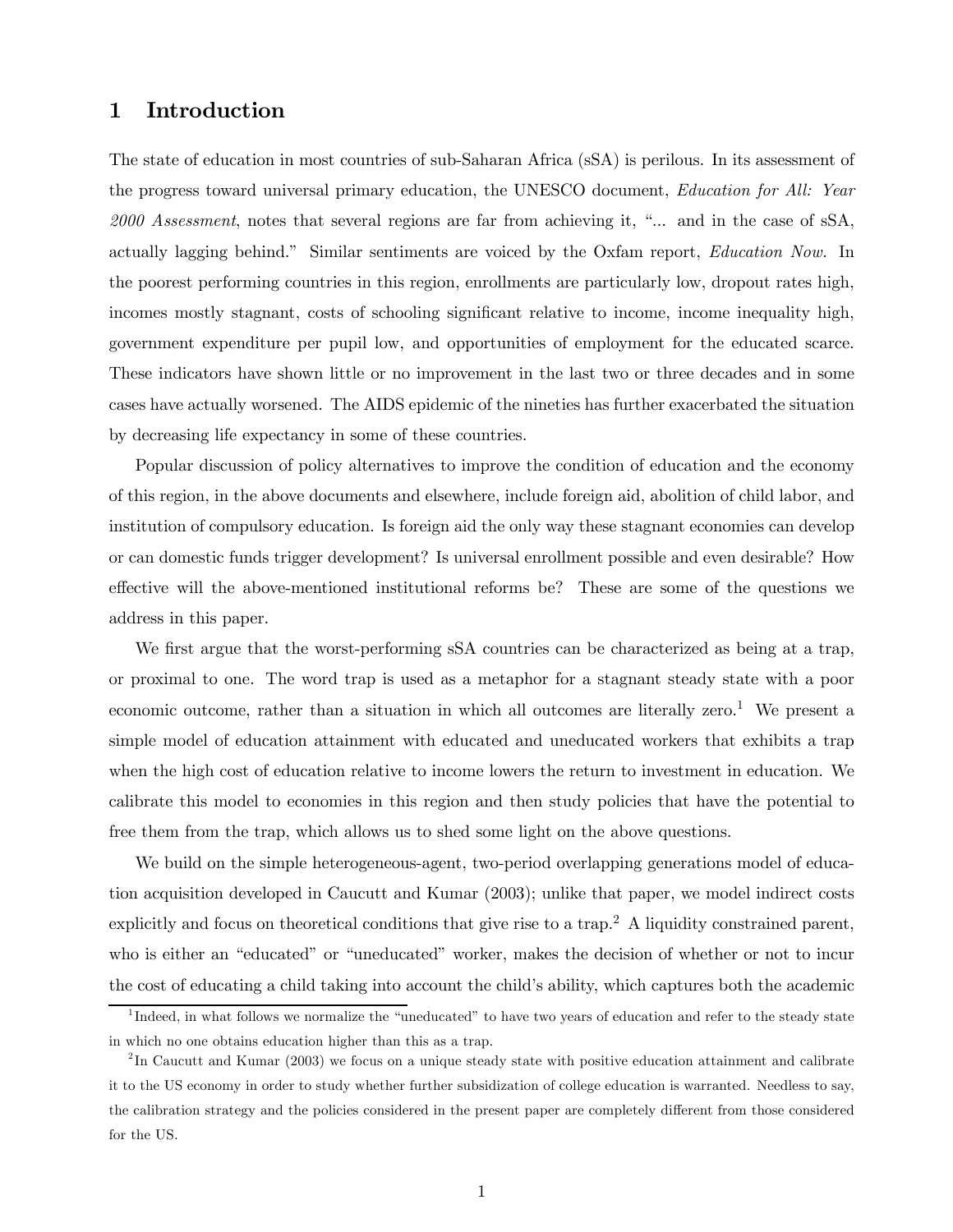ability of the child and unmodeled traits that make some families more functional than others. The probability that a child who is sent to school will become an educated worker the following period depends positively on this ability. Any child who drops out (fails) will remain an uneducated worker next period. The two types of workers are imperfect substitutes in aggregate production.

We develop conditions that give rise to a locally stable "trap" in which all workers remain uneducated. A trap typically occurs when the initial fraction of educated people in the workforce is too low. The wages of the uneducated workers are too low for them to find it profitable to send their children to school. This results in a decrease in the fraction of educated workers next period, which further decreases the wages of the uneducated workers and reinforces the above-mentioned behavior. We derive intuitive sufficient conditions for this to occur; a trap is more likely when the cost of education relative to the income of the uneducated is high, the wage gain to becoming educated is low, the discount rate is high, and the curvature of the utility function is high.

The method of conducting policy experiments on a calibrated model is particularly useful in the context of a trap, where paucity of good quality data precludes detailed econometric analysis. We calibrate the model using data from several countries in the region, so that a typical economy in this region is close to a trap. We then consider policies that have the potential to free the economy from a trap and set it on a path to higher education attainment and output. Since the behavior of the uneducated poor, who form the vast majority close to the trap, is responsible for the trap, it is natural to consider a policy of subsidizing their direct and indirect costs of education. Two features of the model, heterogeneity in types and heterogeneity in ability, play important roles in these policy experiments. The former allows redistribution from richer to poorer parents. However, in the trap everyone is poor. So the kick-start at the trap comes from the latter heterogeneity, that is, the redistribution from poor, low-ability families to those with higher ability.<sup>3</sup>

The indivisible cost of education, liquidity constraints, and the focus on aggregate welfare give rise to this redistribution motive; if the return to education falls a bit short of the amount required for enrollment to all agents, aggregate welfare could be improved by redistributing and making the return attractive for the most able students. This motivation for redistribution is similar in spirit, for instance, to those surveyed by Aghion et. al. (1999); however the focus of redistribution for us, at least at the trap, is across ability levels rather than income levels.

A tax and subsidy scheme that enables such a redistribution is not only able to set the economy on a path toward a better steady state, but also does better in terms of welfare — both across steady states and including transition — than a scheme that abolishes child labor or one that institutes and

 $3A$  compulsory education system would override this kind of redistribution. In the next section we provide evidence that compulsory education laws, even if they exist on paper, are not enforced. We also consider, in our policy experiments, the consequences of enforcing such laws.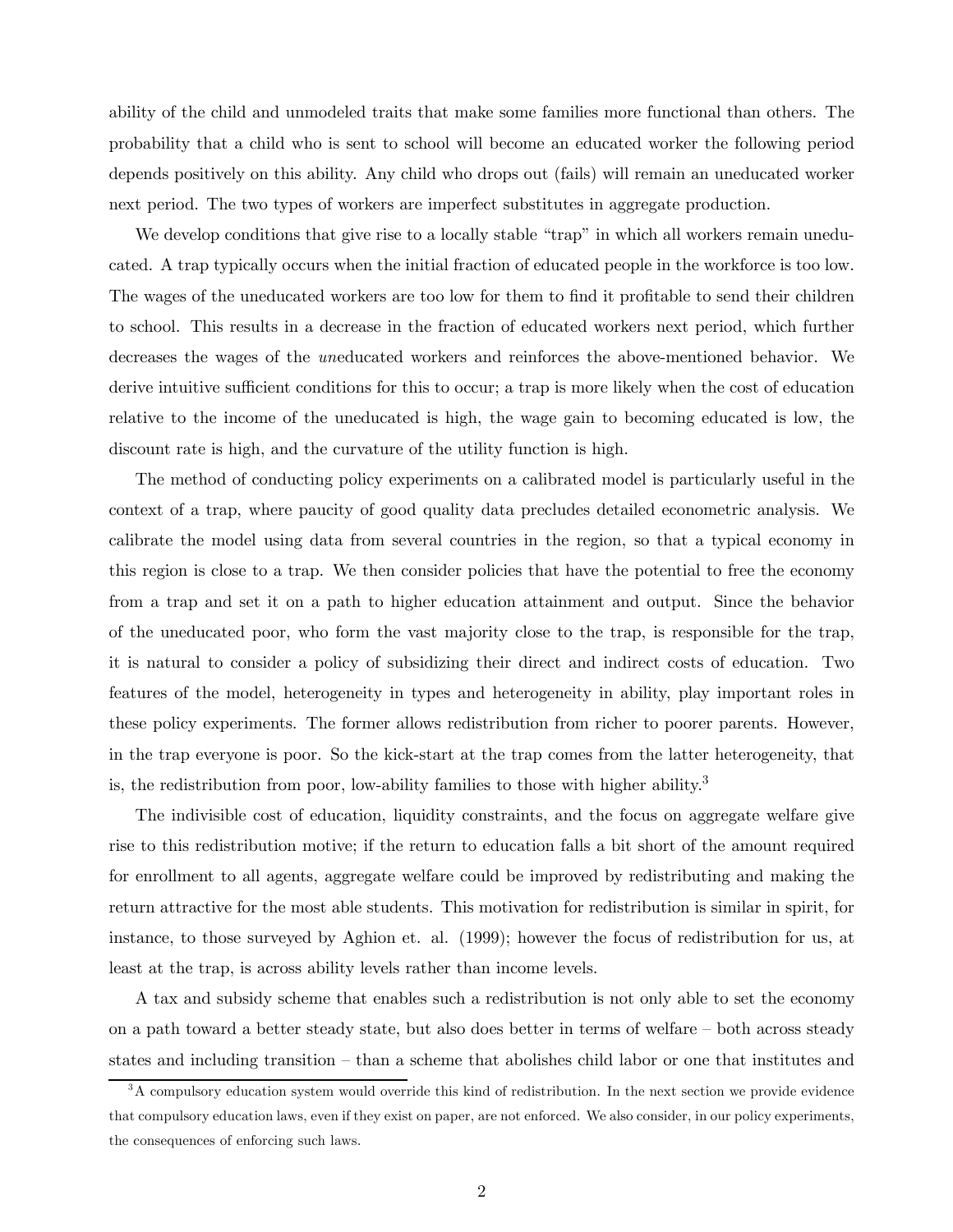enforces compulsory enrollment. Under revenue neutrality, these latter policies are unable to reverse the loss of contributions low ability children would have made to their families had they not been forced to attend school.<sup>4</sup>

In one of the experiments, we compute the educational expenditure, as a fraction of GDP, that would be required to transform the stagnant economy to one that is similar to Mauritius, at least as far as educational attainment is concerned. Even though Mauritius is not considered while calibrating the model economy, the model outcome for expenditure-GDP ratio in the above experiment is quite close to the one seen in data for Mauritius. This outcome gives us confidence in using the calibrated model as a vehicle for studying policy changes, and in the efficacy of education policies in reviving a stagnant economy.

These simulations question the stated goal of several agencies of achieving universal enrollment. At the current stage of development of these economies and the quality of their educational systems that are likely to prevail in the near future, policies that guarantee this level of enrollment need not be welfare improving. The experiments also show that the economy need not depend on foreign aid in order to develop.

We are silent in our study on the issues of gender disparities and the AIDS epidemic, for reasons of theoretical and quantitative tractability. While some of the sub-Saharan African countries we examine do have pronounced gender disparities, others do not; it thus does not seem that a gender bias alone can explain the low aggregate enrollment and attainment seen in the region. Increasing life expectancy by addressing the AIDS problem would affect school enrollments and attainment. Better education can, in turn, affect life expectancy through a better understanding of health and hygiene. However, our silence on this aspect is mitigated by the increase in life expectancy between 1980 and 1998 seen in several of the countries we focus our attention. Likewise, we do not model fertility choice. However, it seems that the in-kind education subsidy policy we consider is likely to be all the more important in a trap characterized by low education and high fertility. Such a policy would tilt incentives towards the quality of children rather than their quantity.<sup>5</sup>

Clearly, factors other than education contribute to the economic stagnation of the region; therefore, we view our analysis as only one step in understanding the complex economic and educational condition of this region. $6$ 

<sup>&</sup>lt;sup>4</sup>Since the government we consider taxes people only for the sake of financing education, expenditure and revenue neutrality are equivalent.

 $^5$ Incorporating fertility decisions – as done in Becker, Murphy, and Tamura (1990) or Galor and Weil (2000) – in our model, is left for future research. Galor and Weil (2000) view stagnation as a transitory, yet long-lasting, phenomenon and explore the role of human capital in this transition.

<sup>&</sup>lt;sup>6</sup>Sachs and Warner (1997), for instance, point to lack of openness to international markets and geographical factors as reasons for African stagnation.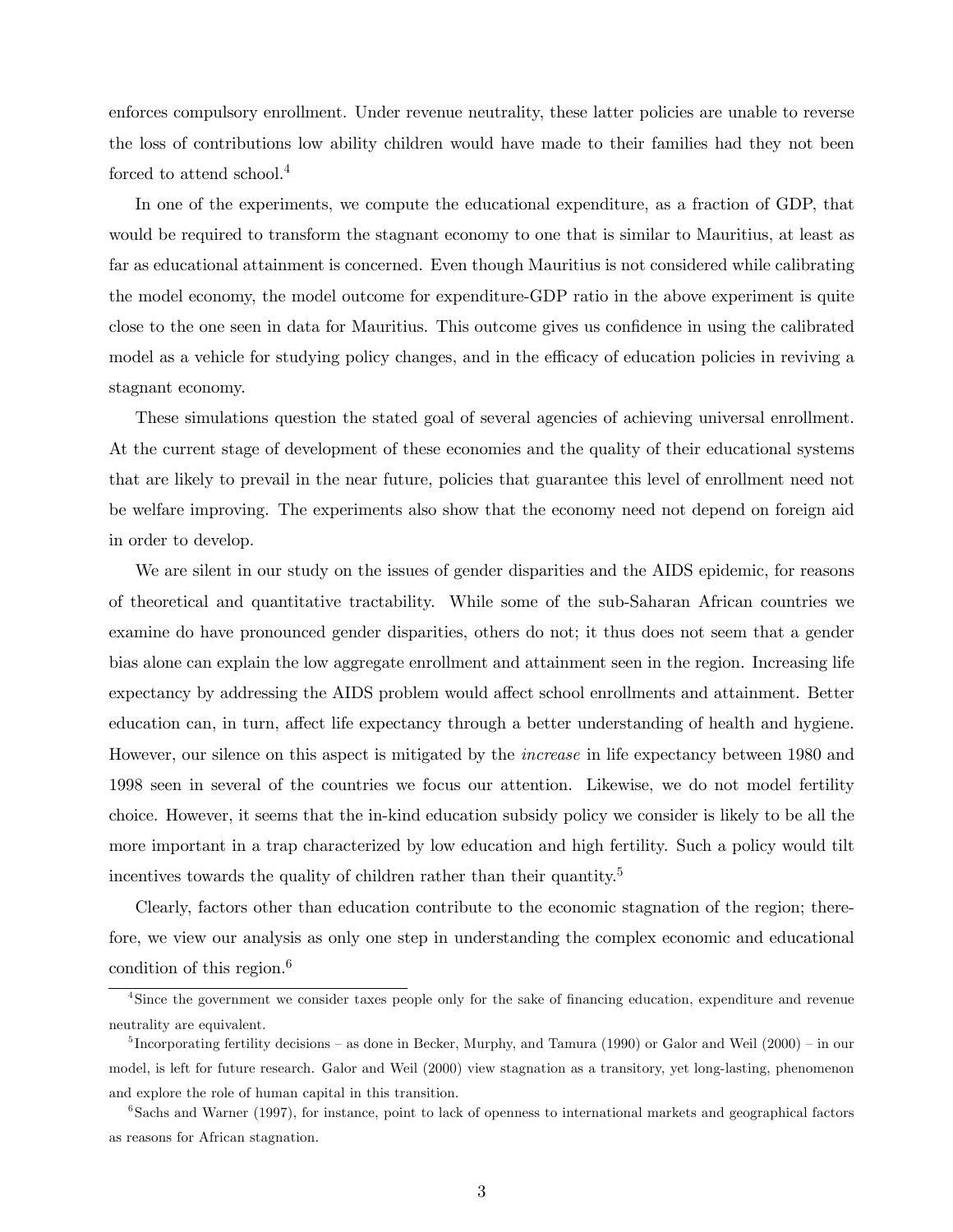There are several models of development traps in the literature. See, for instance, the recent article by Azariadis (1996) and the references therein. Features such as fixed costs and liquidity constraints have been highlighted as potential sources of traps in earlier studies. However, unlike most earlier studies our model features heterogeneity in education and thus earnings.<sup>7</sup> Even if a positive steady state is reached in our model, there will be a mix of educated and uneducated agents. This seems empirically more relevant than having all agents acquire the same level of human capital, high or low, as in a representative agent framework. While a condition for a trap to occur could be equally well derived in a representative agent model, in order to study the "diffusion" of education over time it is necessary to explicitly model the dynamics of heterogeneity. We can also focus attention on those agents whose behavior is responsible for the education trap, the uneducated poor. In contrast, a representative agent model, or similarly our model with linear utility, would assign the same cost of education to all parents making it hard to discern the dynamic effect of the poor parents' behavior in the neighborhood of a trap. Heterogeneity also allows us to shed light on the forces governing inequality in earnings.

Perhaps the most novel aspect of our study is the calibration of a trap to actual economies and policy experiments we conduct to pry them out of the trap. We are thus able to make quantitative assessments in a field of study that has thus far remained mainly qualitative.

The rest of the paper proceeds as follows. In Section 2, we briefly survey the condition of education in sSA to motivate our study and provide the rationale for using a model with a trap to study them. Section 3 describes the model and provides a sufficient condition for a locally stable trap. We turn to calibrating the model to a "typical" sSA economy in Section 4, and present the results of our policy experiments in Section 5. Section 6 concludes.

<sup>7</sup>The work by Galor and Zeira (1993) does feature heterogeneity in bequests, which can be used for human capital investment; they use "warm glow" preferences in bequest to simplify the aggregation problem, while we rely on limited heterogeneity. Unlike their model, enrollment does not mean success is automatic in our model; it is probabilistic and depends on ability. Given the very high rates of dropout observed in sSA this feature is empirically relevant; moreover it leads to the implication that redistribution even among the poor is capable of prying the economy out of a trap. The Galor and Zeira (1993) setup allows one to think of redistribution in the conventional sense — from the rich to the poor — but this channel is inoperative at a trap. In their model exogenous shocks can alter the transition function.

Such an external shock can shift the transition function upward in the representative agent setup of Becker, Murphy, and Tamura (1990) as well. In contrast to these papers we focus on policy measures that would shift the transition function.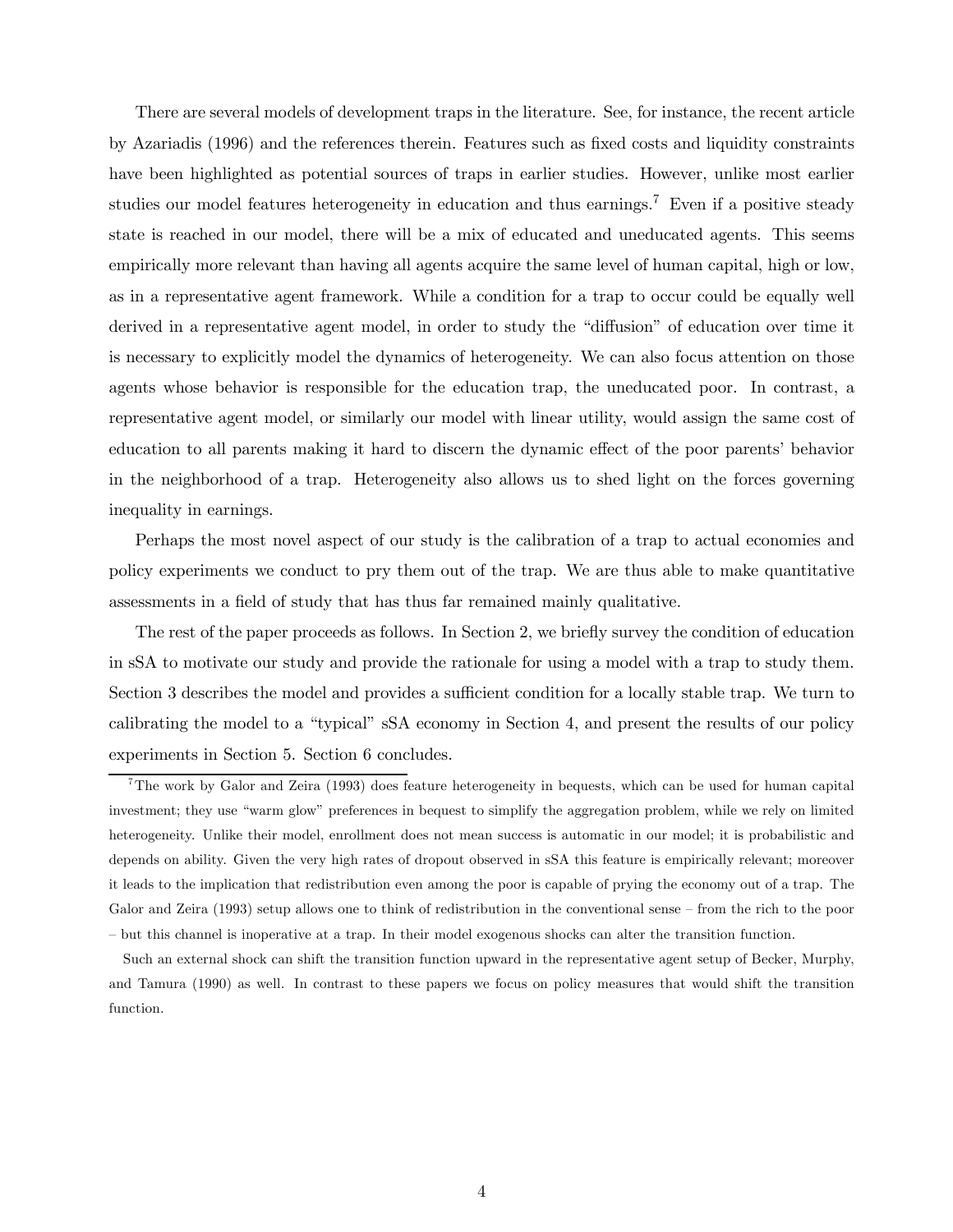## 2 The Condition of Education and the Economy in Sub-Saharan Africa

The above-mentioned UNESCO document sounds an alarming note about the state of education in sub-Saharan Africa (sSA). It states that while most of the world is on course to achieving universal access to primary education, other parts of the world are actually slipping behind: "The problem is particularly marked in sSA, with an increase in the number of children not in school." The Oxfam report calls the education situation there "particularly dire." In this section we highlight some aspects of the condition of basic education and of the economy in this region using data from the above two reports and from other sources. The aim is not to provide a comprehensive description of the state of education in sSA, but enough details to motivate our study as well as to make empirical contact for the model we will be using; we note these connections as we proceed. While trends for the sSA region as a whole are presented, attention is focused on eighteen countries which particularly lag behind in education attainment. Data on selected variables for this sub-sample are presented in Tables 1 and 2.

#### Table 1

| prim. sch. sec. sch. prim. gross sec. gross apparent surv. rate surv. rate prim. drop sec. rep.                   |        |                    |          |       |       |                       |                |      |      |                              |                 |                 |                |                        |
|-------------------------------------------------------------------------------------------------------------------|--------|--------------------|----------|-------|-------|-----------------------|----------------|------|------|------------------------------|-----------------|-----------------|----------------|------------------------|
| country                                                                                                           | $%$ no | % prim.            | % sec.   |       |       |                       |                |      |      |                              |                 |                 |                | exp / GNPexp / student |
|                                                                                                                   |        | education complete | complete | years | years | enrollment enrollment |                |      |      | intake to grade 2 to grade 6 | rate            | rate            |                | (dollars)              |
| Angola                                                                                                            |        |                    |          |       |       | 91.7                  | 12.3           | 75.8 |      |                              | 66              |                 | 4.9            |                        |
| <b>Benin</b>                                                                                                      | 71.8   | 4.7                | 1.1      | 1.43  | 0.3   | 58.1                  | 11.9           | 75.9 | 84   | 45                           | 60              | 31              | 3.2            |                        |
| <b>Burkina Faso</b>                                                                                               |        |                    |          |       |       | 33.3                  | 7.2            | 32.5 | 93   | 69                           | 29              | 19              | 2.7            | 84                     |
| Burundi                                                                                                           |        |                    |          |       |       | 72.8                  | 5.6            | 68.3 | 83   | 61                           | 23              | 14              | 3.4            | 69                     |
| <b>Central African</b>                                                                                            | 64.5   | 6.7                | 1.2      | 1.47  | 0.32  | 65                    | 11.7           | 59.5 | 69   | 17                           | 38              | 29              | 2.2            | $\overline{73}$        |
| Chad                                                                                                              |        |                    |          |       |       | 54.4                  | 7.8            | 55.2 | 85   | 44                           | 29              | 20              |                | $\overline{36}$        |
| Djibouti                                                                                                          |        |                    |          |       |       | 38.1                  | 11.9           | 35.9 | 100  | 88                           |                 |                 |                |                        |
| Guinea                                                                                                            |        |                    |          |       |       | 37.1                  | 10             | 43   | 87   | 52                           | 33              | 23              | $\overline{2}$ |                        |
| Guinea-Bissau                                                                                                     | 77.2   | 2.1                | 0.5      | 0.54  | 0.11  | 67.9                  | 9              | 84.5 |      |                              | 92              | 20              |                | 137                    |
| Malawi                                                                                                            | 50.4   | 9.2                | 1.3      | 2.53  | 0.15  | 67.9                  | 7.7            | 101  | 92   | 53                           | $\overline{58}$ | $\overline{2}$  | 3.4            | 31                     |
| Mali                                                                                                              | 87.3   | $\overline{2}$     | 0.5      | 0.8   | 0.06  | 26.5                  | $\overline{7}$ | 26.7 | 94   | $\overline{70}$              | 50              | 26              | 2.2            | 207                    |
| Mozambique                                                                                                        | 67.7   | 7.1                | 0.4      | 0.83  | 0.08  | 66.9                  | 7.6            | 73.3 | 75   |                              | 60              | $\overline{27}$ | 4.1            | 163                    |
| Niger                                                                                                             | 84.2   | 2.9                | 0.4      | 0.66  | 0.15  | 28.8                  | 6.6            | 27.4 | 93   | 57                           | 18              | 19              | 3.2            |                        |
| Rwanda                                                                                                            | 56.3   | 8.1                | 0.6      | 1.67  | 0.15  | 63.1                  | 8              | 94.1 | 85   | 52                           | 50              | 6               | 2.7            | 107                    |
| Somalia                                                                                                           |        |                    |          |       |       | 13.6                  | 8              |      |      |                              |                 |                 | 0.5            |                        |
| Tanzania                                                                                                          | 43.3   | 9.6                | 0.1      | 2.44  | 0.15  | 69.7                  | 4.9            | 78   | 94   | 83                           | 27              |                 | 3.4            |                        |
| Uganda                                                                                                            | 60.1   | 6.7                | 0.3      | 1.6   | 0.15  | 74.5                  | 13.2           |      |      |                              | 24.3            |                 | 1.5            |                        |
| average                                                                                                           | 66.3   | 5.9                | 0.6      | 1.4   | 0.2   | 54.7                  | 8.8            | 62.1 | 87.2 | 57.6                         | 43.8            | 19.7            | 2.8            | 100.8                  |
| median                                                                                                            | 66.1   | 6.7                | 0.5      | 1.45  | 0.15  | 63.1                  | 8              | 68.3 | 87   | 55                           | 38              | 20              | 2.95           | 84                     |
|                                                                                                                   |        |                    |          |       |       |                       |                |      |      |                              |                 |                 |                |                        |
| Sources:                                                                                                          |        |                    |          |       |       |                       |                |      |      |                              |                 |                 |                |                        |
| All data (unless otherwise noted) is for the year 1990 or closest year for which data is available.               |        |                    |          |       |       |                       |                |      |      |                              |                 |                 |                |                        |
| % of population (over 15) with no education: Barro & Lee (1996)                                                   |        |                    |          |       |       |                       |                |      |      |                              |                 |                 |                |                        |
| % of primary school complete in population over 15: Barro & Lee (1996)                                            |        |                    |          |       |       |                       |                |      |      |                              |                 |                 |                |                        |
| % of secondary school complete in population over 15: Barro & Lee (1996)                                          |        |                    |          |       |       |                       |                |      |      |                              |                 |                 |                |                        |
| Average years of primary schooling in population over 15: Barro & Lee (1996)                                      |        |                    |          |       |       |                       |                |      |      |                              |                 |                 |                |                        |
| Average years of secondary schooling in population over 15: Barro & Lee (1996)                                    |        |                    |          |       |       |                       |                |      |      |                              |                 |                 |                |                        |
| primary gross enrollment rate: World Education Indiactors (WEI), UNESCO                                           |        |                    |          |       |       |                       |                |      |      |                              |                 |                 |                |                        |
| secondary gross enrollment rate: WEI, UNESCO                                                                      |        |                    |          |       |       |                       |                |      |      |                              |                 |                 |                |                        |
| apparent intake rate (% of primary eligible students enrolling in the first grade regardless of age): WEI, UNESCO |        |                    |          |       |       |                       |                |      |      |                              |                 |                 |                |                        |
| survival ratio to grade 2: WEI, UNESCO                                                                            |        |                    |          |       |       |                       |                |      |      |                              |                 |                 |                |                        |
| survival ratio to grade 6: WEI, UNESCO                                                                            |        |                    |          |       |       |                       |                |      |      |                              |                 |                 |                |                        |
| primary school droput rate: Barro & Lee (1996)                                                                    |        |                    |          |       |       |                       |                |      |      |                              |                 |                 |                |                        |
| secondary repetition rate: Barro & Lee (1996)                                                                     |        |                    |          |       |       |                       |                |      |      |                              |                 |                 |                |                        |
| public education expenditure as a % of GNP: WEI, UNESCO                                                           |        |                    |          |       |       |                       |                |      |      |                              |                 |                 |                |                        |
| primary expenditure per student in \$: Barro & Lee (1996)                                                         |        |                    |          |       |       |                       |                |      |      |                              |                 |                 |                |                        |

The condition of education in a sub-sample of sub-Saharan African countries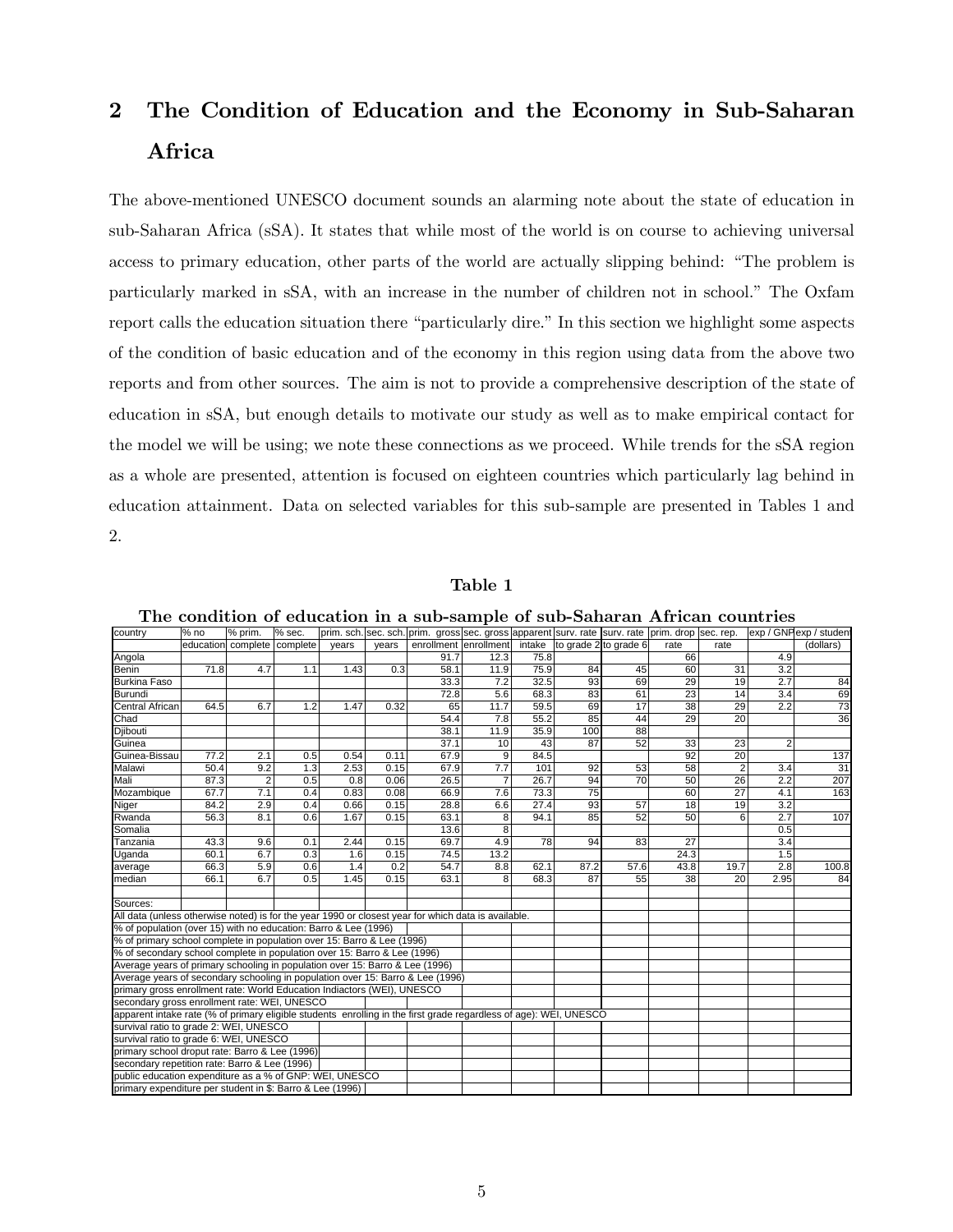• Low enrollment rates: Most educational indicators for sSA have either been stagnant at or declining from already poor levels. While the gross enrollment ratios in primary education having been increasing between 1990 and 1998 and approaching 100% in regions such as Latin America, the Caribbean, and East Asia, this ratio has seen little change over the period in sSA, hovering around 75%. For our sub-sample of countries, the average gross enrollment rate was much lower, at about  $55\%$ . The median net intake rate – the new entrants in the first grade of primary education who are of the official primary school entrance age, expressed as a percentage of the population of the corresponding age – was  $34\%$  in sSA as late as  $1998.<sup>8</sup>$  In the vicinity of the trap in our calibrated model, enrollments are likewise low.

Over the last decade, the number of out-of-school children has continued to increase in this region. The region has the largest proportion of out-of-school children, at about 40%; in a third of the countries, 60% or more of children are not in school. Evidently, compulsory schooling laws, even where they might exist in paper, are not enforced.

- Low attainment: While the trends indicate decline, the level of educational attainment for the sub-sample of sSA countries is already very low. In the year 1990, the average figure for percentage of population over 15 with no education (computed from Barro and Lee (1996)) was over 66%, the percentage who *completed* primary education was less than 6%, while the percentage who completed secondary education was negligible, at 0.6%. Moreover, from Barro & Lee (1996) we can see that for most of these countries there was a drop in  $\%$  of population with primary attainment between 1985 and 1990. The average attainment as measured in years of education was about 1.4 at the primary level and at 0.15 was negligible at the secondary level. We use this data to motivate our definition of "uneducated" workers in the model.
- High dropout rates: Among those who do attend, the dropout and repetition rates have continued to be high. From Barro and Lee (1996) we see that the average primary school dropout rate in our sub-sample was close to 44%, with Guinea-Bissau having a rate of 92%. While the dropout rate dropped from about 58% in 1970 to about 48% in 1975, improvements since then have been rare, with an increase between 1980 and 1985. The primary repetition rate decreased in 1990 relative to the rate in 1965 for only two countries, and either increased

<sup>8</sup>Pritchett (1996) argues that sSA's educational capital grew at a rapid rate between 1960 and 1985. While he draws this conclusion based on data for the entire sSA region, we concentrate on the poorest performing economies. Moreover, a small increase in the years of education in a region with a very low level of initial attainment translates into a large rate of increase. His aim is to argue that growth in education has not translated into economic growth worldwide, while our focus is on steady state levels. His data on educational share of the wage bill, which at 26.3% is the lowest in sSA, concurs well with the evidence presented in this section.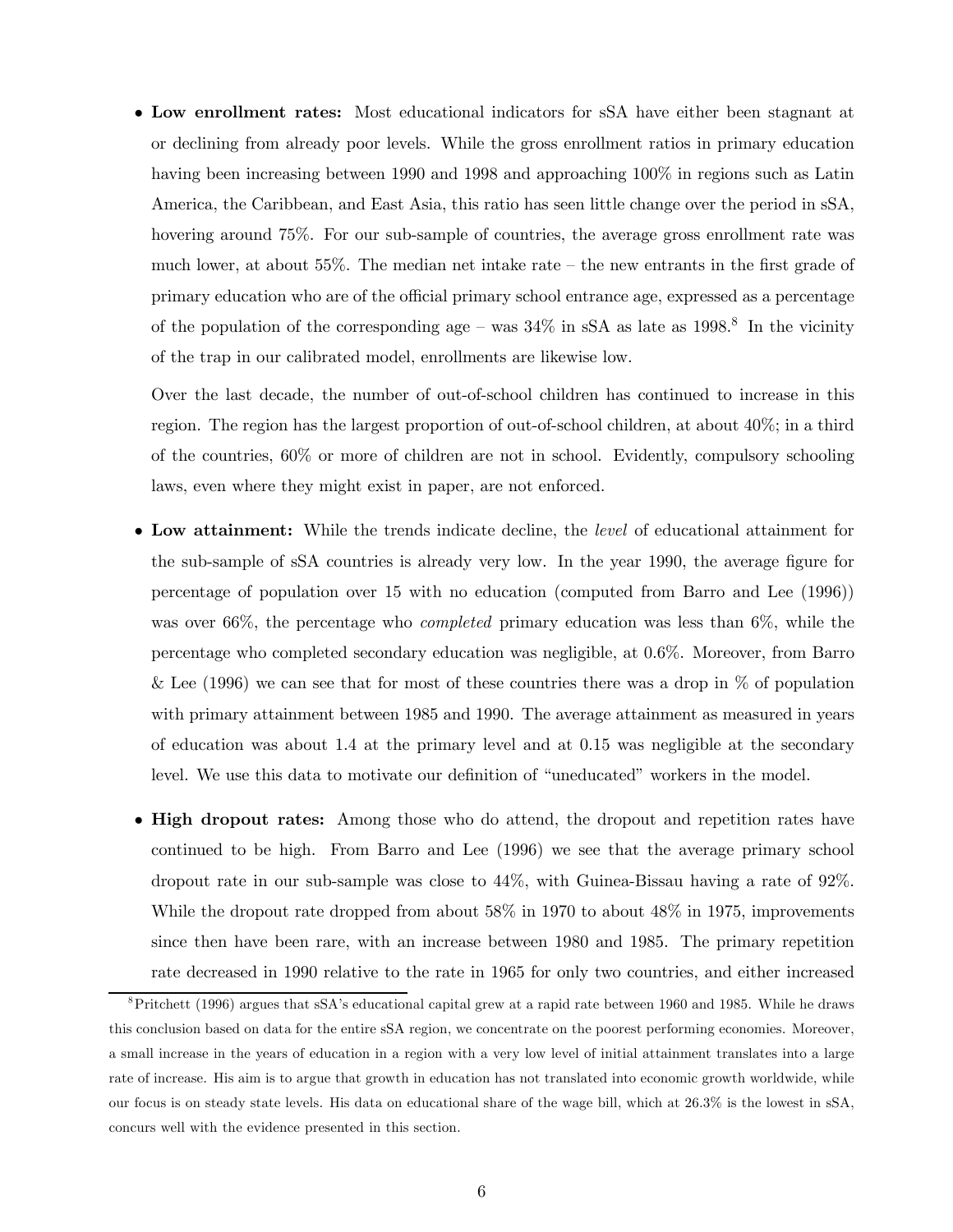or was the same for all other countries. Among the students who go on to the secondary level, the repetition rate is about 20%. Such poor performance is probably not surprising given a steady deterioration in quality of schools, with the highest pupil-teacher ratios in the world; this already high ratio of 50 in 1990 for Central and Western Africa rose to 52 in 1998.

Such dropouts will be an integral part of our model. Our strategy of holding constant the quality of the educational system in the policy experiments is driven by the above-mentioned sluggishness in indicators of school quality.

• High costs: In spite of government involvement in primary education, the cost of schooling to parents is significant. The Oxfam report discusses the various types of direct costs incurred by parents — official fees such as tuition, levies imposed by schools and parent-teacher associations, unofficial fees charged by schools, out-of-pocket payments for uniforms, textbooks, pencils, transport, and meals, and community contributions in cash or kind. The report states that in Zambia, over 70% of the recurrent budget for education is now financed by households. From the figures reported by Ablo and Reinikka (1998) for Uganda, we compute that more than 66% of school expenses are borne by parents, amounting to about 5.3% of their income.

The opportunity costs are also significant, and are related to loss of work both within and outside the household. Caring for animals, pounding grain, caring for siblings, fetching wood and water, are only some of the activities school-aged children engage in. Even in the relatively affluent Botswana, Bigala and Moorad (1998) report that the single largest reason (40.4%) for children not attending formal school is "looking after cattle." Based on a detailed survey done in Madagascar, Bredie and Beeharry (1998) estimate the opportunity cost of attending school is more than 20 hours per week. The Oxfam report cites surveys from Kenya, Zimbabwe, Ghana, and Cote d'Ivoire to suggest that children did not attend school because it was "too expensive." We model direct and indirect costs explicitly. As we show in the theoretical section, a high education cost is one of the factors responsible for a trap.

• Low government expenditures: The government expenditure on education as a fraction of GNP for the sSA sub-sample we consider was 2.8% in 1990 (WDI 2000). This seemingly healthy figure is a result of the low GNP of these countries rather than high expenditures. This is corroborated by per pupil expenditure figures. As the Oxfam report notes, "... sub-Saharan Africa allocates 25 per cent more of its GDP to education than Latin America, but achieves a per-capita spending level which is 80 percent below." From the data in Barro and Lee (1996) we can see that the real government current educational expenditure per pupil decreased from 135.6 international dollars in 1960 to 79.8 international dollars in 1990 in our sub-sample.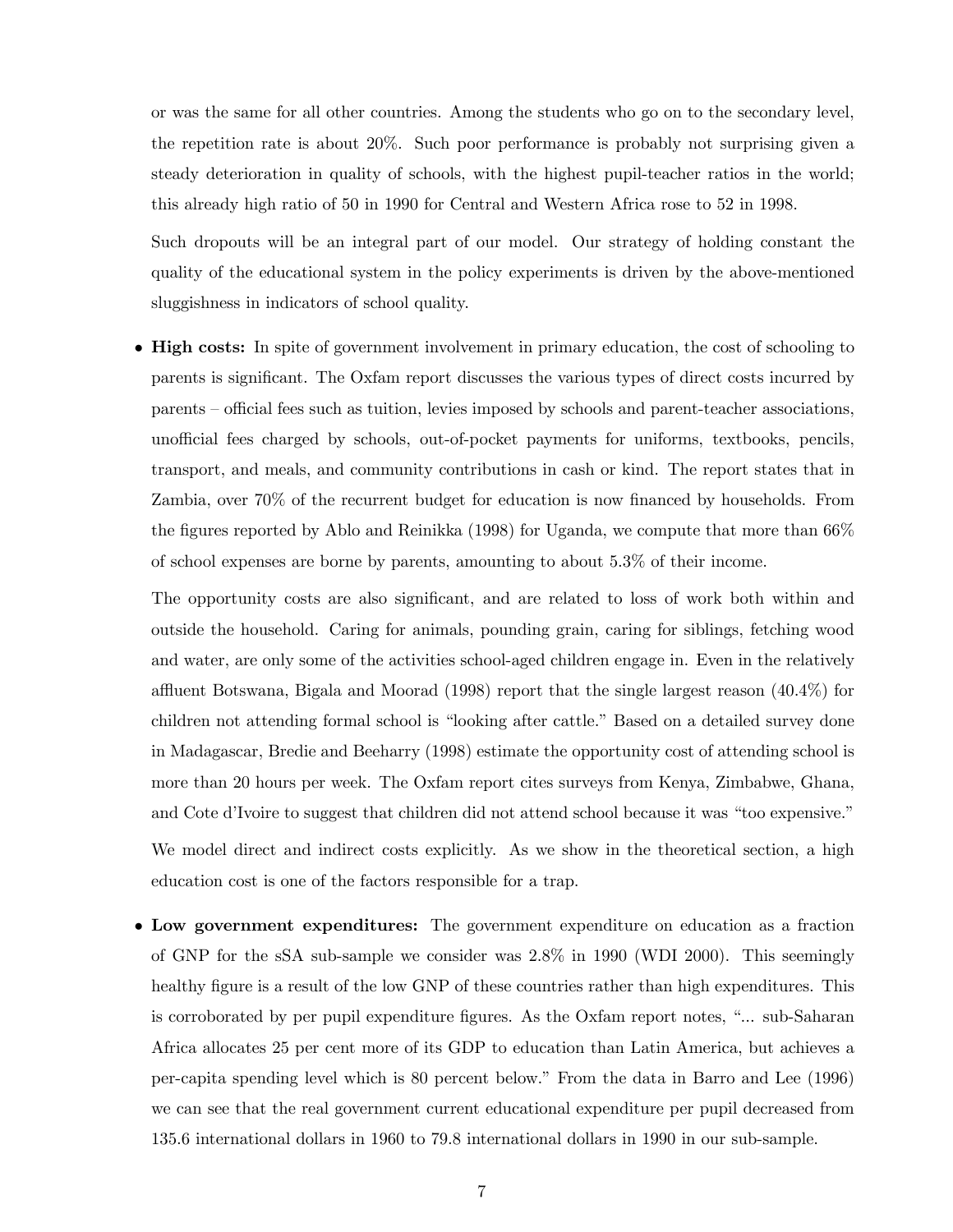We find in our calibration that the prevailing level of government expenditure is insufficient to move the economy out of the trap.

#### Table 2

| country                                                                           |            | per capita growth rate life exp. |      | life exp.                 | gini index |  |  |
|-----------------------------------------------------------------------------------|------------|----------------------------------|------|---------------------------|------------|--|--|
|                                                                                   | <b>GDP</b> | $(1965-98)$                      |      | at birth '80 at birth '98 |            |  |  |
| Angola                                                                            | 701        |                                  | 41   | 47                        |            |  |  |
| <b>Benin</b>                                                                      | 921        | 0.1                              | 48   | 53                        |            |  |  |
| <b>Burkina Faso</b>                                                               | 519        | 0.9                              | 44   | 44                        | 48.2       |  |  |
| <b>Burundi</b>                                                                    | 532        | 0.9                              | 47   | 42                        | 33.3       |  |  |
| Central African Republic                                                          | 585        | $-1.2$                           | 46   | 44                        | 61.3       |  |  |
| Chad                                                                              | 412        | $-0.6$                           | 42   | 48                        |            |  |  |
| Djibouti                                                                          | 370        |                                  |      | 50                        |            |  |  |
| Guinea                                                                            | 775        |                                  | 40   | 47                        | 40.3       |  |  |
| Guinea-Bissau                                                                     | 698        | $-0.1$                           | 39   | 44                        | 56.2       |  |  |
| Malawi                                                                            | 519        | 0.5                              | 44   | 42                        |            |  |  |
| Mali                                                                              | 531        | $-0.1$                           | 42   | 50                        | 50.5       |  |  |
| Mozambique                                                                        | 760        | 0.5                              | 44   | 45                        | 39.6       |  |  |
| Niger                                                                             | 505        | $-2.5$                           | 42   | 46                        | 50.5       |  |  |
| Rwanda                                                                            | 756        | 0                                | 46   | 41                        | 28.9       |  |  |
| Somalia                                                                           | 775        |                                  |      |                           |            |  |  |
| Tanzania                                                                          | 534        |                                  | 50   | 47                        | 38.2       |  |  |
| Uganda                                                                            | 554        |                                  | 48   | 42                        | 39.2       |  |  |
| average                                                                           | 614.5      | $-0.15$                          | 44.2 | 45.8                      | 44.2       |  |  |
| median                                                                            | 554        | 0                                | 44   | 45.5                      | 40.3       |  |  |
|                                                                                   |            |                                  |      |                           |            |  |  |
| Sources:                                                                          |            |                                  |      |                           |            |  |  |
| All data (unless otherwise noted) is for the year 1990 or closest available year. |            |                                  |      |                           |            |  |  |
| Real per capita GDP in 1985 international \$: Penn World Tables (Mark 5.6)        |            |                                  |      |                           |            |  |  |
| % annual growth in per cap. GNP (1965-98): World Dev. Indicators (WDI)            |            |                                  |      |                           |            |  |  |
| life expectancy at birth in 1980: WDI 2000                                        |            |                                  |      |                           |            |  |  |
| life expectancy at birth in 1998: WDI 2000                                        |            |                                  |      |                           |            |  |  |
| Gini index (various years in the 90s): WDI 2000                                   |            |                                  |      |                           |            |  |  |

Economic and other variables in the sub-sample

• Stagnant economies: Incomes have been stagnant over long time periods. The average annual per capita GNP growth rate between 1965-98 was -0.3% for sSA; the corresponding figure for the growth rate of consumption during 1980-98 was -1.3%. The median growth rate of income in our sub-sample was zero. Capturing the economic situation of this region via a trap, as we do, seems empirically justified.

The opportunities of employment for the educated are not abundant in this region. The average annual growth rate of industrial output for sSA in the 1990-98 period was 1.3%, compared to the 10.8% for all low income countries, and virtually unchanged from the 1980-90 rate of 1.2% (World Development Indicators 2000). The figures for the manufacturing output are very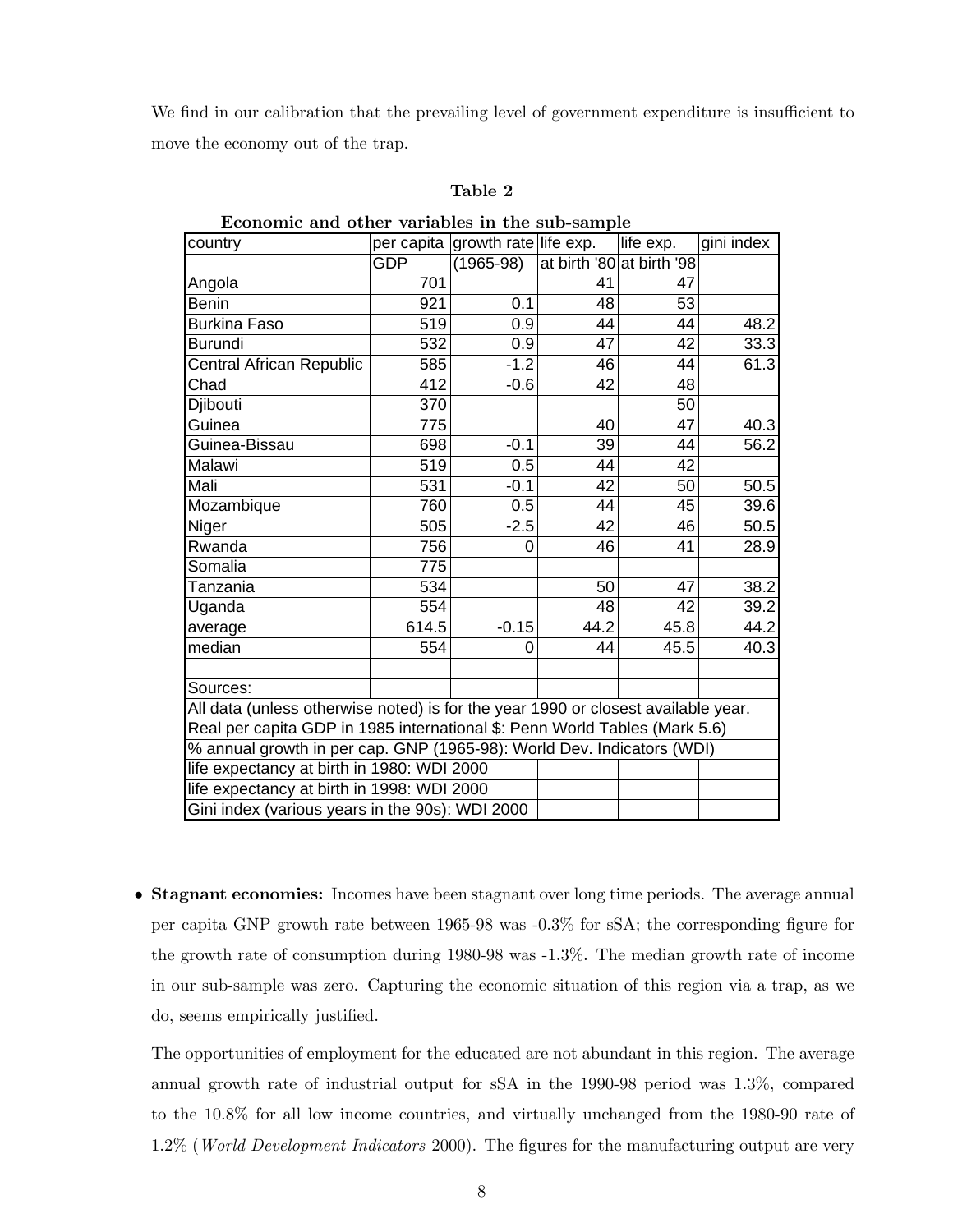similar. Value added in manufacturing during 1998 was 15% of GDP, down from 16% in 1980. One would expect the wage premium for educated labor to be very high in an economy which has a severe shortage of such labor. However several estimates of the premium, which we will present in detail in the section on calibration do not exceed 2.5, which can be interpreted as indirect evidence on lack of suitable employment opportunities for the educated.<sup>9</sup>

- High inequality: The countries in our sub-sample exhibit a high degree of inequality. The average Gini index is 44.2, with the Central African Republic having a figure of 61.3, which is higher than that of Brazil. The average ratio of income (consumption) of the top 20% of the population to the bottom 20% is a whopping 12.8 with Guinea-Bissau and the Central African Republic having ratios of 28 and 32.5. One should further expect the impact of the costs of education presented above to vary with income. Indeed, the OXFAM report notes that in Tanzania, the schooling expenditure as a share of income for the poorest 20% of households is four times as much as the wealthiest households; evidently, modeling income heterogeneity is important in gaining an understanding of the condition of education in sSA.
- Health & political factors: Can the poor state of education in sSA be mostly explained by the decrease in life expectancy brought about by the AIDS epidemic that has ravaged the area since the 80s? After all, theory predicts that schooling moves in the same direction as life expectancy (an increase in expectancy increases returns to schooling by increasing the time horizon over which education costs are amortized) and there is empirical evidence consistent with this.<sup>10</sup> Without trivializing the epidemic which clearly deserves it own attention, from the table presented we can see that the average life expectancy in our sub-sample actually increased from 44 years in 1980 to 45.5 years in 1998 in spite of the decrease in life expectancy for six countries. The percentage increase in primary school-age population since 1980 has also been the highest in sSA. It appears that while the epidemic might contribute significantly to the poor state of education in the region, there are other forces at work, with the stagnation pre-dating the crisis in several countries.<sup>11</sup>

 $9$ The premia calculated from Bigsten et. al. (2000) are particularly low. Inequality of income measured by the Gini index can be high even if the skill premium which incorporates earnings of the educated is low. The income inequality presumably arises from highly skewed distribution of land and scarce capital.

 $10$  See, for instance, Kumar (forthcoming). That paper also addresses the issue of causality – an increase in education can in turn cause an improvement in life expectancy through better understanding of nutrition and hygiene — by using climatic variables as instruments.

 $11$  However, caution needs to be exercised in interpreting the policies we study for this region. They are intended to work in conjunction with policies developed to address the AIDS crisis. Indeed improvements in life expectancy can only improve the educational outcomes of the policies studied.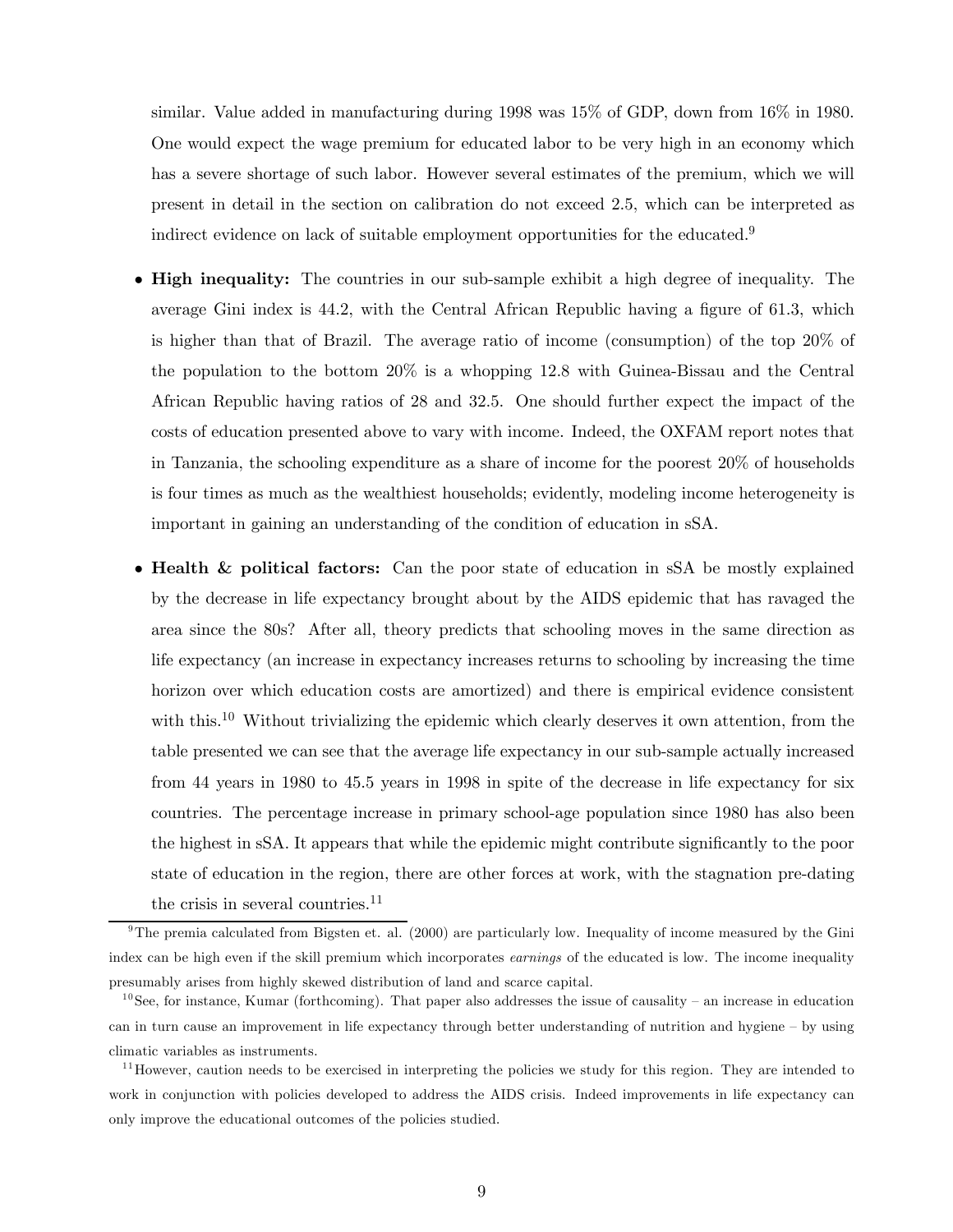While some of the countries in the sub-sample we concentrate have had their share of wars and strife in the last few decades, for instance, Angola, Somalia, and Uganda, most of them, such as Burkina Faso, Guinea, and Tanzania have been relatively free of turmoil. Therefore, it does not seem obvious that war and political chaos alone could account for sSA's stagnant condition, though political stability is clearly desirable for economic well-being.

In summary, sSA is characterized by economic and educational stagnancy and decline, a low quality of education, high costs of education relative to income, a high degree of inequality, a paucity of opportunities for the educated, and low and decreasing government expenditure per pupil on education. In the next section, we will outline a model of education financed mostly by families that features income heterogeneity, dropouts, and the possibility of a trap steady state, one that will be suitable to analyze the situation of sSA countries.

## 2.1 Mauritius: A Success Story

The island economy of Mauritius, classified as a sub-Saharan African country, stands in stark contrast to the countries mentioned above. We briefly summarize the education and economic condition of Mauritius since we will experiment with policies that aim to replicate this country's performance, at least on the educational front. In 1990, Mauritius had a per capita GDP of \$5,838, more than ten times the per capita GDP of the worst-performing sSA countries. Its annualized growth rate between 1965 and 1998 was 3.8%. More important for us is the data from Barro and Lee (1996) that indicates the percentage of population who attended secondary school was 36.5% in 1990 and the percentage who completed secondary school was  $28.1\%$ . We will therefore analyze policies for the other sSA countries that will result in a steady state close to a 30% level of educational attainment.

While the real government current expenditure per pupil at the primary and secondary levels have been trending downward in the worst-performing sSA countries, they have been moving upward in Mauritius. The average primary expenditure per pupil for the sSA countries discussed above was \$135.6 in 1960 in the Barro and Lee database, but only \$79.8 in 1990; the average secondary expenditure per pupil declined from \$1682.1 in 1960 to \$339.3 in 1990. On the other hand Mauritius increased its per pupil primary expenditure from \$256 in 1960 to as high as \$544 in 1980; this figure dipped to \$392 in 1990, which is still nearly five times that of the other countries. Its secondary expenditure per pupil started out lower than the other countries at \$373 in 1960 and increased to \$949, nearly three times the figure for the rest. The public education expenditure as a fraction of GDP was higher for Mauritius in 1990 at 3.6% when compared to the average of 2.8% for the rest; the true outlays are larger than these figures would suggest, as the ratios for the poor sSA countries are inflated by their low GDPs. These data suggest exploration of education subsidies as a policy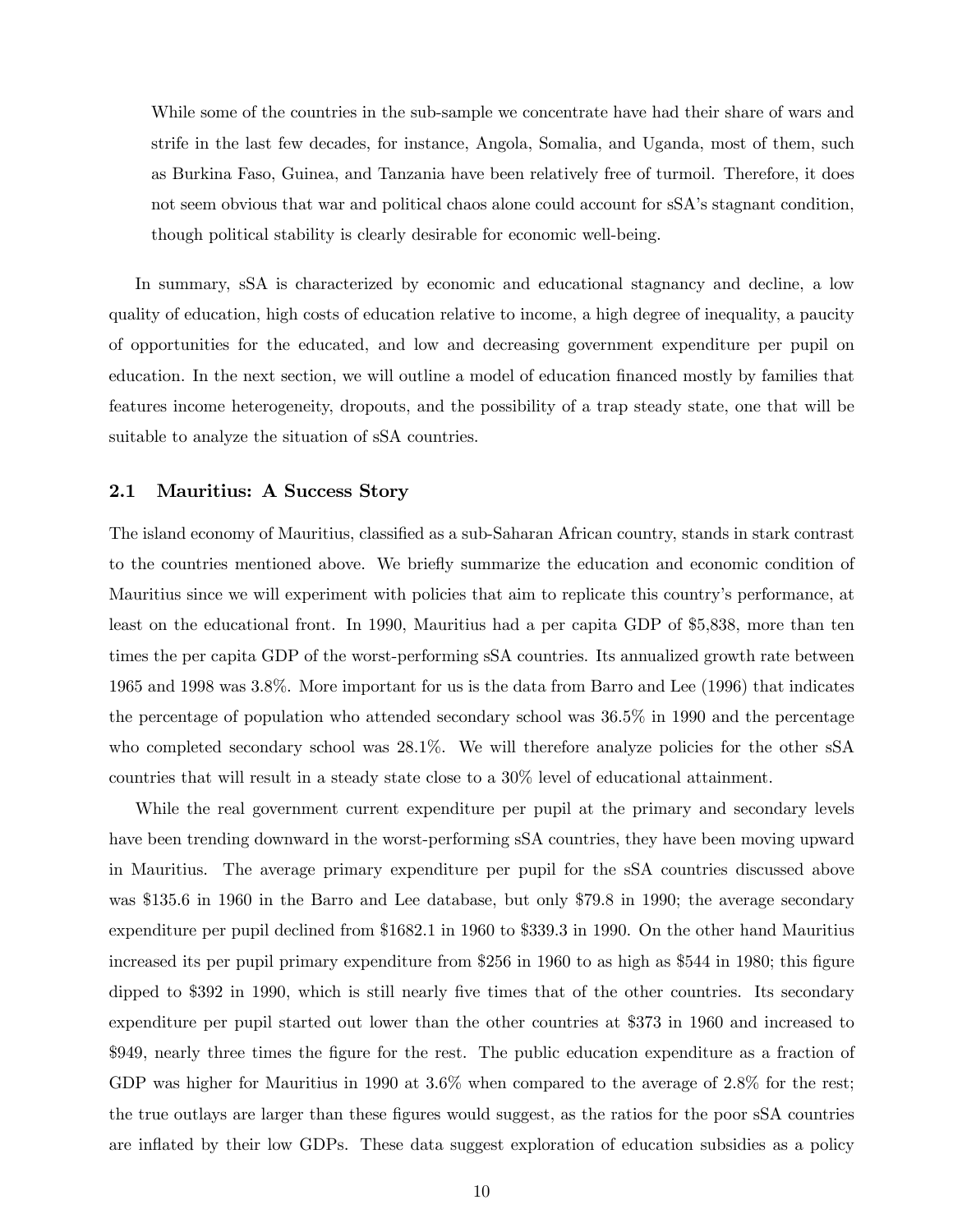instrument.

The opening up of Mauritius to foreign technologies and investment is also often cited as a reason for its development (though the state of its education began to improve before the effects of sustained openness could be felt).<sup>12</sup> While our model primarily focuses on policies related to education, we will be able to quantify the improvement required in the aggregate technology in the backward sSA countries in order to stimulate economic development there on a scale comparable to that of Mauritius.<sup>13</sup>

## 3 A Model with an Education Trap

As mentioned earlier, we build on the model developed in Caucutt and Kumar (2003); unlike that paper we distinguish between direct and indirect costs of education and also develop conditions that give rise to a trap (in Section 3.1). The economy is populated by a continuum of two-period lived agents in an overlapping generations setup. The size (measure) of each generation is normalized to one. Agents are children in the first period and parents in the second. Children are born "uneducated" and the central decision of their parents is whether or not to enroll them in school. Completion of school ensures that the child will be an "educated" worker next period. If the child is not enrolled, or enrolled but fails (drops out) the child will be an uneducated worker in the following period. Each of these workers becomes a parent next period, has an uneducated child, and the economy continues. Altruism provides the intergenerational linkage. We use "rich" and "educated" interchangeably, as we will "poor" and "uneducated".

At an abstract level we only need to label workers as educated or uneducated. However, for the calibration we take the stance that all children are "born" with two years of education (our definition of "uneducated") and successful education involves completion of a further eight years of schooling (our definition of "educated" is thus ten years of education). From the data discussed in the previous section, we can see the average years of primary attainment among the worst performing countries is 1.4 years, which motivates our baseline level of education. Secondary schooling indicators are often used in cross-country growth studies and completion of education at this level is considered to be the minimum level needed for a worker to perform well in the modern economy, which motivates our definition of educated workers.14

 $12$ See, for instance, Romer (1993) and English (1998).

 $13$  Acemoglu, Johnson, and Robinson (2002) focus on the other success story of Africa, Botswana. They conjecture that the presence of institutions aligned with the interests of the elite made rich by diamond mines is responsible for Botswana's sucess. Mauritius appears more relevant for educational policies we consider, and also more replicable in other countries.

 $14$ As in Galor and Zeira (1993), human capital investment is indivisible. Given that educational qualification is viewed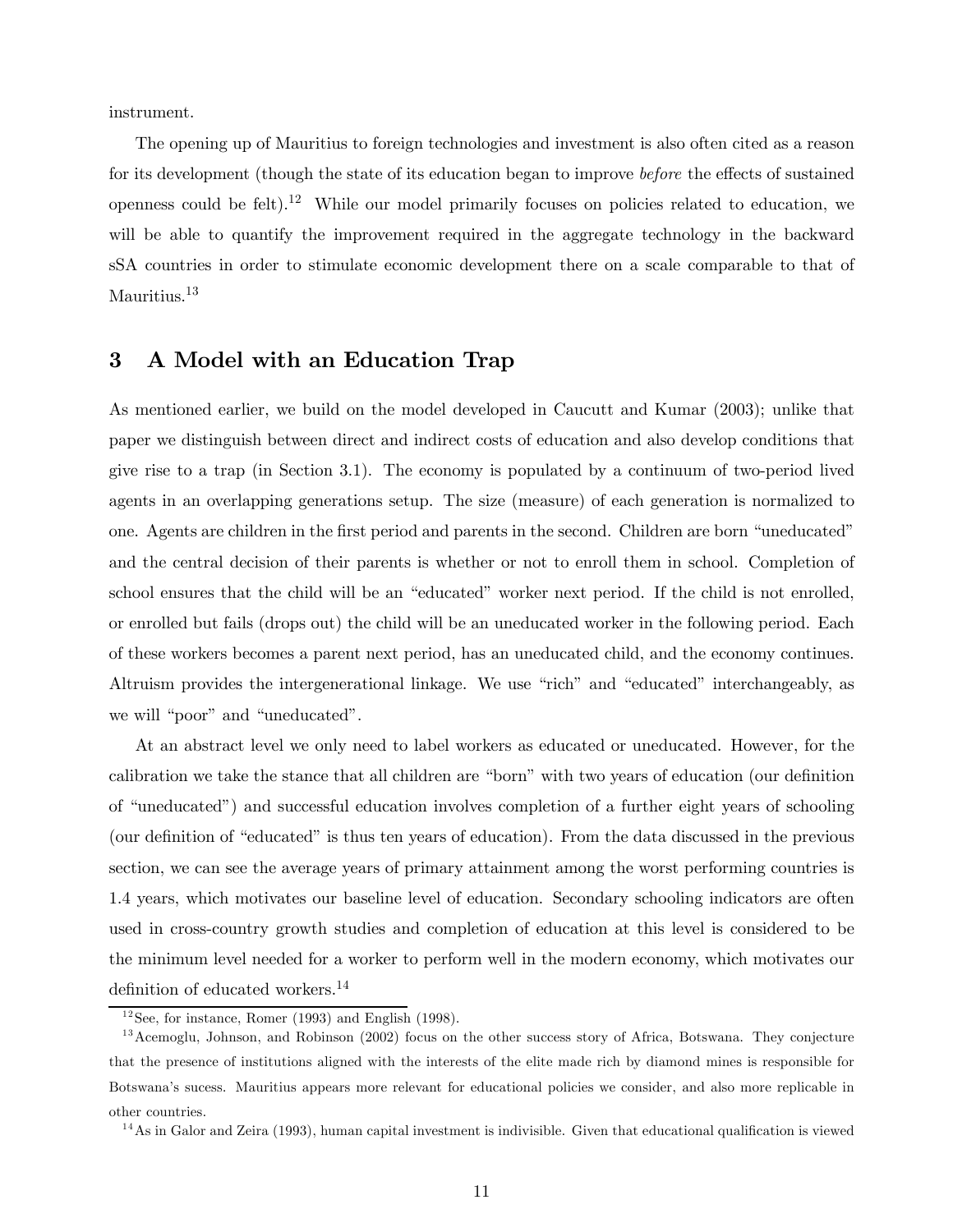Children differ in their ability to become educated. In addition to innate talent, these ability differences are intended to capture unmodeled heterogeneity in all those traits that make a family "well-functioning". We assume that, conditional on being enrolled, a child with ability a completes education with probability  $\pi(a)$ ; with probability  $(1 - \pi(a))$ , the child drops out and becomes an uneducated worker. The probability function satisfies:  $\pi(0) = 0, 0 < \pi(a) \leq 1, \forall a \in (0,1], \pi'(a) > 0,$  $\forall a \in [0,1]$ .<sup>15</sup> The function  $\pi$  can be used to capture the quality of the educational system. Even low ability students in several developed countries are given a meaningful education through special programs; one would therefore expect the  $\pi$  functions for the developed economies to dominate those of poor economies such as those in sSA.

Let  $F(\cdot)$  denote the distribution function for ability on the support [0,1], and  $f(\cdot)$  the corresponding density function. The distribution is identical across types and within parents of the same type; ability draws are independent of each other.

Enrolling a child involves a real cost of  $e_d$  units of consumption. This is intended to capture direct costs such as tuition, uniforms, and other school material. A parent cannot borrow to finance her child's education. The economies we are studying have poorly developed capital markets and the liquidity constraint assumption seems relevant, especially for financing education. If a child is not enrolled she can work and add  $\underline{w}$  to the family's consumption. We have in mind tasks such as tending livestock, fetching water, and helping in the fields — activities in which children in poor countries are typically involved — in addition to supplying labor outside the family. These activities are not readily valued by the market wage. For this reason, and for sake of simplicity we have modeled the child's contribution as a fixed quantity unaffected by market conditions. If the child is enrolled in school, she can contribute only  $\varphi \underline{w}$  to the family, where  $0 < \varphi < 1$ . Define  $e \equiv e_d + (1 - \varphi) \underline{w}$  to be the total cost of education, which includes both the direct and the indirect cost. Education costs could be subsidized to the level s; if so, it is netted out of the cost e. We will present the analytical discussions without the subsidy and introduce the subsidy explicitly when we discuss calibration.

Let the fraction (measure) of educated workers entering the labor force at any time be denoted by  $n_e$ . This is the only aggregate state variable in this economy. Let  $\widetilde{w}_e(n_e)$  denote the wage earnings of an educated parent as a function of the aggregate state  $n_e$ , and let  $\tilde{w}_u(n_e)$  denote the wage of an

by firms and other economic agents in discrete terms — primary complete, secondary complete, etc. — this assumption seems intuitive. Moreover, Bigsten et. al. (2000) report that the return to education in five African countries is highly non-linear, with the return to primary education as low as 2% for Cameroon, but with a substantially higher return for secondary education (a minimum of 7%); this further lends support for modeling secondary schooling as the minimum acceptable level of education.

 $15$  When we calibrate the model and conduct policy experiments, we use different probability functions for the children of educated and uneducated parents,  $\pi_e(a) > \pi_u(a)$ ,  $\forall a \in [0,1]$  to capture unmodeled advantages that children of rich parents have in pre-school care and in schooling.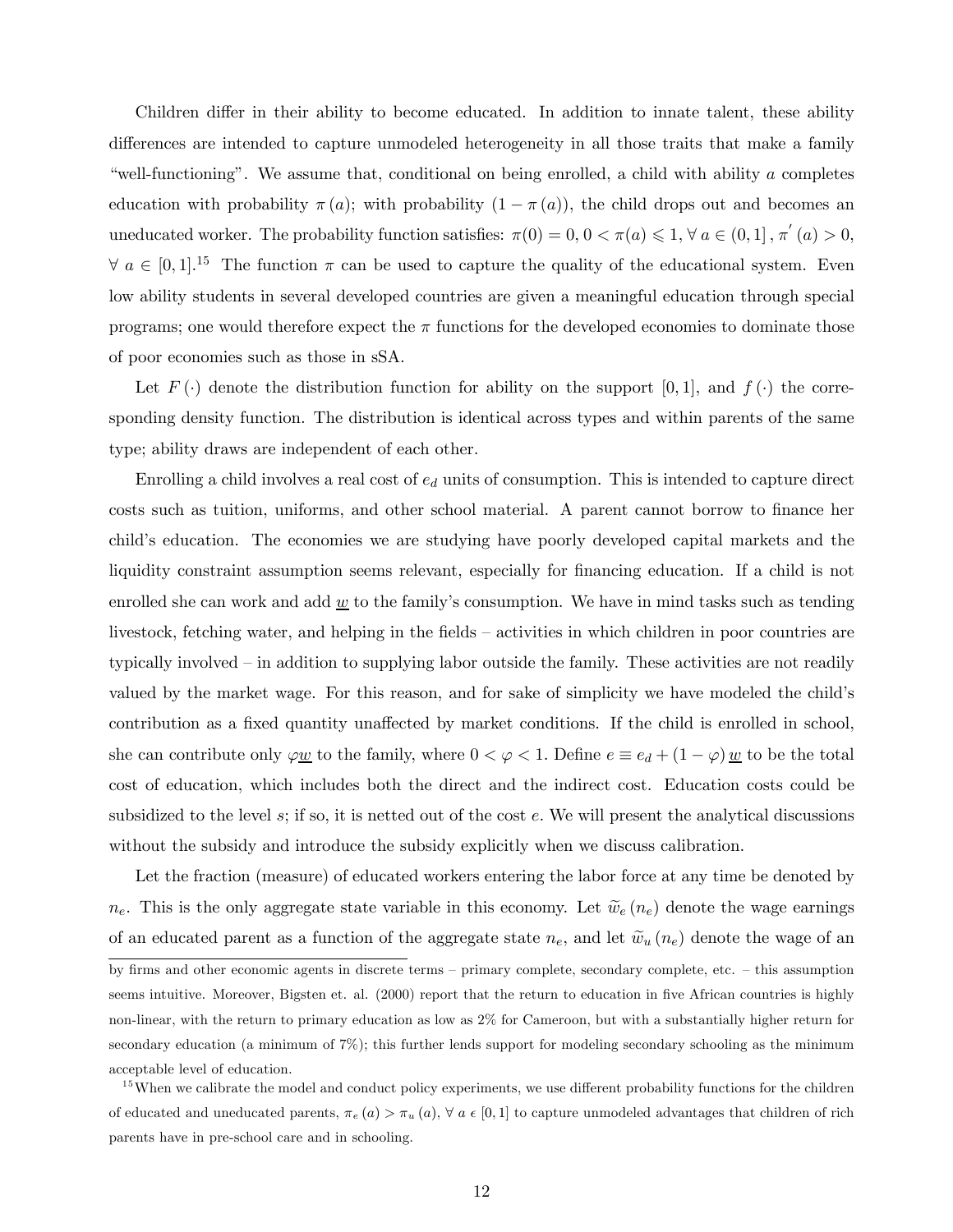uneducated parent. Define,  $w_j(n_e) \equiv \tilde{w}_j(n_e) + \underline{w}$ ,  $(j = e, u)$ , to be the potential (or "full") earnings of a household of type j. It is then easy to see that the earnings of a household that does not enroll its child is  $w_j(n_e)$  and one that does is  $w_j(n_e) - e$  (which amounts to  $\tilde{w}_j + \varphi \underline{w} - e_d$ ).

Workers inelastically supply their unitary time endowment. Since we expect the tax rate required to finance education to be low, not modeling labor distortion is likely to be a less than egregious omission.

Consider a parent of type j,  $(j = e, u)$ , who has a child of ability a. If  $V_j(a; n_e)$  is the value of this parent who optimally decides whether or not to enroll the child, her Bellman equation is:

$$
V_j(a; n_e) = \max \left\{ \text{enroll}, \text{ don't enroll} \right\}
$$
\n
$$
= \max \left\{ \begin{array}{l} u(w_j(n_e) - e) + \beta \left[ \pi(a) E V_e(a'; n_e') + (1 - \pi(a)) E V_u(a'; n_e') \right], \\ u(w_j(n_e)) + \beta E V_u(a'; n_e') \end{array} \right\}, \ j = e, u.
$$
\n
$$
(1)
$$

Here,  $EV_j(a'; n_e') = \int_0^1 V_j(a'; n_e') dF(a')$ ,  $j = e, u$ , is the child's expected utility, which depends on whether the child enters adulthood as a educated or uneducated worker. We take  $\beta$  to be an intergenerational discount (altruism) factor, and the decision is between enrolling and not enrolling. The aggregate state that will prevail when the child enters the labor force is denoted by  $n'_e$ . All parents posit that the law of motion for the aggregate state follows  $n'_e = \Phi(n_e)$ , which they assume to be outside their control. We assume a standard utility function, with  $u' > 0$ , and  $u'' < 0$ .

There is a single consumption good produced using educated and uneducated labor as inputs. The CES production function is:

$$
Y = A \left[ \theta \left( N_e + \gamma N_u \right)^{\nu} + (1 - \theta) (N_u + \varepsilon N_e)^{\nu} \right]^{\frac{1}{\nu}}, \tag{2}
$$

where  $0 < \gamma$ ,  $\varepsilon$ ,  $\nu < 1$ , and  $\gamma \leqslant \varepsilon$ .<sup>16</sup> The first term within the square brackets can be thought of as "brain" and the second term as "brawn". Here,  $N_e$  is the number of educated workers employed by the firm, while  $N_u$  is the number of uneducated workers employed. Educated workers are the primary suppliers of "brain". The weight of uneducated workers in this factor,  $\gamma$ , is small and keeps wages bounded even at a trap. Both types of workers contribute toward "brawn". The mere hiring of a particular type of worker contributes to both factors in the proportion shown above. In a competitive labor market, the wage rates  $\tilde{w}_e$  and  $\tilde{w}_u$  would be the appropriate marginal product and decreasing in  $N_e$  and  $N_u$  respectively.

We characterize the behavior of parents in detail in Caucutt and Kumar (2003) and provide only a summary of the results here and move quickly to the new results on a trap steady state, the focus of this paper. An examination of (1) suggests that parents' decisions are driven by a threshold ability

 $16$ See Stokey (1996) for a similar production function.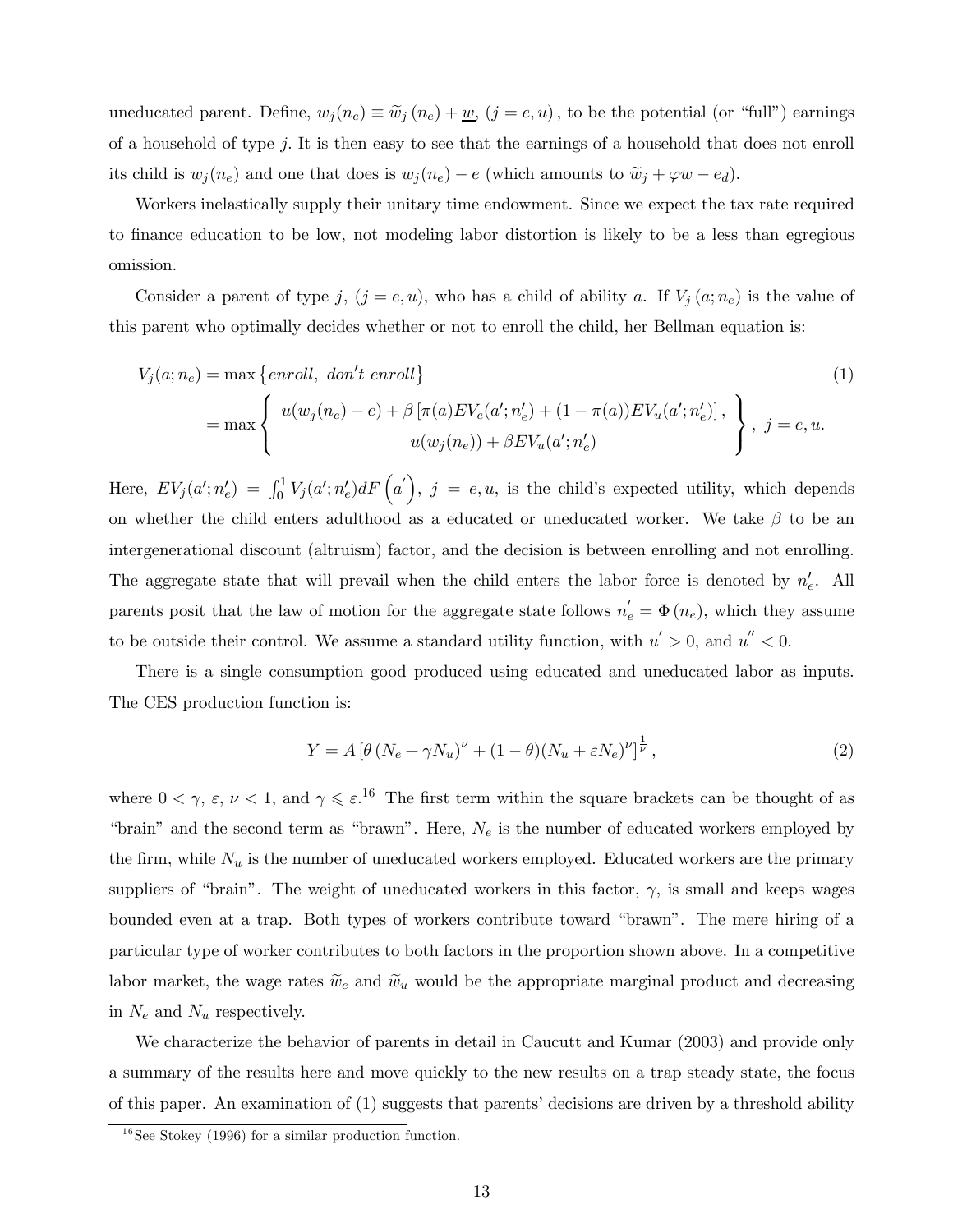– a parent of type j enrolls her child if  $a \geqslant a_j^*(n_e)$ , and does not otherwise. For a parent whose child is at the threshold ability, we can examine the two options of (1) and write:

$$
\beta \pi(a_j^*(n_e)) \Lambda(\Phi(n_e)) \leq g_j(n_e), \ j = e, u \tag{3}
$$

where we define  $\Lambda(n_e) \equiv EV_e(n_e) - EV_u(n_e)$ , as the value of education, and  $g_j(n_e) \equiv u(w_j(n_e))$  $u(w_i(n_e) - e)$ , as the utility cost to a parent of enrolling a child. The above expression holds with equality if  $a_j^*(n_e) < 1$ . If it holds as an inequality even when  $a_j^*(n_e) = 1$ , even the most able child will not be enrolled. The enrollment rate of type j children, given by  $\left(1 - F\left(a_j^*(n_e)\right)\right)$ , is then zero.

A competitive equilibrium is defined in the usual way as a collection of functions  $\tilde{w}_j(n_e)$ ,  $a_j^*(n_e)$ ,  $j = l, i, \Lambda(n_e)$ , and  $\Phi(n_e)$ , on [0,1], such that the parents' optimality conditions and production optimality conditions are satisfied, the labor market clears, and  $\Phi(n_e)$  and  $\Lambda(n_e)$  are consistent with parental decisions. In particular, the law of motion for  $n_e$  (the transition function) satisfies:

$$
\Phi(n_e) = n_e \int_{a_e^*(n_e; \Phi)}^1 \pi(a) dF(a) + (1 - n_e) \int_{a_u^*(n_e; \Phi)}^1 \pi(a) dF(a).
$$
\n(4)

From the labor market clearing condition of  $N_e = n_e$ ,  $N_u = 1 - n_e$ , and the production function (2) we have  $\widetilde{w}_e'(n_e)$  and thus  $w'_e(n_e) < 0$ , and  $\widetilde{w}'_u(n_e)$  and thus  $w'_u(n_e) > 0$ . Together with the concavity of u, this implies  $g'_e(n_e) > 0$  and  $g'_u(n_e) < 0$ . Given the liquidity constraint, the intuitive result that the richer parents can afford to enroll even children of lower ability while the poorer parents can afford to enroll only higher ability children follows from (3); that is,  $a_e^*(n_e) < a_u^*(n_e)$ , for  $n_e \in [0,1]$ . This also implies  $a_e^*(n_e) < 1$ . Put differently, the enrollment rates are higher among the rich.

**Definition 1** A steady state is a competitive equilibrium with  $n_e = n_e^* \in [0,1]$ , which satisfies  $\Phi(n_e^*) =$  $n_e^*$ .

On a steady state, the wages, reservation abilities, expected utilities, and the fraction (measure) of educated workers are all constant over time. Manipulating the consistency conditions from (1) we get:

$$
\Lambda(n_e) = x(n_e) + \left[\beta \int_{a_e^*(n_e)}^{a_u^*(n_e)} \pi(a) dF(a)\right] \Lambda(\Phi(n_e)),\tag{5}
$$

where,

$$
x(n_e) \equiv [F(a_e^*(n_e))u(w_e(n_e)) + (1 - F(a_e^*(n_e)))u(w_e(n_e) - e)] - [F(a_u^*(n_e))u(w_u(n_e)) + (1 - F(a_u^*(n_e)))u(w_u(n_e) - e)]. \tag{6}
$$

Here, x is extra contemporaneous (ex ante, expected) utility an educated parent gets, taking into account the endogenous effect of a higher wage parent having a higher probability of enrolling a child.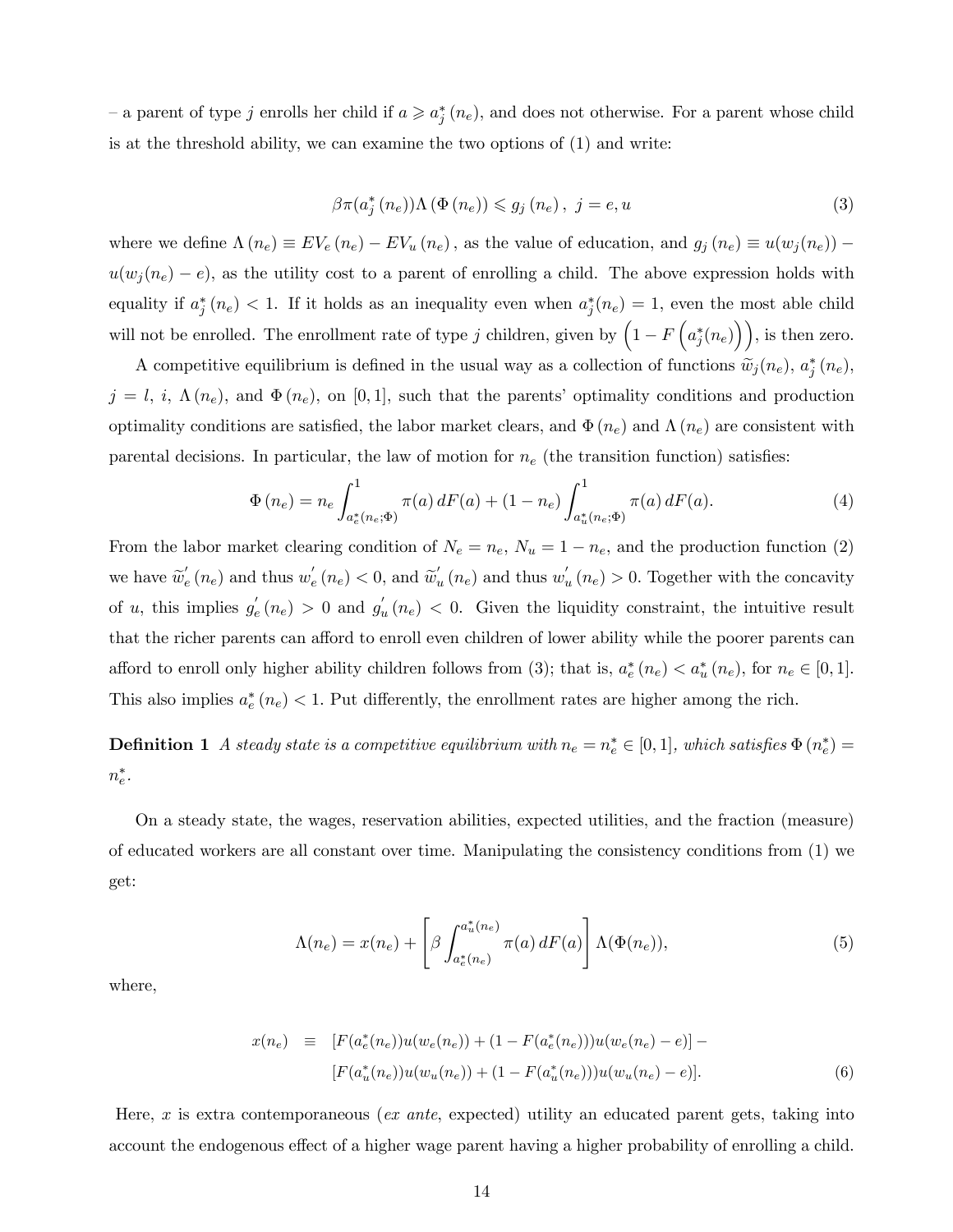The value of being educated has two components — a contemporaneous utility gain and a discounted future value. Equations (3) through (5) are four functional equations in the four functions  $\Lambda$ ,  $\Phi$ ,  $a_e^*$ , and  $a_u^*$ , and completely describe the dynamics of the model. When  $n_e$  is replaced by  $n_e^*$ , we can solve for the four steady state quantities.

Intuitively one would expect the value of education to decrease with the measure of educated people. One would similarly expect the measure of educated workers in the next period to increase with the measure of educated workers this period. In Caucutt and Kumar  $(2003)$  we provide conditions that ensure  $\Lambda(n_e)$  is decreasing and  $\Phi(n_e)$  is increasing.

We will see below that the dynamic behavior of the economy around the origin is governed mainly by the utility cost of uneducated rather than educated parents. Rich parents always enroll a positive fraction of their children and especially so when their wages are very high  $(n_e \rightarrow 0)$ . But given that they are a very small fraction of the labor force when  $n_e$  is close to zero, their behavior matters little to the dynamics of the economy. Whether the fraction of educated workers continues to grow in the vicinity of  $n_e = 0$ , and if so whether it grows at a rate that can sustain a long run equilibrium with a positive fraction of such workers, depend on the behavior of the poor parents. This insight would be obscured by a representative agent model. $^{17}$ 

**Definition 2** A trap is a locally stable steady state at  $n_e^* = 0$ .

We turn to a formal analysis next, and provide a sufficient condition for a trap to occur.

### 3.1 Conditions for a Trap

**Lemma 1** A necessary condition for a trap is  $a_u^*(0) = 1$  (the poor do not enroll their children). This condition is sufficient if additionally,  $a_u^* = 1$  in a neighborhood of  $n_e = 0$ .

**Proof.** First we prove necessity. Suppose a trap exists; therefore,  $\Phi(0) = 0$ . From (4), we can see that at  $n_e = 0$ , we have  $\Phi(0) = \int_{a_u^*(0)}^1 \pi(a) dF(a)$ . Given the assumptions on  $\pi$ ,  $\Phi(0) = 0$  only if  $a_u^*(0) = 1.$ 

Next we show sufficiency. If  $a_u^*(0) = 1$ , (4) implies  $\Phi(0) = 0$  so  $n_e^* = 0$  is indeed a steady state of the dynamic system. Since  $a_u^* = 1$  also in  $N_r(0)$ , for some  $n_e = \varepsilon$  in this neighborhood, (4) implies,

 $17$ It is clear that the fixed nature of the goods cost of education is responsible for the trap. One could envision an alternate setup in which the time cost of an old agent (the "teacher") is the cost of education. If the teacher is the parent of the child herself, the cost of educating the poor would be very low when the wages of the poor are low, and a trap is unlikely. However, if the cost of educating the child is the time cost of an educated worker, which seems more plausible, a trap is likely to obtain. In fact, the situation would be exacerbated since the wages of the educated are highest when the wages of the uneducated are at their lowest.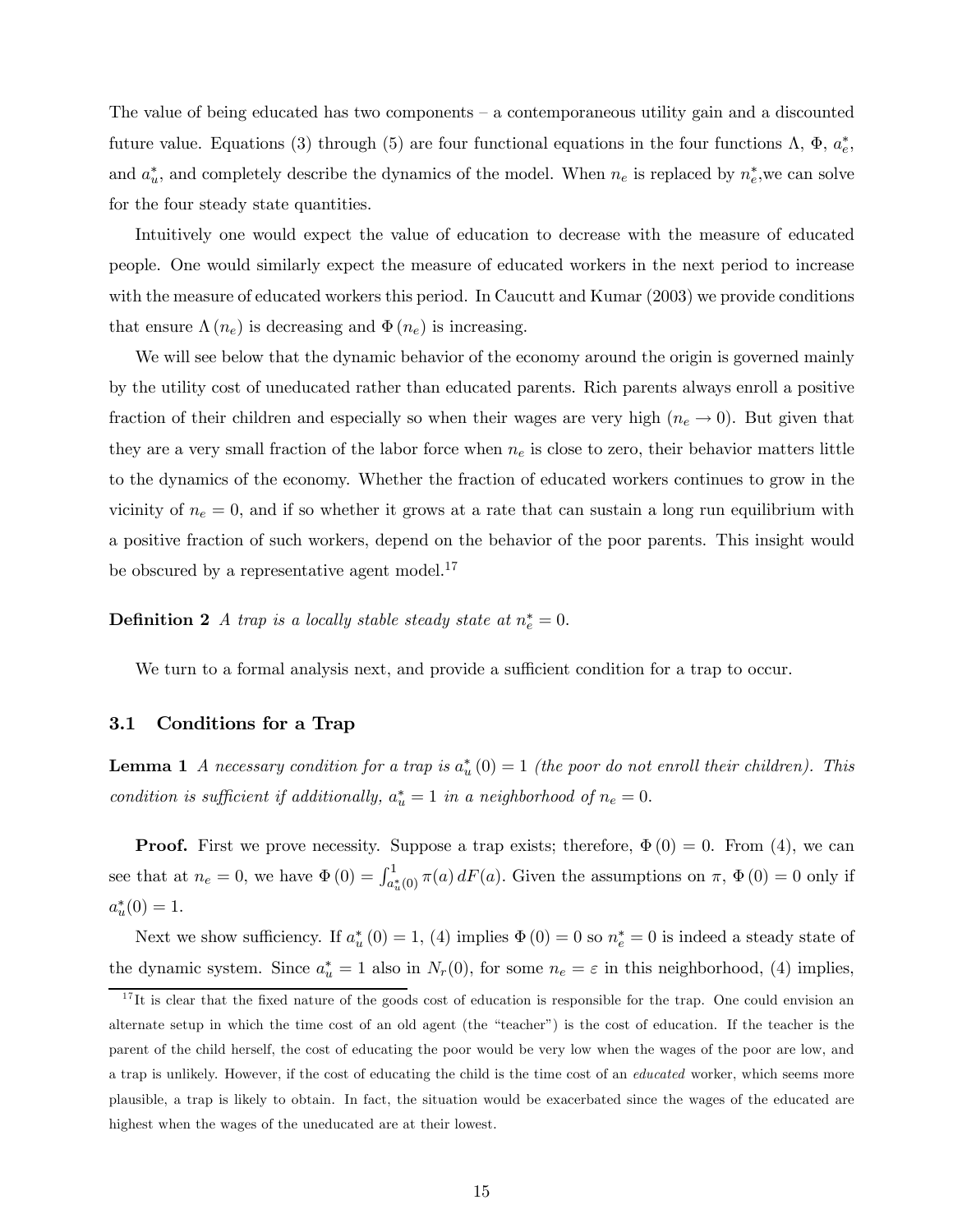$\Phi(\varepsilon) = \varepsilon \int_{a_e^*(n_e;\Phi)}^1 \pi(a) dF(a) < \varepsilon \int_0^1 \pi(a) dF(a) < \varepsilon$  given the assumptions on  $\pi$ .  $\Phi(n_e) < n_e$  in the neighborhood of  $n_e = 0$  implies the steady state is locally stable.  $\blacksquare$ 

What are the conditions that could yield  $a^*_{u} = 1$  in  $N_r(0)$  and hence a trap? It is useful to first consider linear utility,  $u(c) = c$ , since the condition is very intuitive in this case and will help us better understand the condition for the more general isoelastic utility function. Moreover, equation (3) implies that  $a_e^* = a_u^*$  when utility is linear, and the model has the flavor of a representative agent model, in enrollment if not in income.

**Lemma 2** When  $u(c) = c$ , a sufficient condition for  $a_u^*(0) = 1$  and hence a trap is  $e > \beta(w_e(0) - w_u(0))$ .

**Proof.** With  $u(w) = w$ , the dynamic system becomes:

$$
g_e = g_u = e; a_e^* = a_u^* \equiv a^*
$$
  
\n
$$
\beta a^* \Lambda (\Phi(n_e)) \leq e, w.e.i, a^* < 1
$$
  
\n
$$
\Phi(n_e) = \int_{a^*}^1 \pi(a) dF(a)
$$
  
\n
$$
\Lambda(n_e) = x(n_e) = w_e(n_e) - w_u(n_e).
$$
\n(7)

The value to being educated does not have a dynamic component here and the economy jumps to the steady state immediately. For this steady state to be zero (i.e. a trap), as argued above  $a^*$  needs to be one; that is, no one is enrolled. So a sufficient condition for a trap, from (7) is  $\beta \cdot 1 \cdot (w_e(0) - w_u(0)) < e$ , or:

$$
e > \beta \left( w_e \left( 0 \right) - w_u \left( 0 \right) \right). \tag{8}
$$

Since the economy jumps to the zero steady state right away from any starting  $n_e$ , stability readily obtains.

Since  $w_e$  is decreasing in  $n_e$  and  $w_u$  is increasing, the wage gap between the educated and the uneducated workers is maximum at zero. The above condition states that if the cost of education is greater than the maximum possible discounted gain, a trap will result. In other words, if the maximum possible discounted return to investment in education is less than one a trap results.

**Lemma 3** For a more general utility function, a sufficient condition for  $a_u^* = 1$  in a neighborhood of  $n_e = 0$  is  $\frac{u(w_u(0)) - u(w_u(0) - e)}{u(w_e(0) - e) - u(w_u(0) - e)} > \frac{\beta}{1 - \beta \int_0^1 \pi(a) dF(a)}$ .

**Proof.** As mentioned earlier, it can be shown that  $a_e^*(n_e) < a_u^*(n_e)$ . From (6) we can therefore show (dropping the argument  $n_e$  for notational simplicity):

$$
x \leq [F(a_e^*)u(w_e) + (1 - F(a_e^*))u(w_e - e)] -
$$
  
\n
$$
[F(a_e^*)u(w_u) + (1 - F(a_e^*))u(w_u - e)]
$$
  
\n
$$
= F(a_e^*) (u(w_e) - u(w_u)) + (1 - F(a_e^*)) (u(w_e - e) - u(w_u - e)).
$$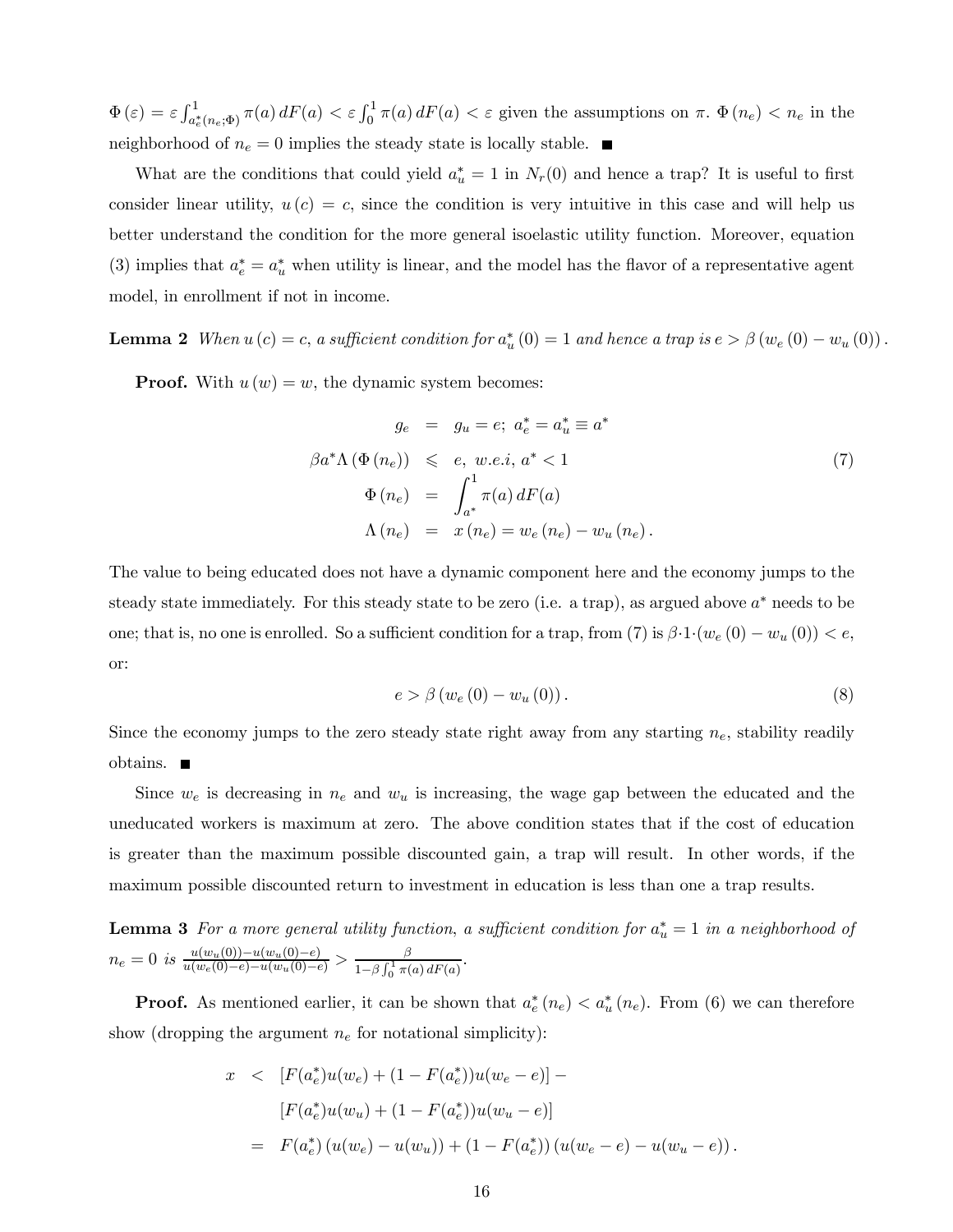Given the concavity of u, it follows that  $u(w_e - e) - u(w_u - e) > u(w_e) - u(w_u)$ . Therefore, in the above convex combination we have:

$$
x < u(w_e - e) - u(w_u - e)
$$
  

$$
< u(w_e(0) - e) - u(w_u(0) - e),
$$

given  $w_e'(n_e) < 0$  and  $w_u'(n_e) > 0$ . (Together with the concavity of u this also implies that the largest  $g_u$  can be is  $u(w_u(0)) - u(w_u(0) - e)$ .) The dynamic factor in (5) can be bounded by  $\beta \int_0^1 \pi(a) dF(a)$ , and therefore the whole expression can be used to write:

$$
\Lambda(n_e) < \frac{u(w_e(0) - e) - u(w_u(0) - e)}{1 - \beta \int_0^1 \pi(a) \, dF(a)}.
$$

The observation made earlier that  $\Lambda(n_e)$  is decreasing and  $\Phi(n_e)$  is increasing, which implies  $\Lambda(n_e)$  $\Lambda(\Phi(n_e))$  has been used to derive this. From (5), a sufficient condition for  $a_u^*(0) = 1$  is:

$$
\frac{u(w_u(0)) - u(w_u(0) - e)}{u(w_e(0) - e) - u(w_u(0) - e)} > \frac{\beta}{1 - \beta \int_0^1 \pi(a) dF(a)}.
$$
\n(9)

By evaluating the numerator at a positive value of  $\varepsilon$  in  $N_r(0)$  , we can ensure  $a_u^* = 1$  in a neighborhood of  $n_e = 0$ .

To better understand this result, note that when we use  $u(c) = c$  in the above expression, we retrieve the condition  $e > \beta (w_e (0) - w_u (0))$  as in the earlier lemma (noting that the dynamic factor in the linear utility case is 0 instead of  $\beta \int_{a^*(n)}^{a^*_u(n_e)}$  $a_e^{u_u(n_e)} \pi(a) dF(a)$ , since  $a_e^* = a_u^* \equiv a^*$ ). The numerator of the left hand side in the general condition above is now the utility cost of education to the poor parent instead of the goods cost found in the condition for linear utility. This cost was the same for both types under linear utility, as it would have been in a representative agent model. The contribution then of the heterogeneous agent setup is to identify the cost squarely with the poor agents in the economy. The denominator of the left hand side is now the utility gap of the two types of agents (adjusted for the cost of education) instead of the wage gap; it can be viewed as the utility gain from education.

It can be shown that the left hand side of  $(9)$  is increasing in e and decreasing in  $w_e(0)$  for a given  $w_u(0)$ ; the right hand side is decreasing in  $\beta$ . Therefore, as in the linear utility case, the above trap condition is more likely to be satisfied when the cost of education is high, the wage gap is low, and the discount factor is low. Additionally, the curvature of the utility function also matters now. For instance, with an isoelastic utility function  $u(c) = \frac{c^{1-\sigma}}{1-\sigma}$ ,  $\sigma \ge 0$ , (with the  $\sigma = 1$  case interpreted as  $log (c)$ , the left hand side is increasing in  $\sigma$ . Therefore, the likelihood of a trap increases with the curvature of the utility function. Thus the above sufficient condition identifies all the intuitive forces that make a trap more likely in our setup.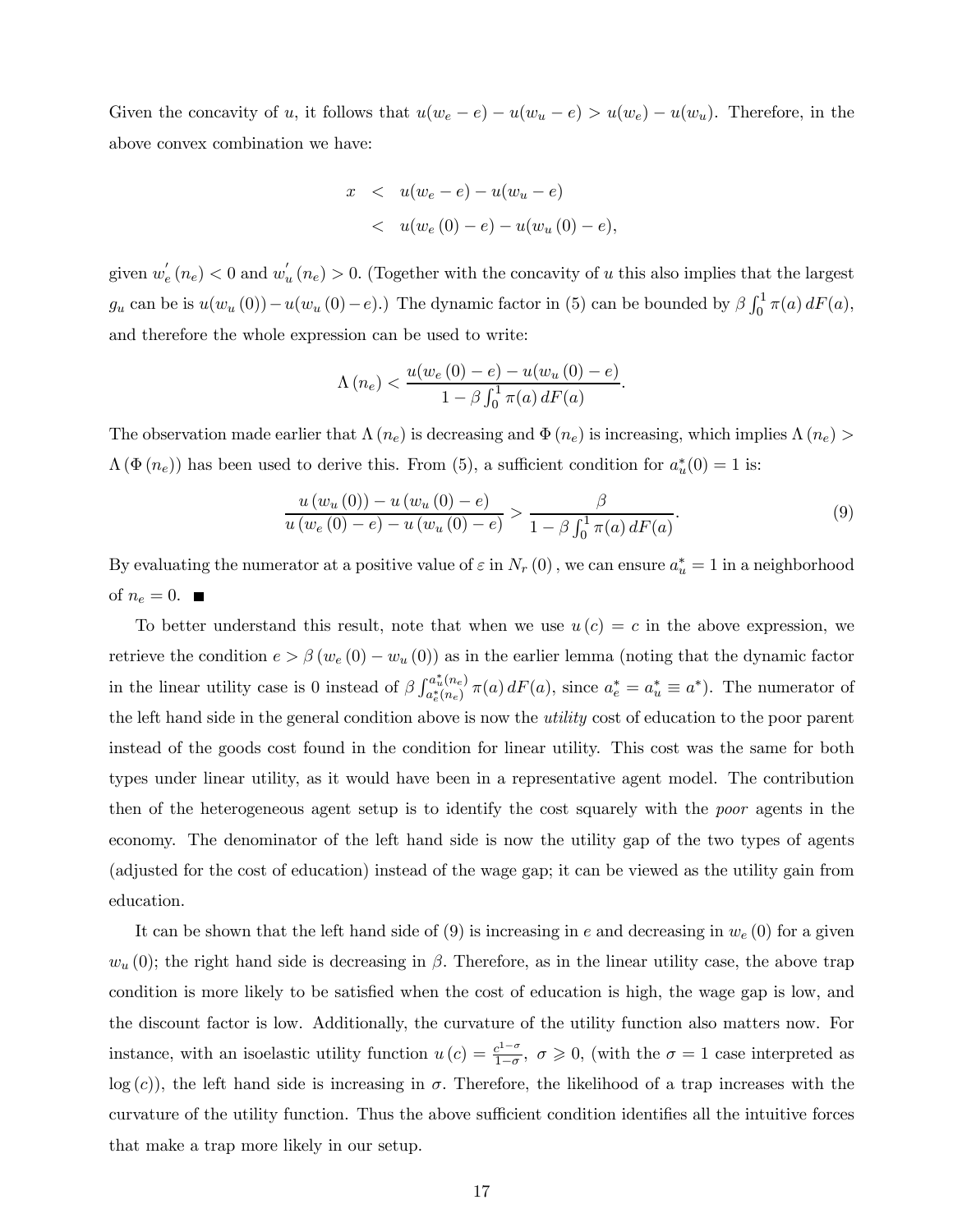## 4 Calibration

Recall our definition of educated and uneducated workers — an uneducated worker has two years of education and an educated worker has ten years of education. In this section we describe the choice of model parameters that allows us to produce outcomes that are broadly consistent with the sSA countries being close to a trap; that is, with the fraction of workers with education beyond two years close to zero. The quality of data on these countries is not comparable to that of the US. By targeting the average performance of a group of countries discussed in Section 2, we hope to avoid the pitfalls of calibrating to a single country with a particularly low quality of data or one that suffers from an idiosyncratic institutional failure. The aim is to get a set of parameters with which it is sensible to conduct policy analysis.

We assume agents are born at age 6 and are "young" until the age of 25; they become adults at the age of 26, have a child, and die at the age of 45. The model period is thus 20 years. The life-span corresponds closely to the life expectancy of the sSA countries considered (see Table 2).

We start by assuming values for certain parameters that are commonly used in the literature. The generational discount factor is set at  $\beta = 0.6676$ , which corresponds to a yearly discount factor of 0.98 compounded over 20 years. We set  $\nu = 0.35$ , which corresponds to an elasticity of substitution between educated and uneducated labor of 1.54. Autor, Katz, and Krueger (1998) report that the emerging consensus on the elasticity between skilled and unskilled labor is approximately  $1.4$  to  $1.5$ .<sup>18</sup> In the absence of direct evidence, we set  $\varepsilon = 0.1$ , (each unit of skilled labor counts 10% of unskilled labor toward brawn) and leave  $\gamma < \varepsilon$  as a free parameter; this makes our choice of  $\varepsilon$  a normalization of sorts.

We assume  $u(c) = \frac{c^{1-\sigma}}{1-\sigma}$ ,  $\sigma \geq 0$ . As we have seen in the previous section, the likelihood of a trap increases with  $\sigma$ . We use this result and existing arguments for a negative relationship between relative risk aversion and wealth (see, for instance, Ogaki and Zhang (2001)), to set  $\sigma$  at a higher value of 3.5 instead of the usual 2. We assume a uniform ability distribution in  $[0, 1]$ ; that is,  $F(a) = a$ .

The remaining parameters are particular to the production functions for output and human capital. They are chosen to broadly match target data on education costs, the wage premium, and enrollment and dropout rates. The erratic nature of data availability, their variability across sources, and the processing required to map available data into corresponding model equivalents warrant a detailed discussion of these targets.

Skill premium: Bils and Klenow (2000) present Mincer regression coefficients on schooling for a few sSA countries: 0.207 for Cote d'Ivoire, 0.126 for Botswana, and 0.067 for Tanzania. When we compute

 $18$ Their definition of skill, however, corresponds to college education.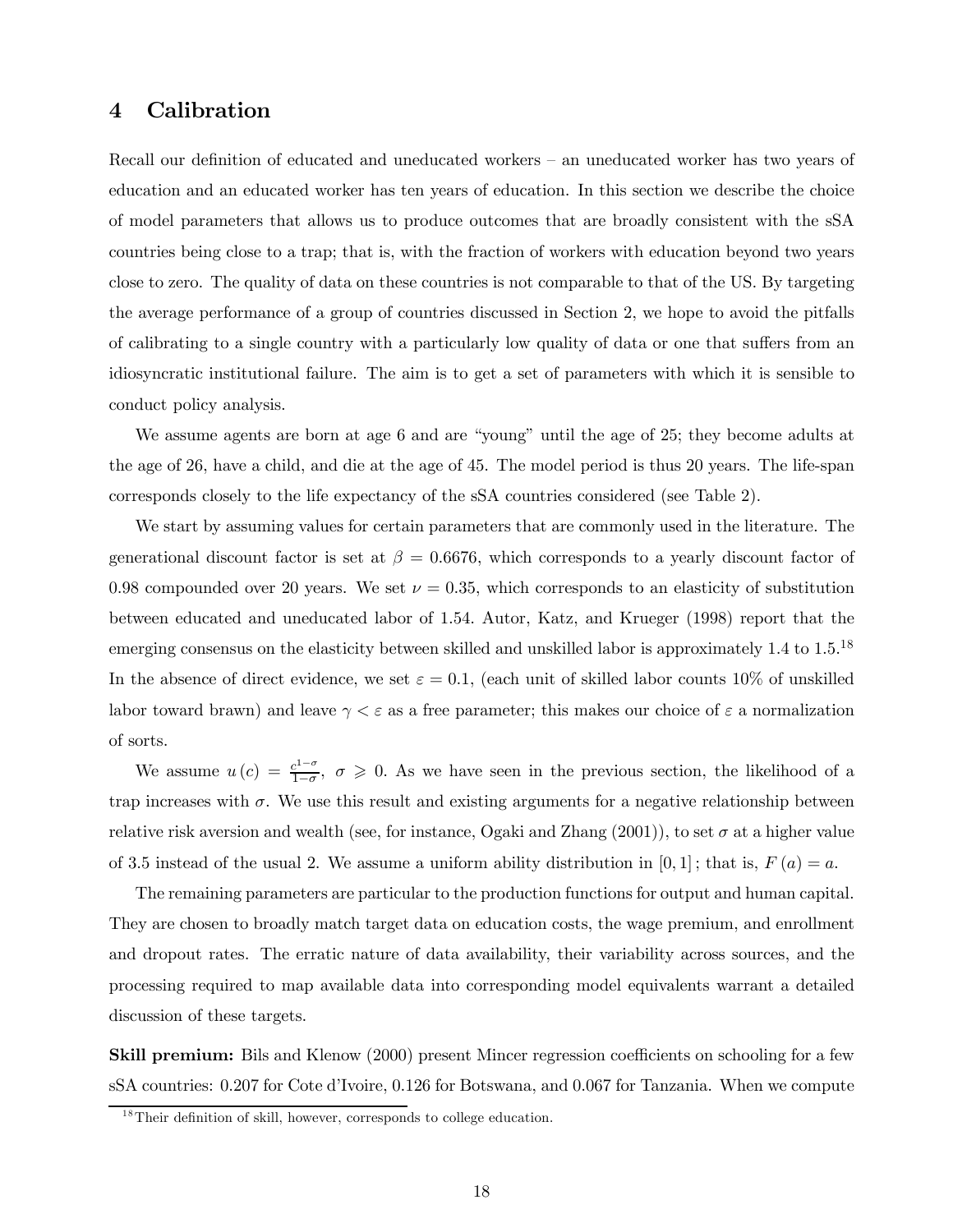$\exp(coeff * 8)$  for these three countries, we obtain premia of 5.24, 2.74, and 1.71 respectively.<sup>19</sup> When the figures reported in Bigsten et. al. (2000) are used to compute the premium for our education definition, we obtain a value of  $1.42<sup>20</sup>$  The World Development Indicators (2000) states that the ratio of manufacturing to agricultural wage was 5 for Botswana during 1980-84 and 2.36 during 1995-99.21 Verner (1999) presents evidence that the wage gap is 56% in Ghana between secondary graduates and those with no education, and 186% if the education is at the university level — premia of 1.56 and 2.86 respectively. Bredie and Beeharry (1998) cite evidence from Mason and Khandker (1996) that when hourly wages in the formal sector are used as a measure of benefits, the private return to education is 7.9% in Tanzania; this translates into a premium of 1.9 when calculated as above. The premium therefore spans the rather wide range of 1.42 to 5.24 for the African countries on which we have evidence.

Parental cost of education: We next turn to the direct cost of education and subsidies. Ablo and Reinikka (1998) present data on parental and government spending in Uganda for 1991 through 1995. Parental expenses include tuition, Parent-Teacher Association levies and salaries; governmental expenses include capitation grants and salaries. For instance, in 1991 total parental expenditure per pupil was 9,498 Ugandan Shillings, and governmental expenditure was only 3,590. In 1995 the figures were 12,781 and 8,676, reflecting a decrease in the share of expenditure borne by parents.<sup>22</sup> In conjunction with the per capita GNP figures, we compute the annual share of income that is spent on education and the parental share of this cost, averaged over 1991-95. If we denote per capita income by y, then  $\lambda_1 \equiv \frac{\text{total direct cost}}{y} = 8.1\%, \lambda_2 \equiv \frac{\text{govt. cost}}{y} = 2.7\%, \text{ and therefore } \lambda_1 - \lambda_2 = \frac{\text{parent's cost}}{y} = 5.4\%.$ This implies the ratio of subsidy (s) to direct cost of education  $(e_d)$ ,  $\frac{s}{e_d} = \frac{2.7}{8.1} = \frac{1}{3}$ .

For details on indirect costs, we turn to Bredie and Beeharry (1998), who present time use data of school-aged children in Madagascar and conclude that the opportunity cost for boys in school is 20 hours per week, with an adjusted measure for girls a bit higher.<sup>23</sup> We assume this is half the adult work week; non-schoolgoing children work half an adult week and schoolgoing children work none. We impute the average wage in the economy to this time; in other words, we set  $\underline{w}$  such that it is

 $19$ Mincerian regressions use log wages, which explains the exponentiation. The number of years of schooling that is relevant for us is 8. See Knight and Sabot (1990), Chapter 13, for the need to exercise caution in interpreting return estimates that ignore the effects of policy-induced wage differences between the public and private sectors.

<sup>&</sup>lt;sup>20</sup>We use their coefficients from regression (3) in Table 7 to compute wages for 2 and 8 years of education. Their production function approach would yield lower values.

 $21$  See Table 2.6.

 $22$  See their Table 5.

 $^{23}$ See their Annex A. They compare hours spent by schoolgoing and non-schoolgoing children in several categories – water collection, firewood collection, household tasks, and independent agricultural and non-agricultural activities – to arrive at the opportunity costs.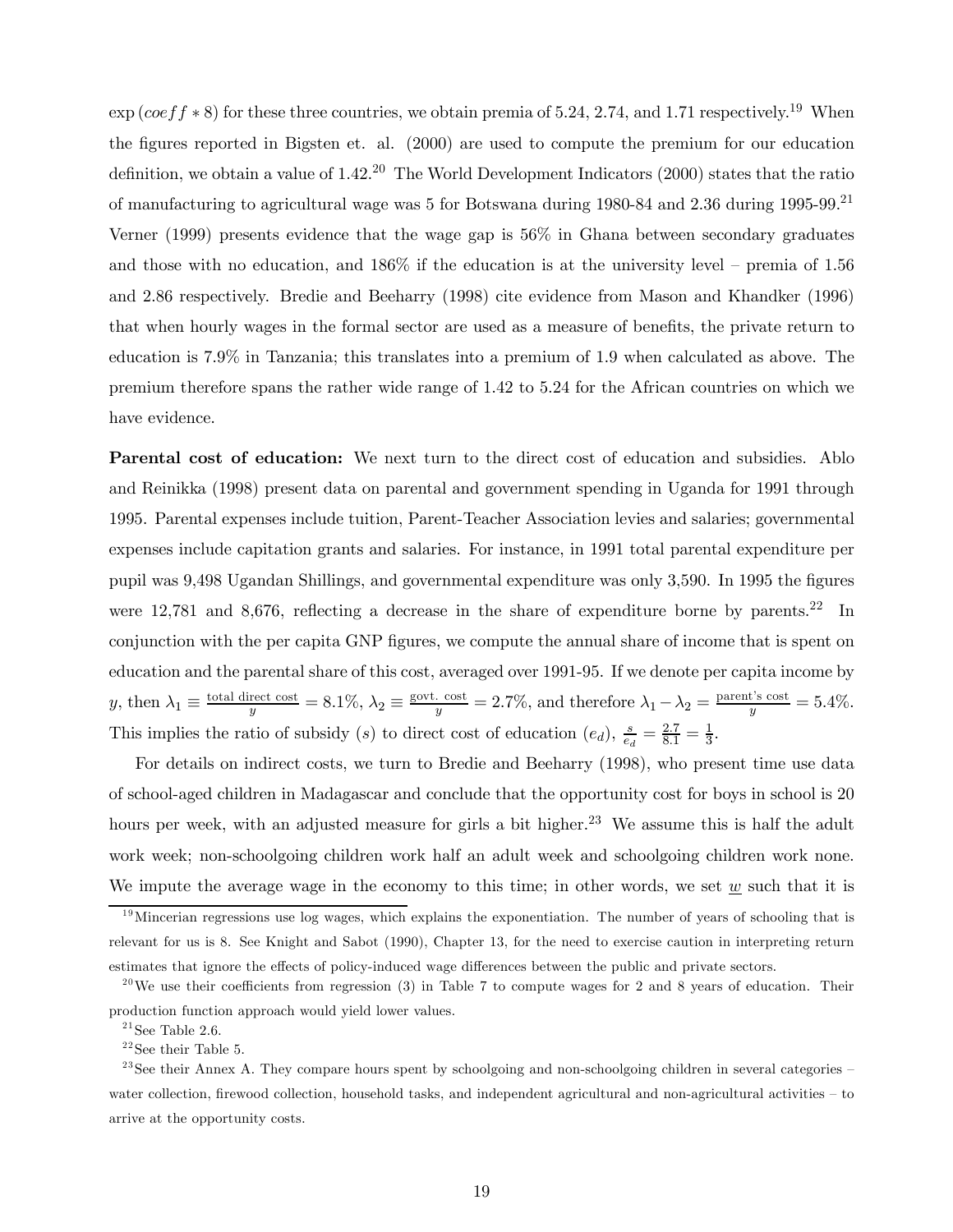equal to 0.5*y*, where *y* is the average wage earnings.<sup>24</sup>

Consider the income of a family in which the child does not go to school. The present value of the parent's annual income y over 20 years at an  $8\%$  rate of discounting is 10.6y. The present value of the child's income is half this at  $5.3y$ . If the family does send the child to school, the present value of the annual parental cost of education  $(\lambda_1 - \lambda_2) y$  over the eight schooling years is calculated as  $6.2(\lambda_1 - \lambda_2)$  y. If the child goes to school, it is assumed that after the first 8 years, the child can work the rest of his youth years with annual earnings of 0.5y; that is, we assume that the increased earnings on account of education are not realized until adulthood.25 The present value of these earnings works out to be 2.2y. Therefore, we calculate:

$$
\varphi = \frac{\text{Earnings of schoolgoing child}}{\text{Earnings of non-schoolgoing child}} = \frac{2.2}{5.3} = 0.415.
$$

We calculate the direct education expenditure net of government subsidies as a fraction of GDP, which is a calibration target, as:

$$
\frac{e_d - s}{Y} = \frac{6.2(\lambda_1 - \lambda_2)y}{10.6y} = 0.0316.
$$

Enrollment and dropout rates: Finally we calculate the enrollment and dropout rates to target. A "naive" measure of enrollment rate can be obtained by taking a simple average of the primary and secondary enrollment for each country in Table 1 and then taking the average across countries. This works out to 31.8%. However, this does not exactly correspond to the model enrollment rate where the education is really from the beginning of the third year to that of the eighth year. Using the intake rate at the first year and the year-to-year survival rates from the World Education Indicators, it is possible to calculate enrollment rates conditional on students surviving the first two years of education. The average of this enrollment data is 22.9%. The "naive" dropout rate can be obtained as above as an average of the primary dropout rate and secondary repeat rate (which we use as a proxy for the secondary dropout rate on which data is not readily available); it works out to 32.3% for the countries we are interested in. We can also calculate the dropout rate conditional on students surviving the first two years of their education as 13.5%. Since data for this latter calculation is not available for all countries, with the poorest performing countries most likely to have missing data, this dropout rate is likely to be underestimated.

We parametrize the human capital production function with the properties of  $\pi$  we had assumed earlier:  $\pi(0) = 0$ ,  $\pi'(a) > 0$ . We now allow for the possibility that these functions can differ across the

<sup>&</sup>lt;sup>24</sup>Note that at the trap  $y = w_u$ .

 $^{25}$ By making this assumption we attempt to account for the experience premium which we have not explicitly modeled. If the effect of education is realized in the first period of an individual's life itself,  $\varphi$  is likely to be higher. However, the earnings of those students who fail to become educated will be unaffected by the timing assumption. We discuss the importance of  $\varphi$  in the section on sensitivity analysis.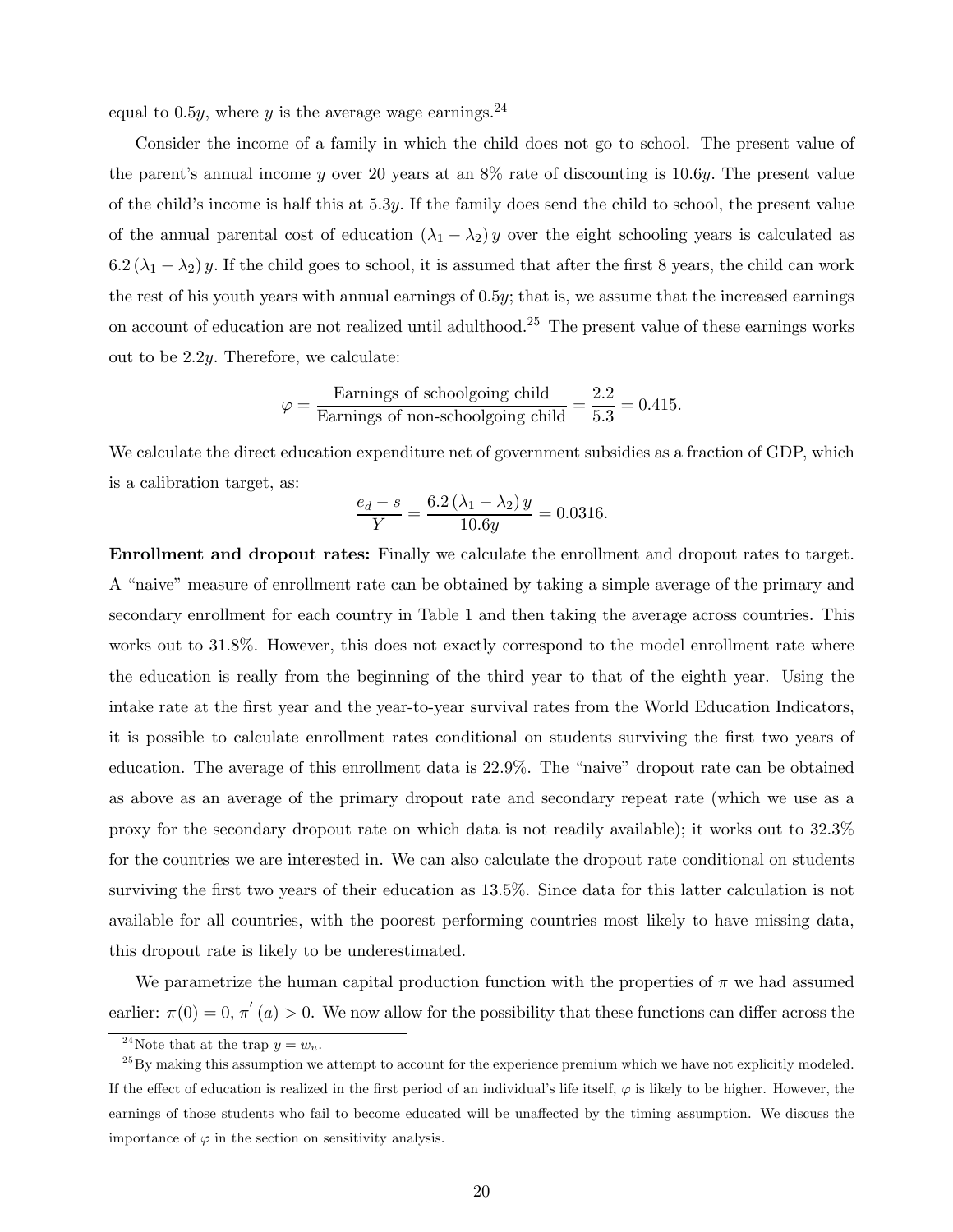two types of families, to account for the advantages educated families might have in the production of human capital. The parametric form we use is:

$$
\pi_i(a) = k_i(4a^3), \forall a \in [0, 1/2]
$$
  
=  $k_i(1 - 4(1 - a)^3), \forall a \in [1/2, 1].$ 

This convex-concave parametric form was chosen because it allows us to better match the enrollment and dropout rates in the vicinity of the trap. It must be emphasized that such a shape is not *required* to get a trap in the first place. The curvature of the utility function and costs play a bigger role in causing the trap. We normalize  $k_e = 1$ .

To summarize, the seven parameters that remain – production parameters  $(A, \theta, \gamma)$ , the earnings of a non-schoolgoing child  $\underline{w}$ , expenditure variables  $(e_d, s)$ , and the probability (human capital production) function parameters  $(k_u)$  – are chosen to broadly match the following seven targets:

| Empirical Target Value / Range    |            |
|-----------------------------------|------------|
| $n_e^*$                           | $0$ (trap) |
| w/Y                               | $0.5\,$    |
| $\frac{s}{e_d}$                   | 1/3        |
| $rac{e_d-s}{V}$                   | 0.0316     |
| $\widetilde{w}_e/\widetilde{w}_u$ | 1.42-5.24  |
| Enrollment rate                   | 22.9-31.8% |
| Dropout rate                      | 13.5-32.3% |

The parameters arising from this calibration are summarized below:

Production :  $A = 2, \ \theta = 0.48, \ \nu = 0.35, \ \varepsilon = 0.1, \ \gamma = 0.05,$ Preference :  $\beta = 0.6676, \sigma = 3.5,$ Education :  $e_d = 0.0326$ ,  $s = 0.0109$ ,  $F(a) = a$ ,  $\underline{w} = 0.3439$ ,  $\varphi = 0.415$ ,  $k_e = 1$ ,  $k_u = 0.85$ .

The resulting total cost of education parameter,  $e = e_d + (1 - \varphi) \underline{w}$ , is 0.234; in other words, the direct cost is only 14% of the total costs. Therefore, the return to investment in education is dramatically different when indirect costs are ignored than when they are included — by a factor of 7.18 ( $= e/e_d$ ). Low enrollment in the face of high returns to education calculated from Mincerian regressions is seen as a puzzle; Psacharopolous (1994), for instance, reports an average rate of return of 13.4% in sSA for the first few years of education. Appleton, Hoddinott, and Mackinnon (1996) and Bigsten et. al. (2000) question the validity of such high reported returns; therefore, one approach to resolving the puzzle is to question its very existence. Focusing on the return to investment in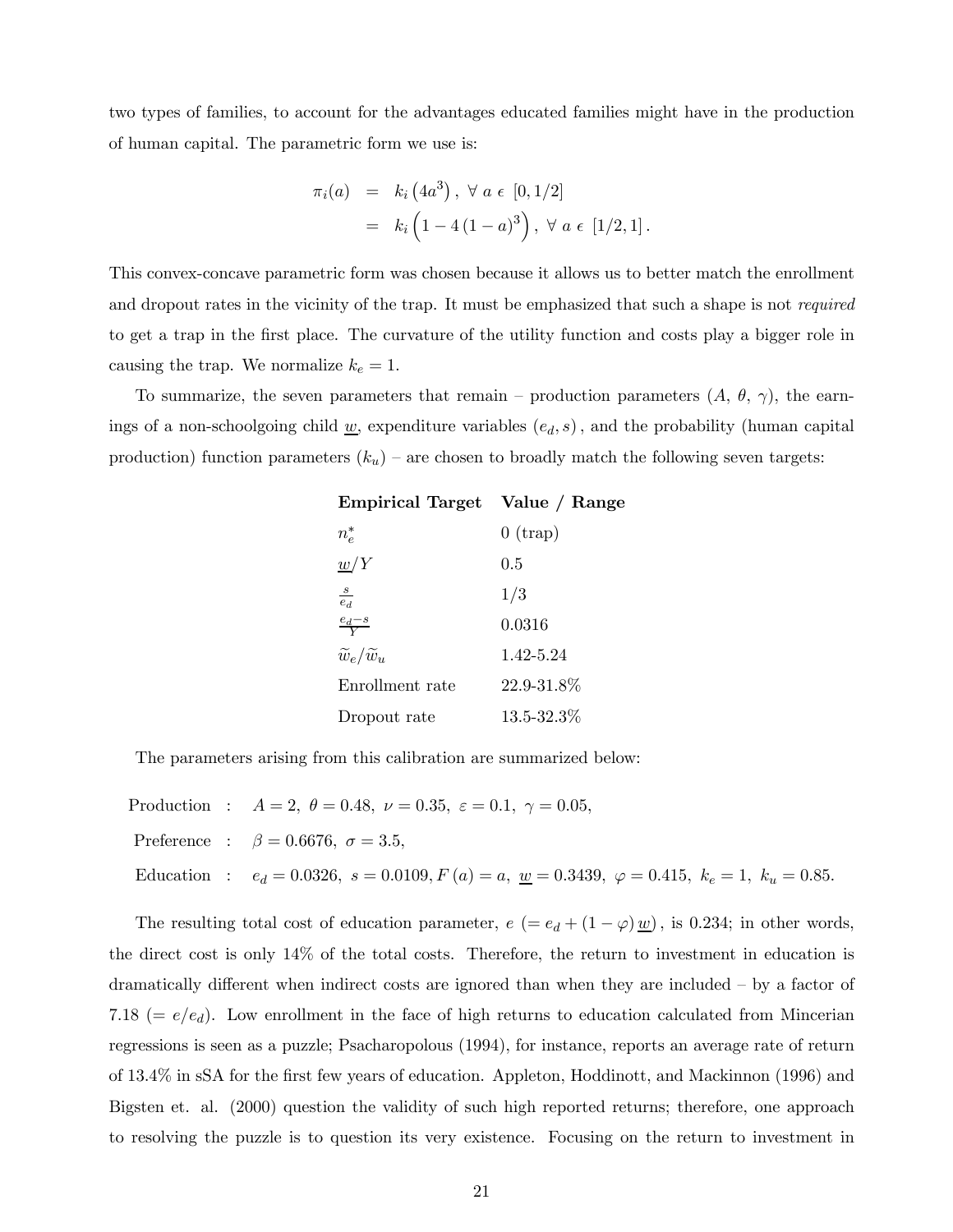education and factoring indirect costs, which our framework allows us to do, provides another possible resolution of the puzzle; this return is much higher when calculated using only the direct cost of education than the total cost which includes children's contribution to family consumption. In other words the assumption implicit in the Mincerian interpretation that, "...for each educational level, the opportunity cost is the wage that would have been obtained with the education level one below the completed level," is questionable in a setup where non-market contributions play a big role.<sup>26</sup>

With these parameters, a trap results. That is,  $n_e^* = 0$ . The first four of the above targets are directly met. A skill premium of 4.96 results, which is within the above-mentioned range seen in data, though close to the upper end. Exactly at the trap, there is no enrollment;  $a_u^* = 1$ , and even though  $a_e^* = 0.12 < 1$ , there is a zero measure of these educated people at the trap. Therefore, we examine the average dropout and enrollment rates in the "vicinity" of the trap ( $n_e = 0.00 - 0.15$ ), with the interpretation that these economies are headed toward a trap if they are not already in it. The enrollment rate is in the range of 0 to 21%, which is a bit lower than the range given above but in the ballpark of the enrollment rate calculated conditional on students surviving past the second year, while the dropout rate is in the range of 24 to 43%, overlapping considerably with the range seen in data.<sup>27</sup>

We assume that the government education expenses are met by taxing all workers. The government balances its budget according to:

$$
[n_e(1 - F(a_e^*)) + (1 - n_e)(1 - F(a_u^*))] \ s = (n_e\widetilde{w}_e + (1 - n_e)\widetilde{w}_u)\tau. \tag{10}
$$

Any student, rich or poor, who goes to school gets subsidies and all workers are taxed; this is the only type of tax-and-subsidy scheme we will consider throughout this paper.<sup>28</sup>

In the next section we compare the efficacy of various policies in prying this economy out of the trap.

$$
enr.\ rate = n_e (1 - a_e^*) + (1 - n_e) (1 - a_u^*)
$$
\n
$$
drop.\ rate = \frac{n_e (1 - a_e^*) d_e + (1 - n_e) (1 - a_u^*) d_u}{n_e (1 - a_e^*) + (1 - n_e) (1 - a_u^*)},
$$

where,

$$
d_i = \frac{\int_{a_i^*}^1 (1 - \pi_i(a)) dF(a)}{1 - a_i^*}.
$$

 $^{28}$ Need-based subsidy is not widely prevalent in basic education, especially in poor countries, so assuming uniform subsidies appears reasonable. Progressive taxes would be a non-starter at the trap, where there are no rich people. One could assume progressive taxes and the ability to borrow abroad initially (when everyone is poor) as a way of prying the economy from the trap, but uniform taxes seems a simpler starting point.

 $2^6$ The quote is from Bigsten et. al. (2000).

 $27$ The aggregate enrollment and dropout rates are calculated using the following formulae: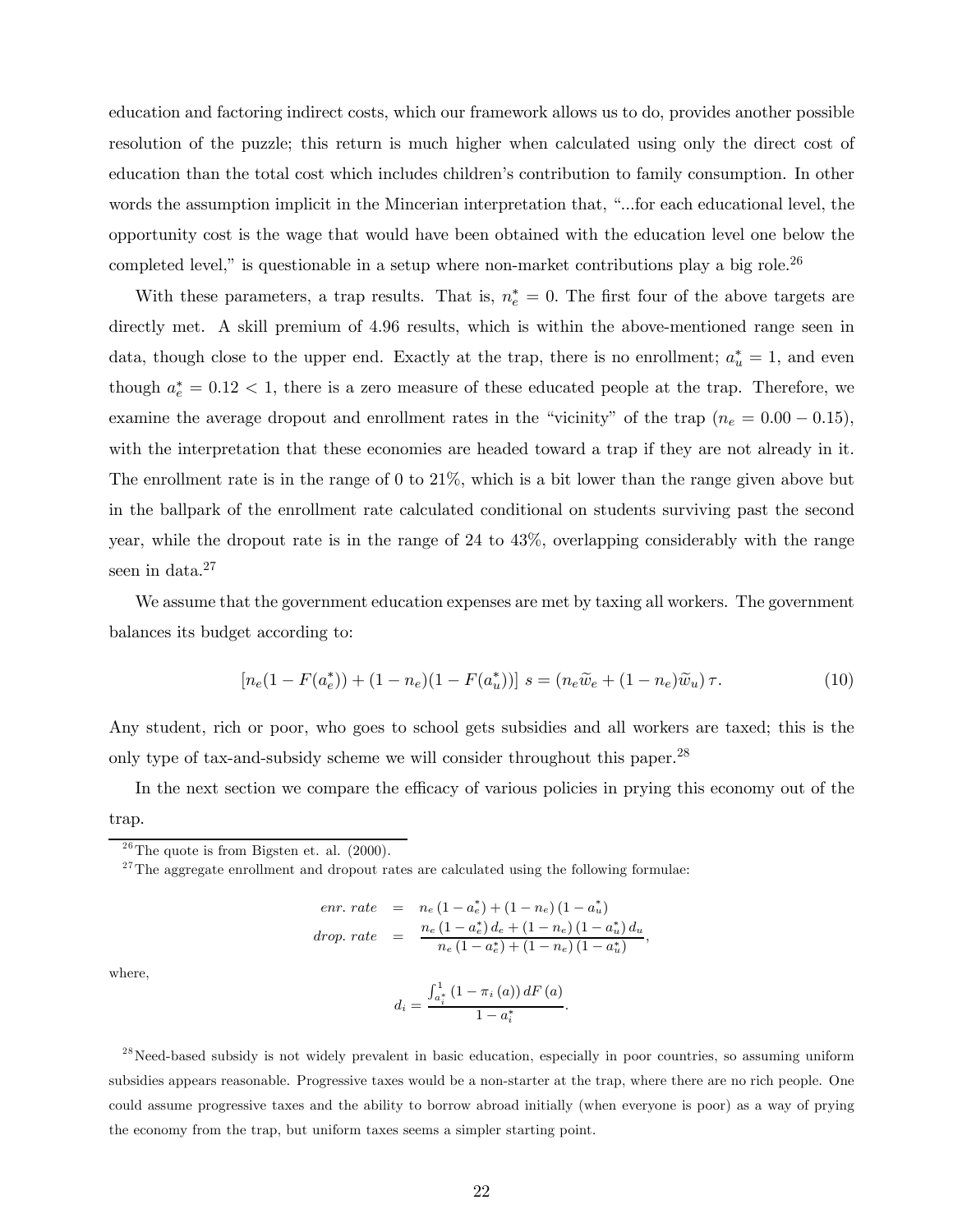## 5 Policy Experiments

We consider the following policy alternatives, suggested by popular policy discussions as well as by the economic forces we have captured in our model, to spur development in  $sSA - a$  tax and subsidy scheme, foreign aid, abolition of child labor, enacting and enforcing a compulsory education law, and infrastructural improvements that lead to an increase in A. We treat the welfare-maximizing case of the first alternative as our benchmark policy. For the remaining alternatives, we first consider the alternate policy in isolation to study it in detail and later adjust the subsidy level so as to equate equilibrium expenditure to that in the tax and subsidy scheme that maximizes transitional welfare; this allows us to make "revenue neutral" comparisons.

In all experiments, we hold the  $\pi$  functions at their trap configuration; that is, we do not make any adjustment for the quality of the education system. There are several reasons for this move. We do not have enough data on quality, especially from this region, to calibrate  $\pi$  according to the level of development. We also expect the quality of educational institutions to move upward more sluggishly than enrollment.<sup>29</sup> In fact, the increase in enrollment we expect our policies to induce would worsen the already high student-teacher ratios in these economies.

## 5.1 A Tax and Subsidy Scheme

The lesson learned from the sufficient conditions, (8) and (9), is that high education costs can cause an economy to move to a trap in the long run. At the prevailing subsidy level, as calibrated above, the net educational cost is high enough to cause a trap. An obvious policy alternative is to find a subsidy level that can cause the economy to not only emerge from the trap, but also results in a desirable long run outcome. As mentioned in Section 2.1, one economy we aim for is one with  $n_e^* = 0.3$ , which is roughly the education attainment in Mauritius. We will assume that the government budget constraint, (10), holds at every instance and seek the subsidy level s that will cause such a steady state to be attained. The level of subsidy is held constant, and the tax rate  $\tau$  is varied so as to balance the government budget.

Before we search for the subsidy that guarantees such a steady state, we present a graph of the transition function  $\Phi$  for various subsidy levels in Figure 1. We can see from this plot that the subsidy has to be high enough for the economy to get on to a transition path that will take it to a non-trap steady state; for instance,  $s = 0.015$  (which is 6.4% of the total cost and 46% of the direct cost) will not get the economy out of the trap. In particular, note that subsidizing the direct cost of  $e_d = 0.0326$ 

 $^{29}$ Hanushek (1995), for instance, concludes that correcting inefficiencies in the educational system is not simple: "There is no blueprint for a model school that can be reproduced and handed out to policymakers, and such a blueprint is unlikely to be developed in the near future."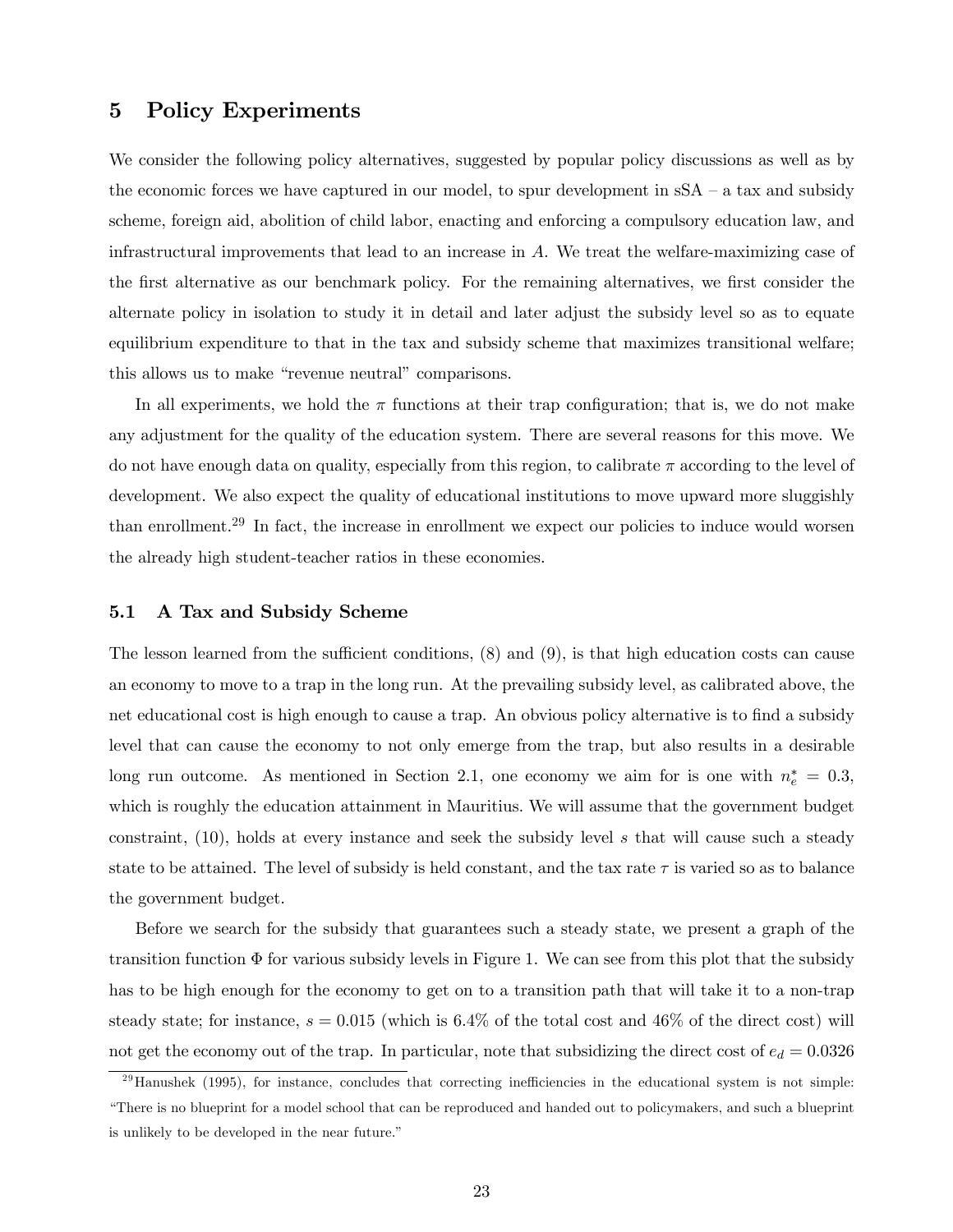alone will get the economy out of the trap, though the resulting fraction of educated workers,  $n_e^*$ , is only 13.8%.



Figure 1

Transition Function  $-\Phi(n_e)$  vs  $n_e$ 

Since everyone pays taxes, but only families who enroll their children get benefits, there is a redistribution from the poor families with low ability children to poor families with high ability children in the initial period while the economy is still at the trap. This is the fundamental force that allows this policy to pry the economy out of the trap. Redistribution is typically viewed in terms of the rich and the poor, but in this context it is the redistribution from families with low ability children to those with high ability children that is important.<sup>30</sup> Once the process of development starts, and there are some educated rich parents in the economy, the redistribution could potentially be from the low to high ability families of both types, as well as between the rich and the poor.

 $30^3$ Of course, legally mandating school attendance and enforcing such a law, will also be able to provide this impetus. We study compulsory education in a latter subsection.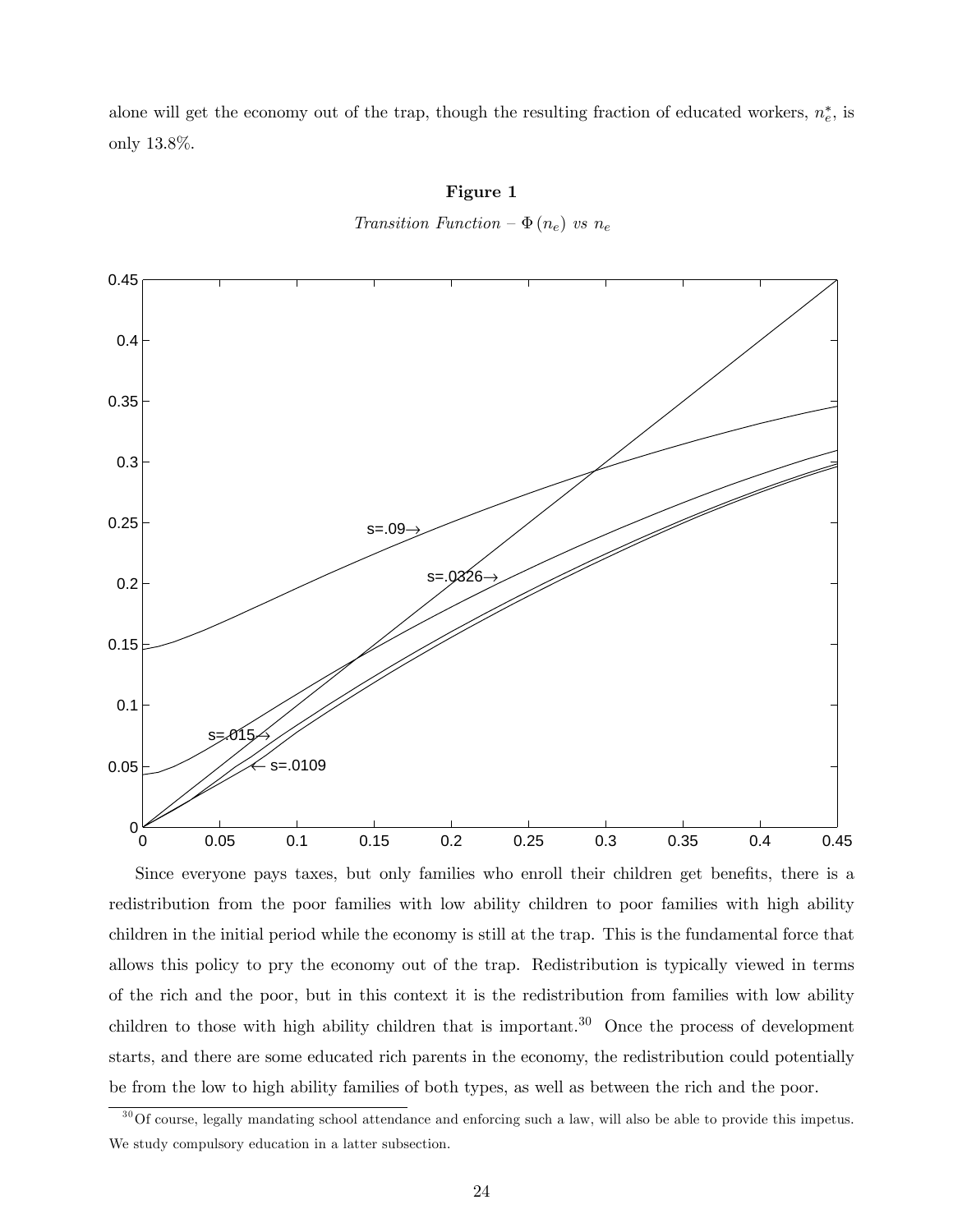In practice it might not be necessary to levy new taxes to subsidize education. For instance, military expenditure as a fraction of GNP was 3.1% in sSA in 1992; diverting part of it to education might suffice. $31$ 

We compare the outcomes in the new and old steady states in Table 3.

| Variable                                                                 | Interpretation                | $1.$ Trap | 2. subsidy $1$ | $3.$ subsidy $2$ |
|--------------------------------------------------------------------------|-------------------------------|-----------|----------------|------------------|
| $n_e^*$                                                                  | Fraction of educated workers  | $0\%$     | 30\%           | 38%              |
| $\boldsymbol{s}$                                                         | 0.0109<br>Subsidy level       |           | 0.090          | 0.157            |
| $\tau^*$                                                                 | Tax rate                      | $0\%$     | $3.2\%$        | 7.0%             |
| $Y^*$<br>Output                                                          |                               | 0.69      | 1.03           | 1.06             |
| $\frac{\widetilde{w}_e^*}{\widetilde{w}_u^*}$<br>Skill premium           |                               | 4.96      | 1.54           | 1.28             |
| $n_e(1-a_e^*) + (1-n_e)(1-a_u^*)$                                        | Enrollment rate               | $0\%$     | 36.2%          | 47.2%            |
| $n_e(1-a_e^*)d_e+(1-n_e)(1-a_u^*)d_u$<br>$n_e(1-a_e^*)+(1-n_e)(1-a_u^*)$ | Dropout rate                  | $0\%$     | 19.2%          | 19.7%            |
| $\omega_{ss}$                                                            | SS welfare (cons. equiv.)     |           | 20.3%          | 23.6%            |
| $\omega_{tran}$                                                          | Trans. welfare (cons. equiv.) |           | $6.6\%$        | 8.1%             |

Table 3

As seen in column numbered 2, a subsidy level of 0.09, which is 38.5% of total costs, is needed to take the economy to a steady state of  $n_e^* = 0.3$ . In other words, it is not enough for the government to subsidize only the direct costs of education, which is only 14% of the total cost; it would have to defray part of the child's contribution to the family income that is lost by sending the child to school. At steady state a tax rate of 3.2% needs to be levied on all workers to meet the cost of subsidies. Since all workers are taxed at the same rate, the ratio of government expenditure to GDP will also be 3.2%. This is close to the 3.6% figure cited earlier for Mauritius and thus appears to be an achievable target.<sup>32</sup> As mentioned in the introduction, the closeness of the model outcome to data from a country that was not originally part of the calibration, lends support to the validity of the calibrated model as well as to the use of education subsidies in reviving a stagnant economy.

This policy will increase output by close to 50%. The ratio of the subsidy (expenditure per pupil) to per capita GDP is 8.75%. The increase in  $n_e$  will decrease  $\tilde{w}_e$  and increase  $\tilde{w}_u$  to cause the premium

 $31$ See 2000 World Development Indicators, Table 5.7.

<sup>&</sup>lt;sup>32</sup>The Oxfam report cited earlier states that a "minimum requirement for progressing toward the 2015 target," of achieving universal primary education is education expenditure amounting to 3% of GDP. Our simulations show that at a figure close to this, the enrollment rate is not 100%. Simulations presented later show that about 7% of GDP has to be spent on education to ensure 100% enrollment.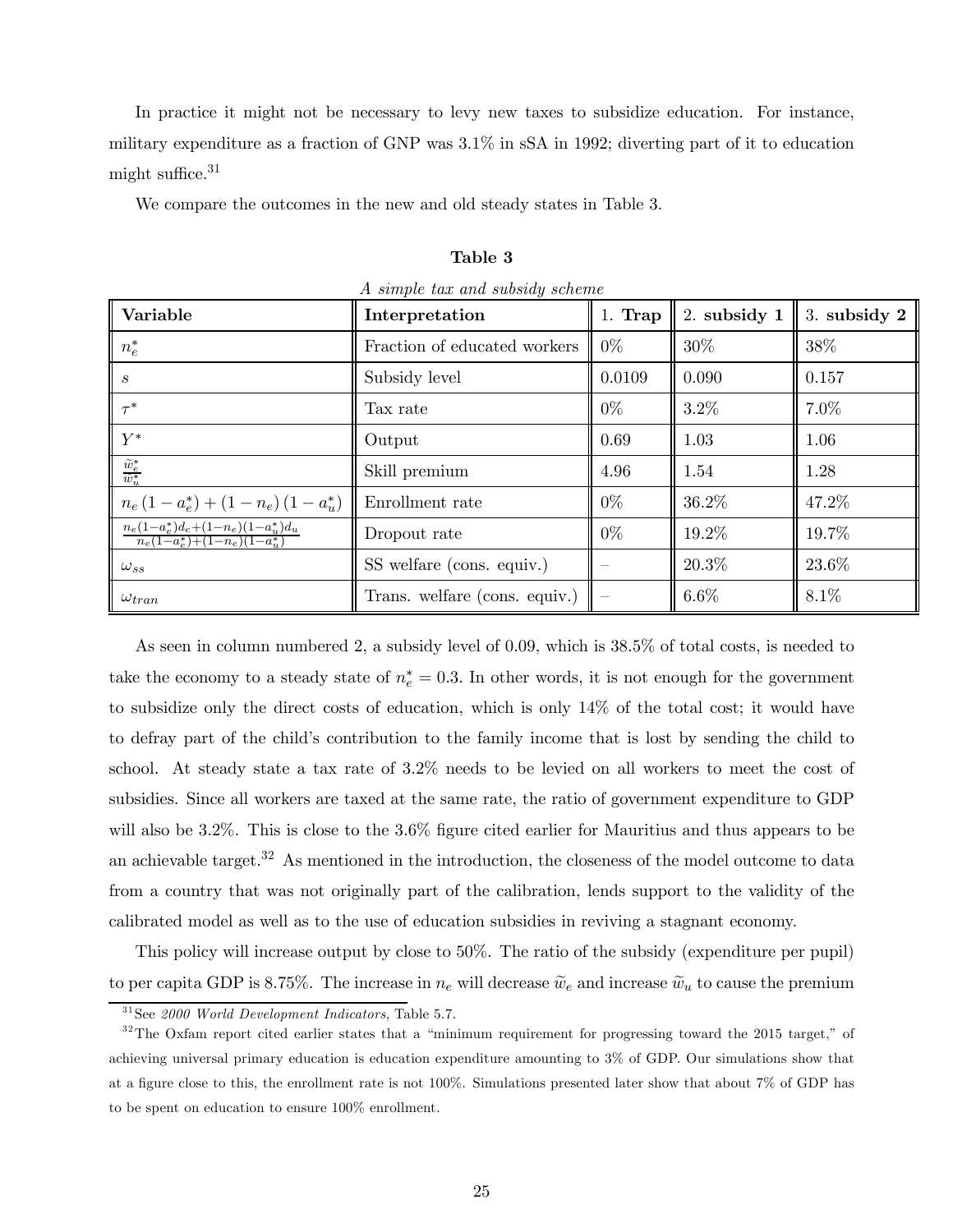to drop considerably, to 1.54; most of this is driven by the drop in skilled wages.<sup>33</sup> The economywide enrollment rate is 36.2%, which masks the relatively high enrollment of 61% for educated parents. The dropout rate is close to 20%.

In the second to last row, we present the equivalent increase in consumption each agent would have to be given in the trap in order to make an aggregate welfare measure, in which current generations are equally weighted and a discount factor of  $\beta$  is used for future generations, the same as that in the new steady state. Each household needs to be given 20.3% more consumption every period in the trap. When the costs of transition (increased taxes and educational investment when uneducated workers' wages are still low) is taken into account, the gain in welfare is much lower; as seen in the last row, it amounts to an equivalent increase of 6.6% of the trap consumption, which is still very significant. The economy is very close to the steady state in four to five model periods.<sup>34</sup>

Next we seek the subsidy level that maximizes the transitional welfare. An increased subsidy increases enrollment and succeeds in moving a greater fraction of the population toward the higher utility educated category. However, higher taxes needed to finance this subsidy drain income from liquidity constrained parents who are poor during the transition and yet invest more in education in the aggregate. These opposing forces suggest that there is a subsidy level that is optimal. As shown in column 3, a subsidy level of  $s = 0.157$  (about 67% of total educational cost), maximizes transitional welfare.<sup>35</sup> At this higher subsidy level, the new steady state tax rate is higher at 7%; output inches up and the premium drops further, to 1.28. Enrollment is substantially higher, at 47.2%, which results in a steady state educational attainment of 38%. Both the steady state and transitional consumption equivalents are higher, at 23.6% and 8.1% respectively, with the latter at its maximum possible value. Henceforth, we shall refer to this level of subsidy as our benchmark policy.

The main conclusions we draw from this experiment is that a "simple" tax and subsidy scheme, can alter the transition function and put the economy on a path toward development. Such a scheme increases welfare significantly even when transition costs are taken into account; the subsidies would however have to go beyond direct costs and cover part of the indirect costs as well.<sup>36</sup>

<sup>&</sup>lt;sup>33</sup>Bils and Klenow (2000) do not report the Micerian coefficient for Mauritius, but do present data on Malaysia, a country of comparable educational and economic development. Their coefficient of 0.094 translates to a skill premium of 2.1 in our context. Therefore, we might be overestimating the drop in the premium.

 $34$ The fact that the absolute welfare figures are high is interesting in their own right; however, the relative ordering of policies according to welfare is probably more important for our purpose.

 $35$  If taxes were distortionary, this maximum would occur at a lower level of subsidy.

 $36$ The *Progresa* program instituted in Mexico does subsidize indirect costs.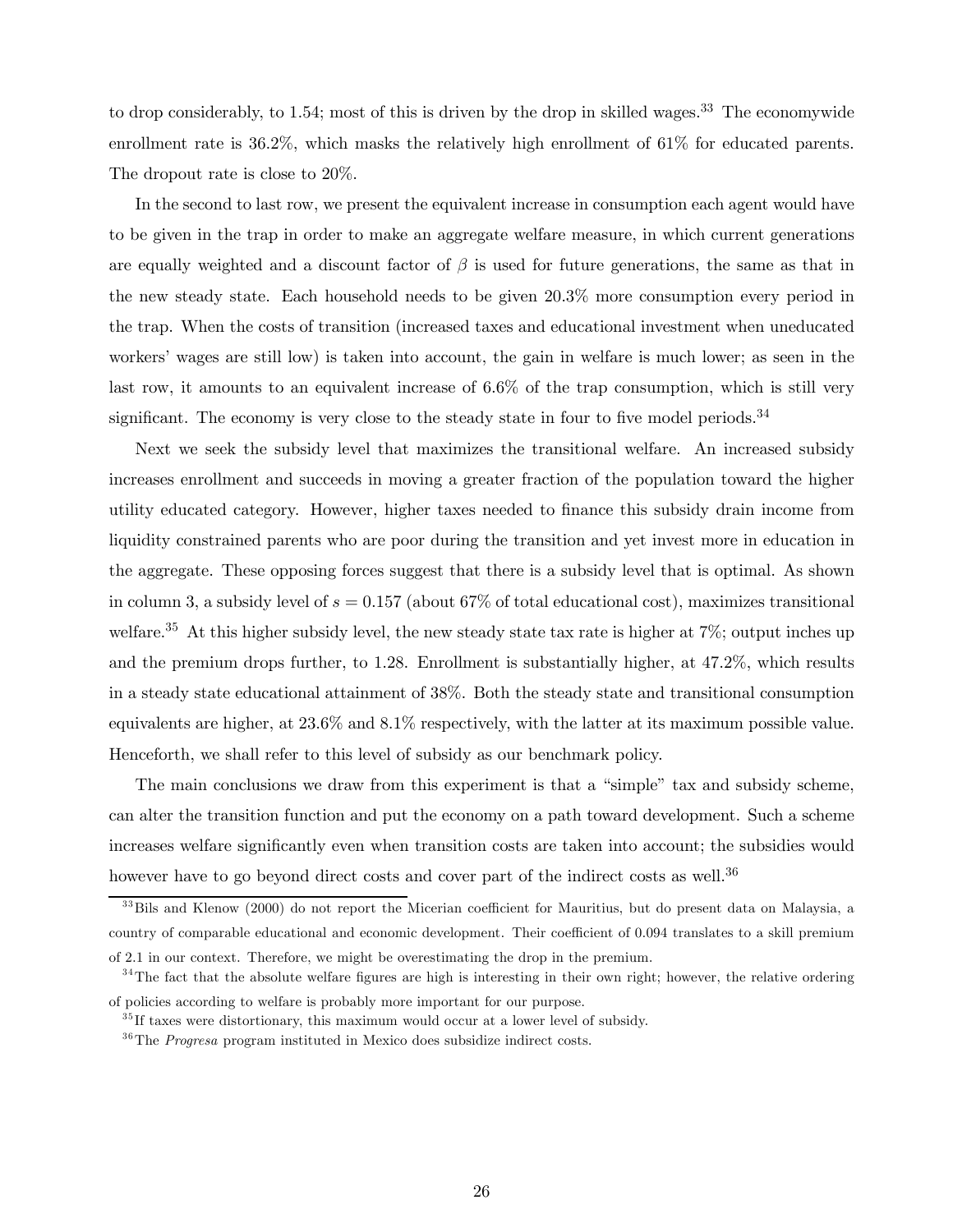#### 5.1.1 Political Economy Considerations

A natural question to ask at this juncture is why we do not see such schemes put in place in practice. Even though ours is not a model of political economy, our simulations allow us to speculate on this question.

There is a drop in wages of the educated,  $\tilde{w}_e$ , of about 61% going from the trap to the first subsidy level and a drop of 67% to the second subsidy level. Even though the measure of educated workers in the trap is vanishingly small, one can still examine whether such workers would prefer to be in a trap or in the above steady state in column 3. We find (in figures omitted for brevity) that they prefer the trap, and in all experiments the currently uneducated prefer subsidies more than the currently educated do, at least across steady states. There is therefore an incentive for the educated "elite", who often occupy key policy making positions in these countries, to not subsidize education and preserve the monopoly they enjoy for their children who are more likely to be educated. If this incentive effectively causes subsidization to be blocked, the economy will remain in a trap.<sup>37</sup>

Why would the poor who do not enroll their children support the taxation scheme? We find that this segment of the population also benefits from the subsidy scheme. A poor household with the ablest possible child  $(a = 1)$ , which will enrolls its child for sure, needs an equivalent consumption measure of 8.6% at the trap to equate welfare to the one in the subsidy scheme. A household with a low ability child who is not enrolled also prefer the scheme; their equivalent consumption measure is 7.7%. Even though the unenrolled child will stay poor next period, since the wage of the uneducated increases, the expected value to being poor increases and this feeds into the welfare of today's parent.38 The subsidy scheme which improves the future economic condition of the low ability individuals also provides present-day parents insurance against their grandchildren's ability, partially completing a market that has been assumed to not exist.

## 5.2 The Question of Foreign Aid

The Oxfam report mentioned in the introduction recommends an increase in foreign aid to sSA countries as well as an increase in the portion of this aid devoted to basic education. Indeed several of the sSA countries already receive considerable amounts of foreign aid. Given their low GDPs, aid

 $37$ The decrease in *relative* wages of the skilled, that is, the skill premium, is more crucial for this explanation. A simulatenous increase in total factor productivity could increase absolute skilled wages even as increased education attainment decreases the skill premium. Absolute wages for the skilled in Mauritius, for instance, have not decreased relative to other sSA economies that are closer to a trap.

<sup>&</sup>lt;sup>38</sup>Knight and Sabot (1990) are pessimistic that an expanded education system would improve intergenerational mobility, but do find an increase in the *absolute* wages of the less educated in Kenya, due to productivity gains attributable to the expansion. See their Chapter 10.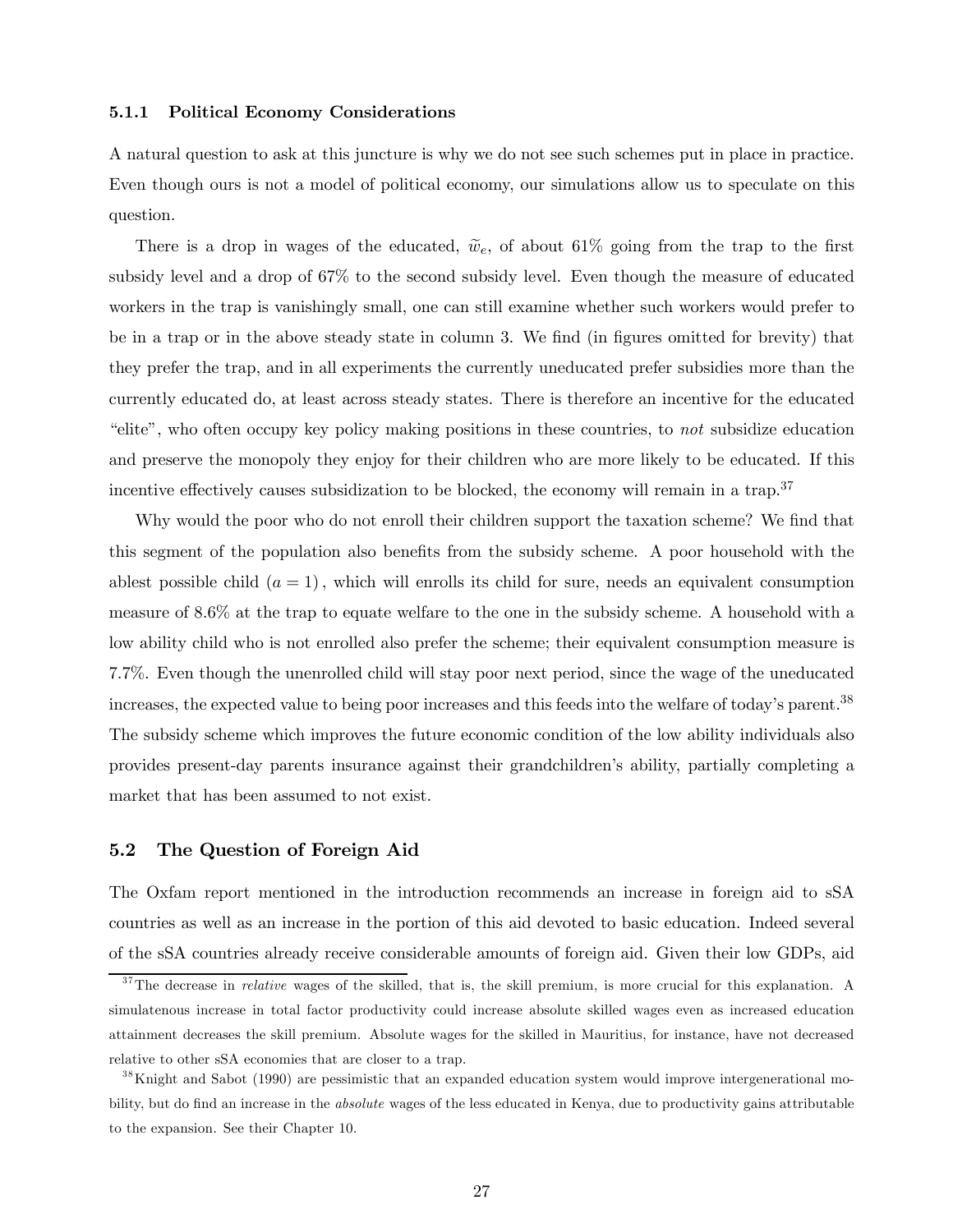as a percentage of GDP for some of these countries is high; it is 5.65% for Malawi, 7.65% for Mali, 5.38% for Niger, 4.44% for Somalia, and 5.86% for Tanzania.39 However, not all of this aid is likely to be devoted to basic education. Moreover, international outlays for foreign aid have been dwindling. Burnside and Dollar (2000) state, "...in 1997 OECD countries gave less, as a share of GNP, than they have in decades." They also find that aid has a positive impact on growth in developing countries with good policies, but little effect on those with poor policies.

The previous experiment suggests that even an economy locked into a trap need not be dependent on foreign aid to trigger development. It is welfare improving to tax workers and raise the funds for subsidizing education locally. Indeed one of the complaints donors of foreign aid have is that the funds are frittered away and rarely reach intended targets. When the funds are generated within the poor country via taxation the chances of local monitoring and political accountability of funds might improve.

Despite these considerations, we conduct an experiment that mimics foreign aid. The workers in the poor country are not taxed; instead foreign aid is expected to cover the subsidies that are needed to take the economy to the same steady state as the benchmark policy of  $n_e^* = 0.38$ . The elimination of taxes causes little change to the economic aggregates such as output, the skill premium, and enrollment rates.<sup>40</sup> The subsidy level is a bit lower than before at 0.152; workers earn slightly higher income without taxes and thus need a lower subsidy to induce them to enroll their children. Needless to say, welfare is higher when the subsidies are met from foreign aid instead of domestic taxes. Each agent would have to be given 30% more consumption every period in the trap to equate aggregate welfare to the one that obtains in the foreign aid regime. When transition is factored in, this figure reduces to about 14%; this is about 42% higher than the equivalent figure in the tax and subsidy scheme.

As a fraction of GDP, subsidy expenditures are a bit higher than 6.8%. It appears inconceivable that countries will be willing to donate this amount in foreign aid in perpetuity for providing basic education; as a fraction of the pre-subsidy GDP, a figure that can be compared to the aid-to-GDP ratios given above, the aid has to be as high as 10.4% for education alone. Given that a welfare improving domestic taxation scheme is possible, it seems more prudent for an sSA economy to institute such a policy than wait for uncertain foreign aid. There is nothing in our analysis, however, to indicate foreign aid could hurt economic prospects.

If the government can borrow on a long-term basis from other countries or development agencies to finance increased education expenditures during the transition, thereby not forced to balance its budget in the short run, the resulting increase in welfare will be in between the figures given in Table

 $39$ This data is from Burnside and Dollar (2000) and is averaged over available data for the period 1970-1993.

 $40$ There might be a more perceptible increase if labor distortion of taxes is modeled.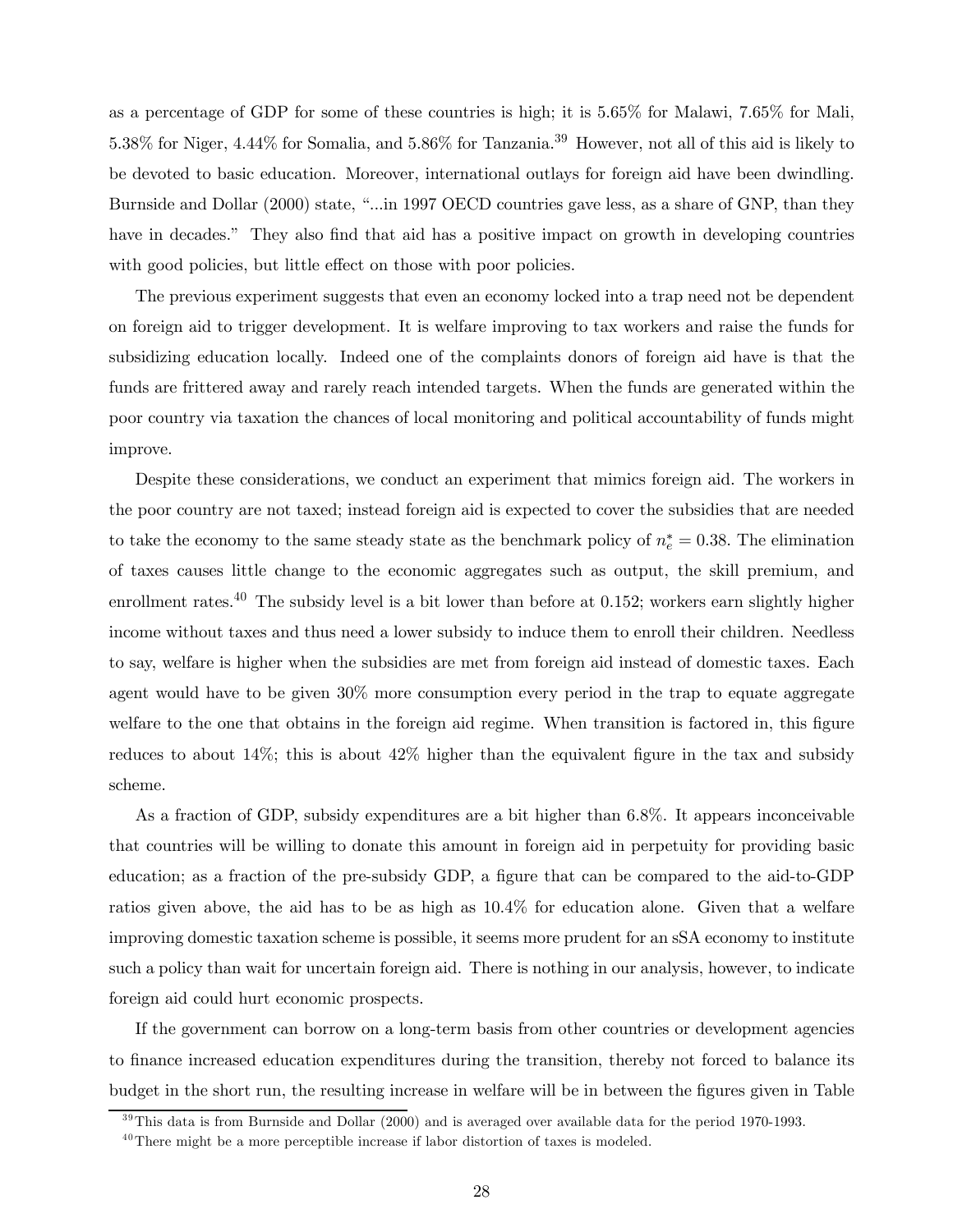3 and the ones reported in this subsection where donor countries give outright aid instead of loans.

## 5.3 Abolition of Child Labor

Since indirect costs are a significant proportion of the total cost of primary education, it appears reasonable to consider a policy that abolishes child labor; this would reduce the cost perceived by parents. That is, in addition to ethical reasons, there may be economic reasons for such an abolition. However, there is a loss of family income, and it will be interesting to examine the overall effect on welfare.

We consider different variants of this experiment. We initially assume that abolition of child labor amounts to zero contribution from the child to the family income. This might seem extreme since the child could do work within the house or in the family farm if not outside. So, we also consider a case where the child contributes  $\varphi \underline{w}$  irrespective of whether the child goes to school or not (in earlier experiments the child who does not go to school earns the full  $\underline{w}$ ). In other words, the indirect cost is zero under both assumptions, but the family income is higher in the second case. Under either assumption, we consider the abolition of child labor in isolation with the subsidy level kept at the trap level, as well as with subsidies that would result in the same outlays by the government as in the benchmark tax-and-subsidy scheme in column 3, Table 3; i.e. we make a revenue neutral comparison. Table 4 summarizes the outcomes of these experiments, where column 1 repeats the trap outcome for sake of convenience.

| Variable                      | $1.$ Trap | 2. Abolish $(0)$ | 3. Abolish $+\text{sub.}$ (0) | 4. Abolish $(\varphi \underline{w})$ | 5. Abolish+sub. $(\varphi \underline{w})$ |
|-------------------------------|-----------|------------------|-------------------------------|--------------------------------------|-------------------------------------------|
| Fraction of educated workers  | $0\%$     | 43.4\%           | $46.0\%$                      | 43.5%                                | $46.0\%$                                  |
| Subsidy level                 | 0.0109    | 0.0109           | 0.0741                        | 0.0109                               | 0.0741                                    |
| Tax rate                      | $0\%$     | $0.6\%$          | $6.9\%$                       | $0.6\%$                              | $6.9\%$                                   |
| Output                        | 0.69      | 1.07             | 1.07                          | 1.07                                 | 1.07                                      |
| Skill premium                 | 4.96      | 1.14             | 1.09                          | 1.14                                 | 1.09                                      |
| Enrollment rate               | $0\%$     | $60.4\%$         | 100%                          | $60.4\%$                             | 100\%                                     |
| Dropout rate                  | $0\%$     | 28.1%            | 54.1\%                        | 28.1%                                | 54.1\%                                    |
| SS welfare (cons. equiv.)     |           | 1.2%             | $0.67\%$                      | 15.1\%                               | 14.5%                                     |
| Trans. welfare (cons. equiv.) |           | $-18.0\%$        | $-19.1\%$                     | $-3.1\%$                             | $-4.1\%$                                  |

Table 4 Abolition of child labor

If the child's contribution to the family is zero after the abolition of child labor goes into effect (column 2), the fraction of educated workers and the output increases more than they do with the tax and subsidy scheme presented in Table 3;  $n_e^*$  is now 43.4% instead of 30% and  $Y^*$  is 1.07 instead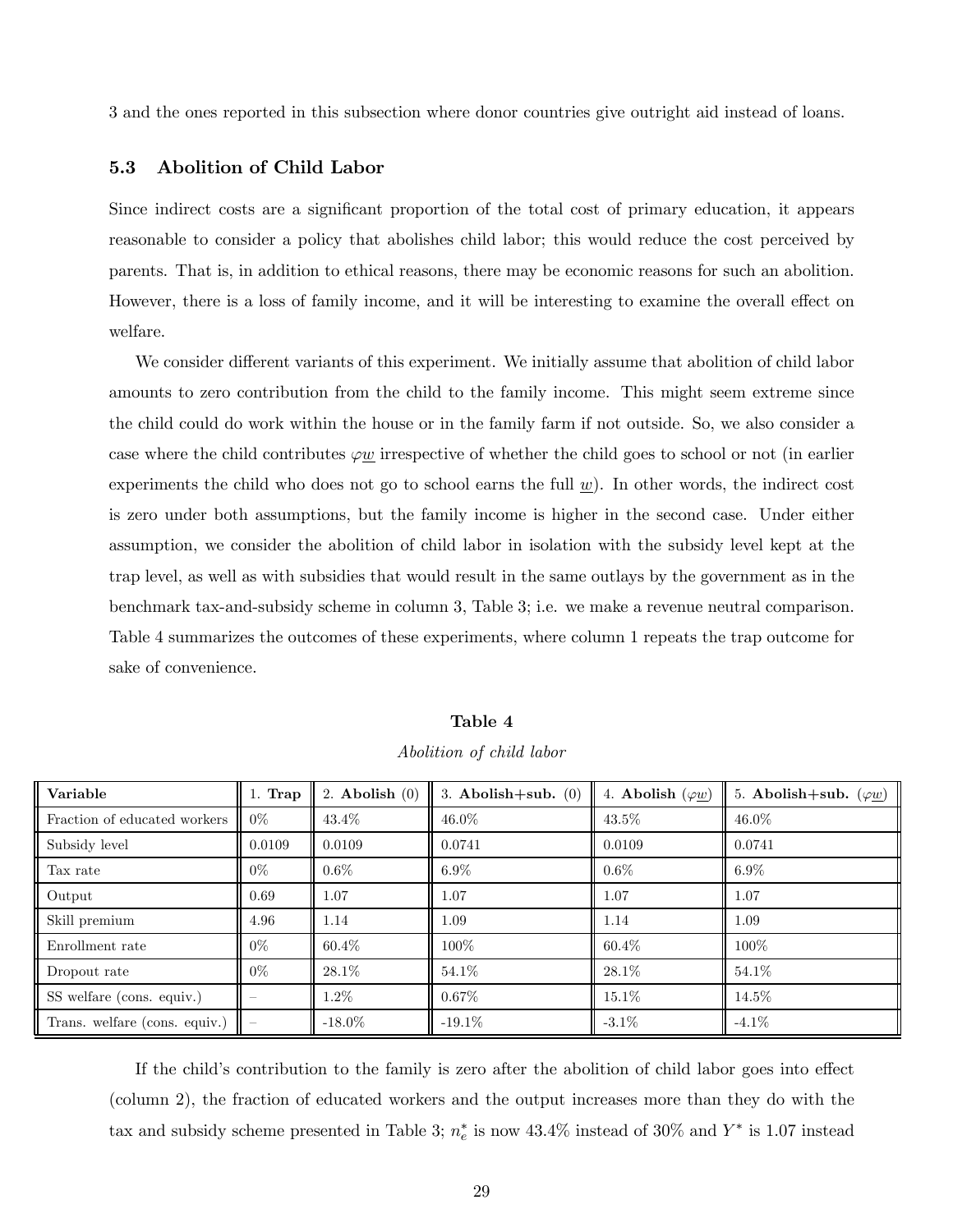of 1.03. The cost of education goes down from 0.234 to  $e_d = 0.0326$ , an 86% decrease. Therefore even though family income goes down right after the abolition, enrollment increases, causing  $n_e^*$  to increase – the utility cost of rich parents,  $g_e$ , drops by 37%, and that of poor parents,  $g_u$ , drops by 46%. The increase in attainment causes the premium to decrease even more than it did earlier.

If the economy could jump to the new steady state right away, the increases in average wage and the fraction of workers in the educated category with higher utility compensate for the loss of children's income and increase welfare. The equivalent compensation is 1.2% of the trap consumption, lower than that in the tax and subsidy scheme. However, once the transition, with increased educational investment (in the aggregate) coupled with a loss in family income, is taken into account there is a huge negative effect on welfare; each worker is willing to pay 18% of their consumption to stay at the trap.

In column 3, we study how the outcome changes relative to column 2, when in addition to the abolition of child labor, the government gives subsidies to equate government expenditure to the one in the benchmark tax-and-subsidy scheme. The entire direct cost is subsidized; there are enough tax revenues left over to partly compensate each family for lost children's contributions. With no indirect costs, a complete subsidy of direct costs implies utility cost  $g_i = 0$ , which in turn implies  $a_i^* = 0$ and thus a 100% enrollment for both types. But given the tax rate of 6.9% compared to the 0.6% in column 2, the welfare is even lower.<sup>41</sup> The equivalent compensation for a jump to the new steady state is only 0.67% of consumption; when the transition is included, each household is willing to pay nearly 20% of its consumption at the trap to avoid this policy.

Columns 4 and 5 consider the less severe assumption of a child's contribution to family income of  $\varphi$ <u>w</u>. The aggregate outcomes of column 4 are same as those of 2, and column 5 same as those of 3, except for welfare. Given the assumption that all children contribute  $\varphi \underline{w}$  to their families, the perceived indirect cost is still zero; the enrollment behavior and attainment are therefore unchanged. However, the steady state welfare is much higher and the loss when the transition is factored in is lower. Transitional welfare is never higher relative to the trap.

Note the high dropout rates when enrollment is driven to 100%. Unless the quality of education as captured by the  $\pi_i$  functions improves, an increase in enrollment, which draws students from the lower end of the ability distribution, will inevitably raise the likelihood of failure.

In summary, the abolition of child labor with or without added education subsidies yields higher enrollment rates and educational attainment than the tax-and-subsidy scheme, but yields lower welfare than the trap once transition is factored in. Even when welfare comparisons are made across steady

<sup>&</sup>lt;sup>41</sup> Nearly the same tax rate is not able to produce a 100% enrollment in the tax and subsidy scheme presented in Table 1. For enrollment decisions it is the perceived costs of education that matter, and by eliminating indirect costs, child labor abolition is able to achieve higher enrollment rates.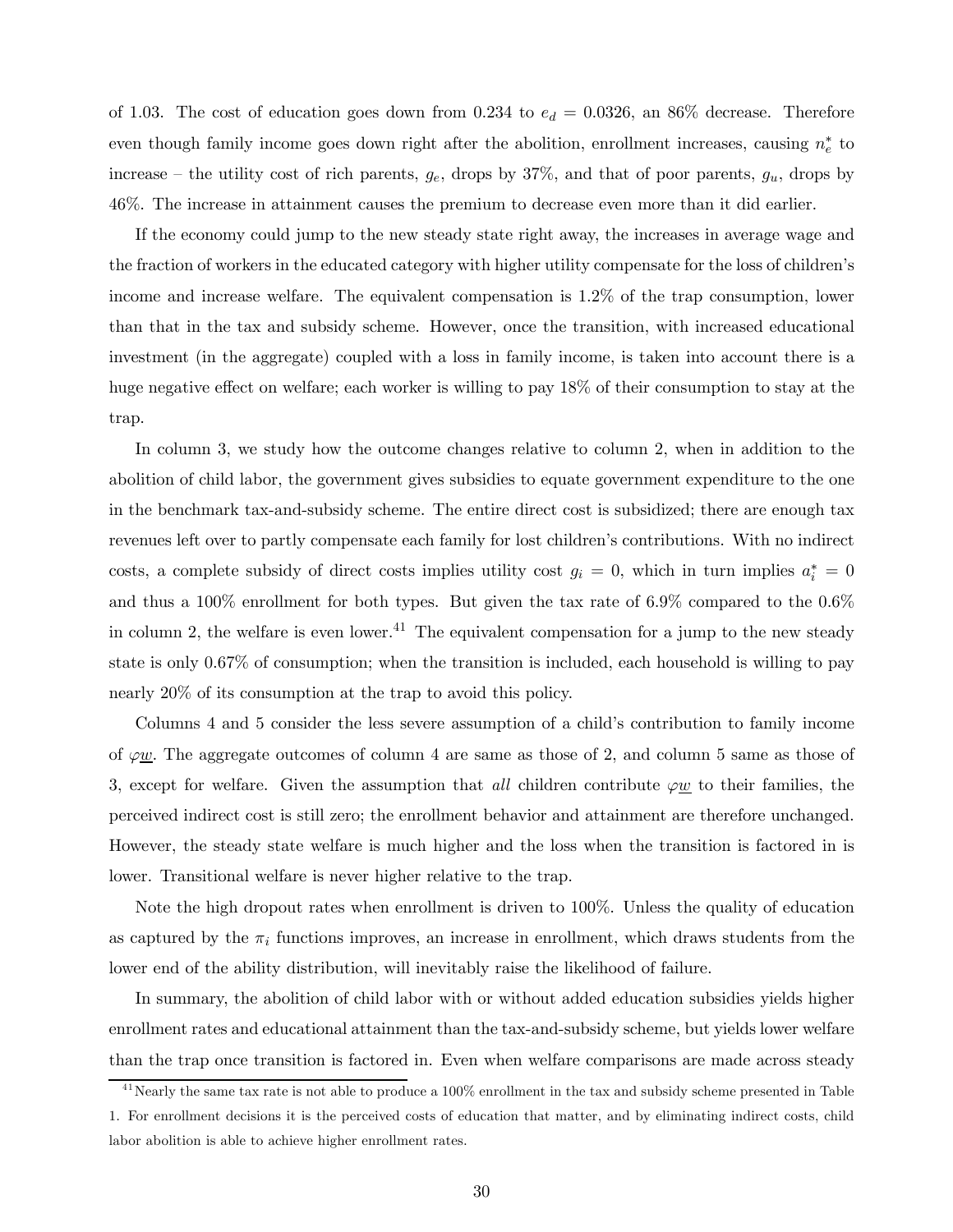states, this scheme fares worse than the tax and subsidy scheme.

## 5.4 Compulsory Education

Instead of leaving the enrollment decision to the parent, what if the sSA economies institute and enforce a law that mandates all children should compulsorily attend school and subsidize their direct cost, thereby claiming a 100% enrollment?<sup>42</sup> Note that in this case,  $n_e$  evolves mechanically according to:

$$
\Phi(n_e) = n_e \int_0^1 \pi_e(a) dF(a) + (1 - n_e) \int_0^1 \pi_u(a) dF(a).
$$

The optimality conditions that characterize enrollments are now irrelevant. Table 5 presents the outcome in this case.

Column 1 shows the outcome with compulsory education alone, while column 2 does the revenue neutral experiment. The steady state welfare gain in column 1 is substantial, but is still lower than that in Table 3. Once transition is factored in, there is a welfare loss. Since all children, even those whose parents would not have found it profitable to send to school in the absence of the compulsory education law, are forced to go to school and suffer a loss in income of  $(1 - \varphi) \underline{w}$ , aggregate welfare decreases.

| Variable                      | Trap   | 1. Compulsory | 2. Compulsory+sub. |
|-------------------------------|--------|---------------|--------------------|
| Fraction of educated workers  | $0\%$  | 46.0%         | 46.0%              |
| Subsidy level                 | 0.0109 | 0.0326        | 0.0741             |
| Tax rate                      | $0\%$  | $3.0\%$       | $6.9\%$            |
| Output                        | 0.688  | 1.07          | 1.07               |
| Skill premium                 | 4.96   | 1.09          | 1.09               |
| Enrollment rate               | $0\%$  | 100\%         | 100\%              |
| Dropout rate                  | $0\%$  | 54.1\%        | 54.1\%             |
| SS welfare (cons. equiv.)     |        | 16.0%         | 14.5%              |
| Trans. welfare (cons. equiv.) |        | $-3.4\%$      | $-4.1\%$           |

Table 5

Compulsory Education

Since compulsory education leaves the children's contribution at  $\varphi w$  for all families and direct costs are fully subsidized, the revenue neutral outcome in column 2 is identical to the revenue neutral case where the abolition of child labor is assumed to give all families an income of  $\varphi \underline{w}$  from children (Table 4, column 5). In both cases the subsidy is high enough to guarantee 100% enrollment in the steady state. The transitional welfare continues to be lower than that in the trap.

 $42$  In the absence of evidence on enforcement costs, we assume free enforcement of laws. For arguing that the compulsory education scheme does not perform as well as the tax-and-subsidy scheme, this assumption is conservative.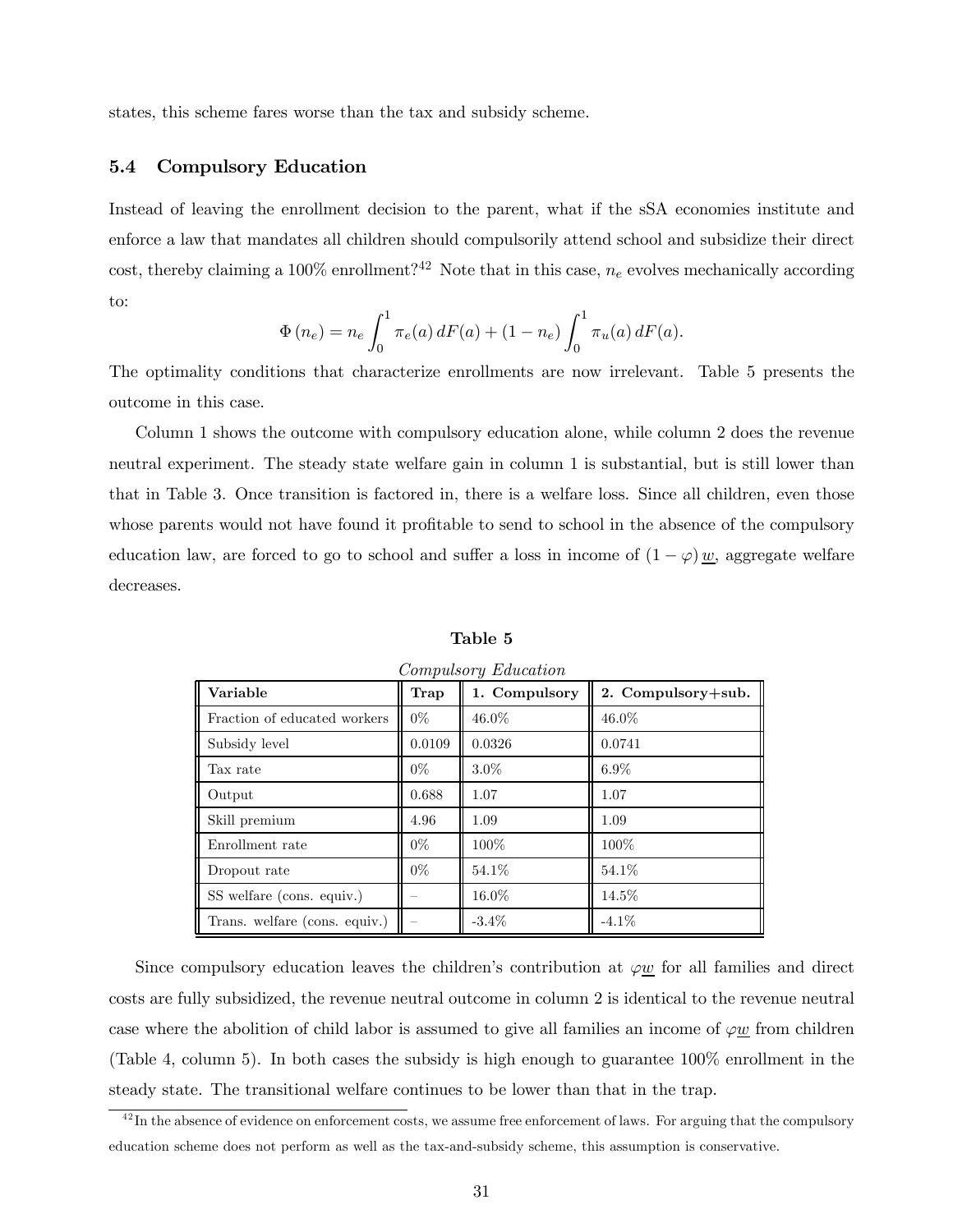In conjunction with results from the previous experiment, the above outcome seems to imply that the sSA economies have to be cautious in aiming purely for the maximization of enrollment or attainment. The loss of children's contribution to family income can decrease aggregate welfare. Moreover, unless the quality of education is improved, increases in enrollment draw students from the lower end of the ability pool thereby increasing the rate of failure.<sup>43</sup>

#### 5.5 Improvements in Infrastructure

Can the sSA economies emerge from the trap due to an increase in the total factor productivity, A? As mentioned earlier, Mauritius is credited for opening up its economy to foreign technology to spur development. From the point of view of the trap condition (8), it can be shown that  $(\tilde{w}_e - \tilde{w}_u)$  is increasing in A, whenever  $\tilde{w}_e > \tilde{w}_u$ , making it less likely that a trap will result. That is, instead of changing the educational costs through subsidies, can the return to education be increased and the incentive to become educated be provided by an improvement in the production function? We look at potential improvements in infrastructure that can increase A as there is more direct evidence on this. If one views A as  $I^{\zeta}$ , where I is the stock of infrastructure and  $\zeta$  is an elasticity parameter, one can ask by what factor  $I$  will have to increase in order to take the economy to the same steady state that results in the tax-and-subsidy case.

The World Development Report 1994 surveys the estimates for  $\zeta$  found in literature as well as addresses the issue of causality.<sup>44</sup> We use  $\zeta = 0.4$ , which is at the upper end of the range of reported estimates, and close to the one reported by Aschauer (1989). We find that to get close to the benchmark  $n_e^* = 0.38$ , the value of A has to increase from 2 to 5. Using the above value for  $\zeta$  then implies that the infrastructure stock has to increase by a factor close to  $10.^{45}\,$ 

In the absence of clear evidence connecting infrastructure expenditure and the stock we do not attempt to estimate the tax rate that will be needed to finance this increase and the concomitant effect on welfare. It suffices to note that a massive increase in infrastructure is required to achieve the same effect that can be obtained by altering the composition of the workforce (with the same production function) through a relatively painless tax and subsidy scheme.

<sup>&</sup>lt;sup>43</sup>In contrast to the way we have modeled it, if ability of the child is unknown even to the parents, and enrolling a child in school is the only way to learn this ability, compulsory education might have a value that we are unable to capture. In that case, compulsory education might have a more positive welfare effect than we have credited to it.

 $44$  See Box 1.1.

 $^{45}$ The World Development Report 1994 states that the slope of the infrastructure stock vs per capita GDP is roughly 1. Given that the Mauritian per capita income is about 10 times the median of our sSA sample, its infrastructure capital is 10 times higher, in line with the required increase in  $I$  we estimate.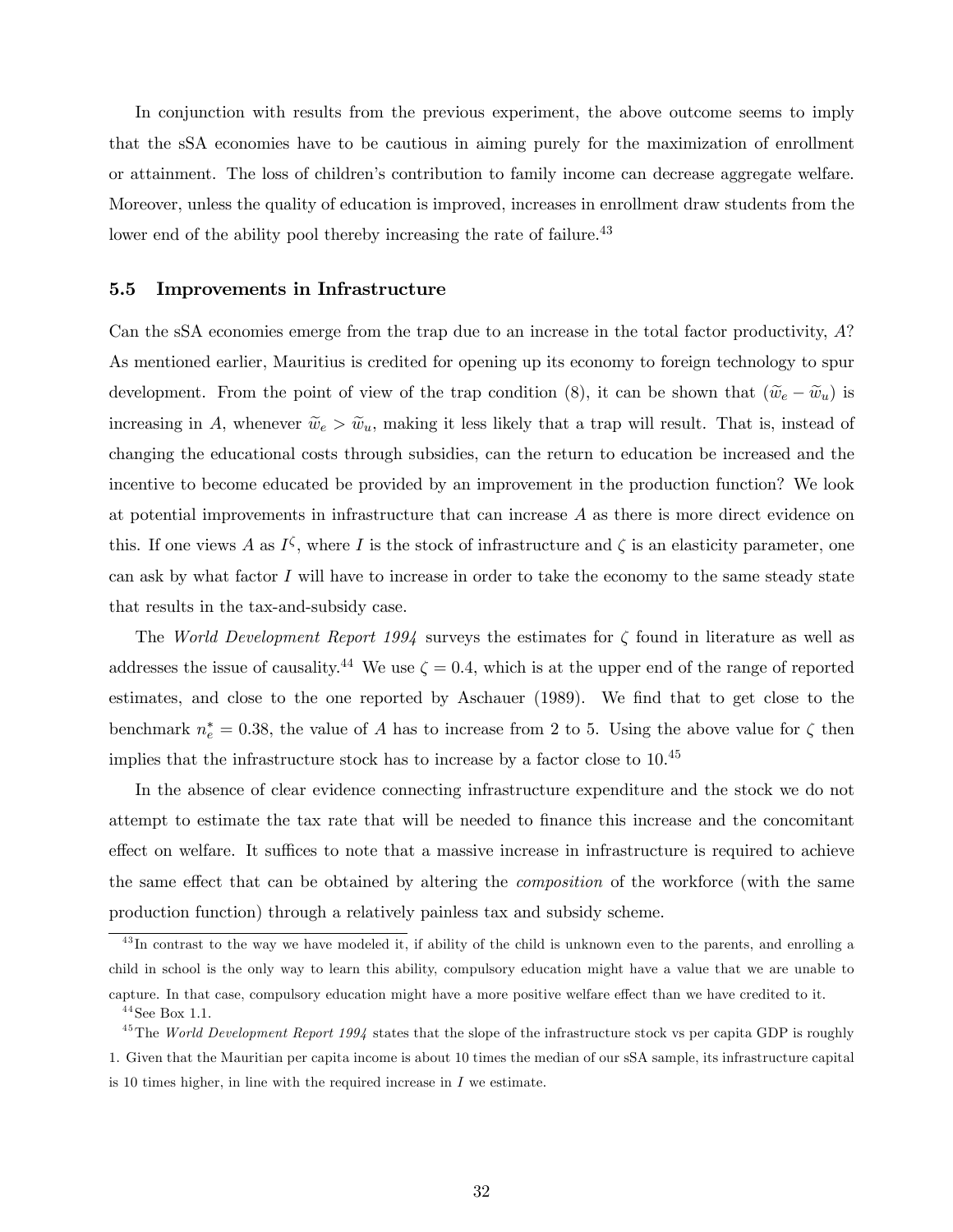## 5.6 Sensitivity Analysis

Is our result that the tax and subsidy scheme is superior to other schemes driven purely by the parameters assumed? It is the loss of contribution from low-ability children, with little chance of educational success, that contributes to the poor performance of the compulsory education scheme and the abolition of child labor. We have already addressed the sensitivity to assumed contribution from children by examining incomes of 0 and  $\varphi \underline{w}$  in Table 4. While a higher assumed contribution does move this policy toward the tax and subsidy scheme in welfare terms, any further increase in this assumed contribution would call into question the very effectiveness of abolition. Likewise, in the abolition and in the compulsory education scheme, we have conducted revenue neutral experiments relative to the tax and subsidy scheme and find they still do not dominate in terms of welfare.

One other check we perform is altering the human capital production function for the uneducated,  $\pi_u$ , to make it identical to the one for the educated,  $\pi_e$ . We present the welfare figures, in consumption equivalents relative to the initial condition, for this experiment in Table 6.

Table 6

Welfare Comparisons with identical  $\pi$  functions

| Variable                                       |          |          | 1. Subsidy    2. Abolish (0)    3. Abolish $(\varphi \underline{w})$    4. Compulsory |          |
|------------------------------------------------|----------|----------|---------------------------------------------------------------------------------------|----------|
| SS welfare (cons. equiv.)                      | $10.5\%$ | $-8.1\%$ | $4.4\%$                                                                               | $3.5\%$  |
| Trans. welfare (cons. equiv.) $\parallel$ 4.3% |          | -17.8%   | $-4.7\%$                                                                              | $-5.6\%$ |

The relative welfare ranking is unchanged. The subsidy scheme (with  $s = .09$  as in column 2, Table 3) does best with the abolition of child labor with zero assumed contribution from children the worst; abolition with some contribution from children and compulsory education lie in between. The absolute welfare figures for the subsidy are lower than those in Table 3, but still substantial; as mentioned earlier, the relative ranking of the schemes is probably more important than the absolute numbers. In results omitted for brevity, we find that the improvement in quality reduces the dropout rate and increases attainment.

We have focused primarily on decreasing  $e$ , and later increasing  $A$ , to trigger development in these economies. We also verify that altering the parameters suggested by our theoretical conditions (an increase in  $\beta$  and a decrease in  $\sigma$ ) would result in similar development, though it is unclear how policy could be used to alter these parameters. As noted earlier, our assumption that a higher wage from education does not materialize until the second period has implications for the value of the indirect cost. We search for the minimum value of  $\varphi$  that will get the economy out of the trap; it is 0.44 as opposed to the baseline value of 0.415. A higher value for  $\varphi$  decreases the opportunity cost of education and makes the trap less likely. For our purposes, whether an economy is exactly at a trap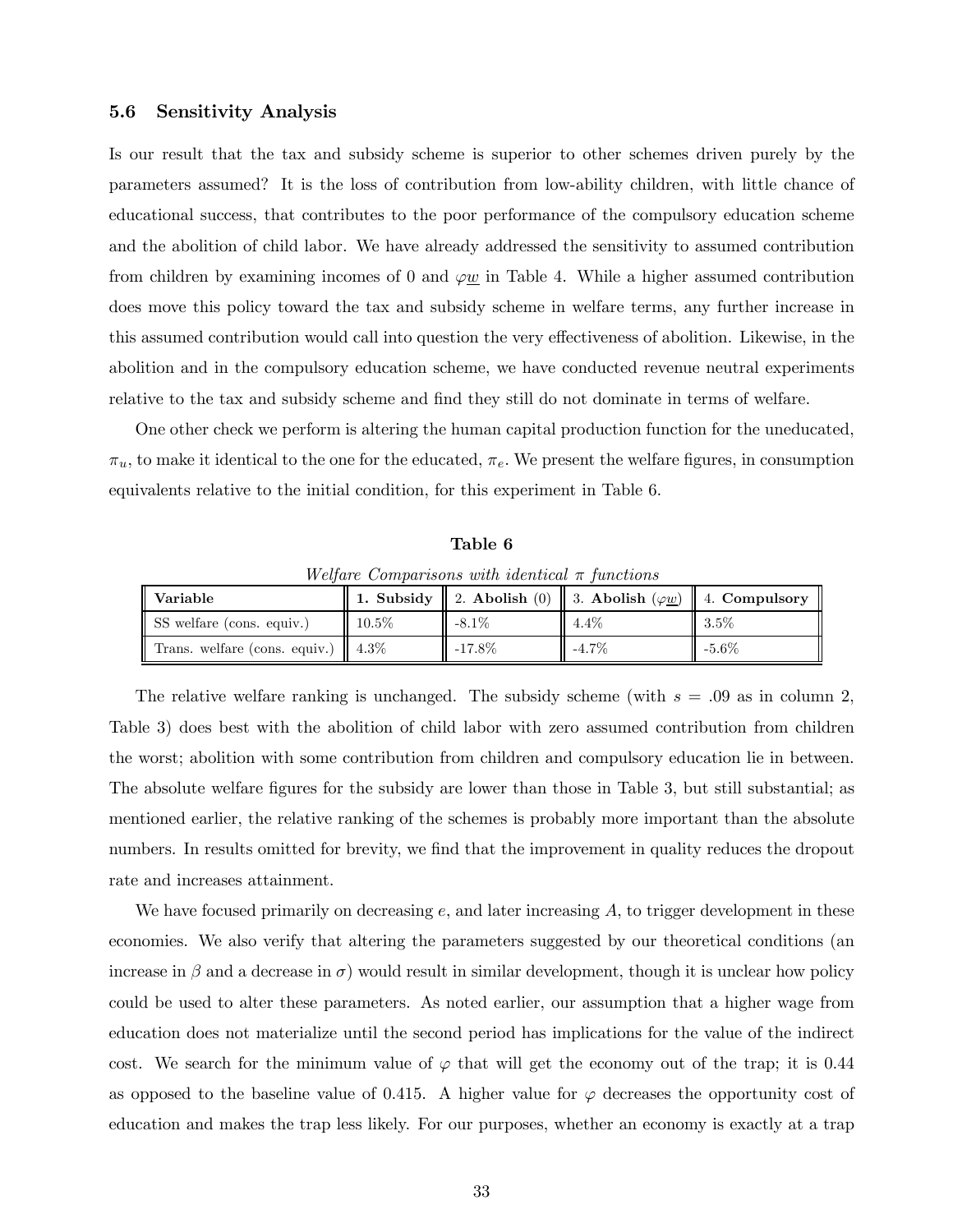matters less than how well the various policies for development perform. And for a wide range of parameter values the tax and subsidy scheme yields the best welfare.<sup>46</sup>

## 6 Conclusion

In this paper, we have presented details on the condition of education and the economy of the low performing sub-Saharan African countries. These economies can be characterized by a simple heterogeneous-agent model in which the high cost of education relative to income and the skill premium results in a low steady state with minimal educational attainment. Policy experiments on a calibrated model suggest that a tax and subsidy scheme that redistributes resources at the trap from poor households with lower ability children to those with higher ability children can pry the economy out of the trap, thus freeing it from dependence on foreign aid in order to achieve similar outcomes. This policy is superior, in welfare terms, to the abolition of child labor and the institution and enforcement of compulsory education laws, whether the transition is taken into account or not. Under revenue neutrality, these latter policies are unable to reverse the loss of contributions low ability children would have made to their families had they not been forced to attend school. These simulations question the stated goal of several agencies of achieving universal enrollment. Given the current stage of development of these economies and the quality of their educational systems that are likely to prevail in the near future, polices that guarantee this level of enrollment need not be welfare improving. How increases in enrollment and attainment are achieved seems to matter crucially.

While we have identified the policy that appears to perform best, we have been silent on political economy considerations and difficulties in implementing reforms; these deserve more serious attention. Further work is also warranted in assembling better data in order to refine the calibration process. This is especially needed in order to study improvements in the quality of education, which is subsumed in our probability functions. An improvement in the quality of education (the  $\pi$  function) will alter welfare comparisons by boosting the schemes that result in 100% enrollment. In other words, our policy conclusions should not be viewed as an argument for keeping school enrollment permanently low in sub-Saharan Africa; such an argument would never be made for developed economies. Rather, they highlight the pressing need to improve the quality of education in order to successfully implement ideas such as universal enrollment.

One could model the education sector explicitly and study the quality of teachers as well as indices such as teacher-student ratios to address quality improvements. These are the topics of ongoing research.

<sup>&</sup>lt;sup>46</sup>For instance, irrespective of the value of  $\varphi$ , abolition of child labor implies an indirect cost of zero, and the relative welfare ordering obtained for the baseline value of  $\varphi = 0.415$  continue to obtain.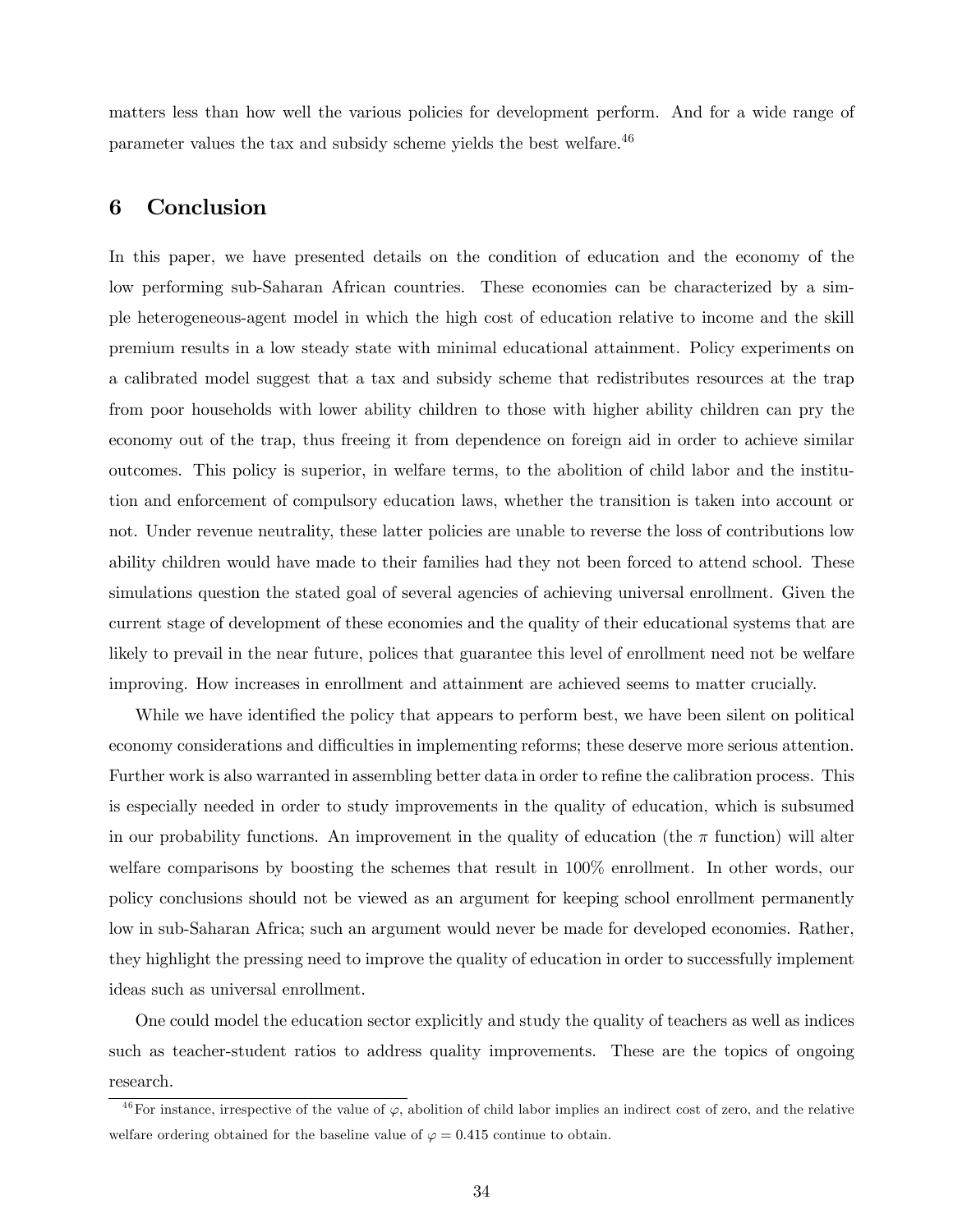## References

- [1] Ablo, Emmanuel, and Reinikka, Ritva. "Do Budgets Really Matter? Evidence From Public Spending on Education and Health in Uganda." The World Bank Policy Research Working Paper 1926, June 1998.
- [2] Acemoglu, Daron, Johnson, Simon, and Robinson, James A. "An African Success Story: Botswana." CEPR Discussion Paper 3219, February 2002.
- [3] Aghion, Philippe, Eve Caroli, and Cecilia Garcia-Penalosa. (1999). "Inequality and Economic Growth: The Perspective of New Growth Theories," Journal of Economic Literature, vol 37, 1615-1660.
- [4] Appleton, S., Hoddinott, J. and Mackinnon, J. "Education and Health in Sub-Saharan Africa." Journal of International Development, vol 8, no 3 (May-June 1996), 307-339.
- [5] Aschauer, David Alan. "Is Public Expenditure Productive?" Journal of Monetary Economics, 1989, vol 23, 177-200.
- [6] Autor, David H., Katz, Lawrence F. , and Krueger, Alan B. "Computing Inequality: Have Computers Changed the Labor Market?" The Quarterly Journal of Economics, November 1998, 1169-1213.
- [7] Azariadis, Costas. "The Economics of Poverty Traps Part One: Complete Markets," Journal of Economic Growth, December 1996, vol. 1, 449-486.
- [8] Barro, Robert J., and Lee, Jong-Wha. "International Measures of Schooling Years and Schooling Quality." AEA Papers and Proceedings, May 1996, vol 86 no 2, 218-223.
- [9] Becker, Gary S., Murphy, Kevin M., Tamura, Robert. "Human Capital, Fertility, and Economic Growth." Journal of Political Economy, vol 98, no 5 (Part 2, October 1990): S12-37.
- [10] Bigsten, et. al. "Rates of Return on Physical and Human Capital in Africa's Manufacturing Sector." Economic Development and Cultural Change, vol 48, no 4 (July 2000): 801-827.
- [11] Bils, Mark, and Klenow, Peter J. "Does Schooling Cause Growth?" American Economic Review vol. 90, no. 5 (December 2000): 1160-1183.
- [12] Bredie, Joseph W. B., and Beeharry, Girindre K. "School Enrollment Decline in Sub-Saharan Africa: Beyond the Supply Constraint," World Bank Discussion Paper No. 395, 1998.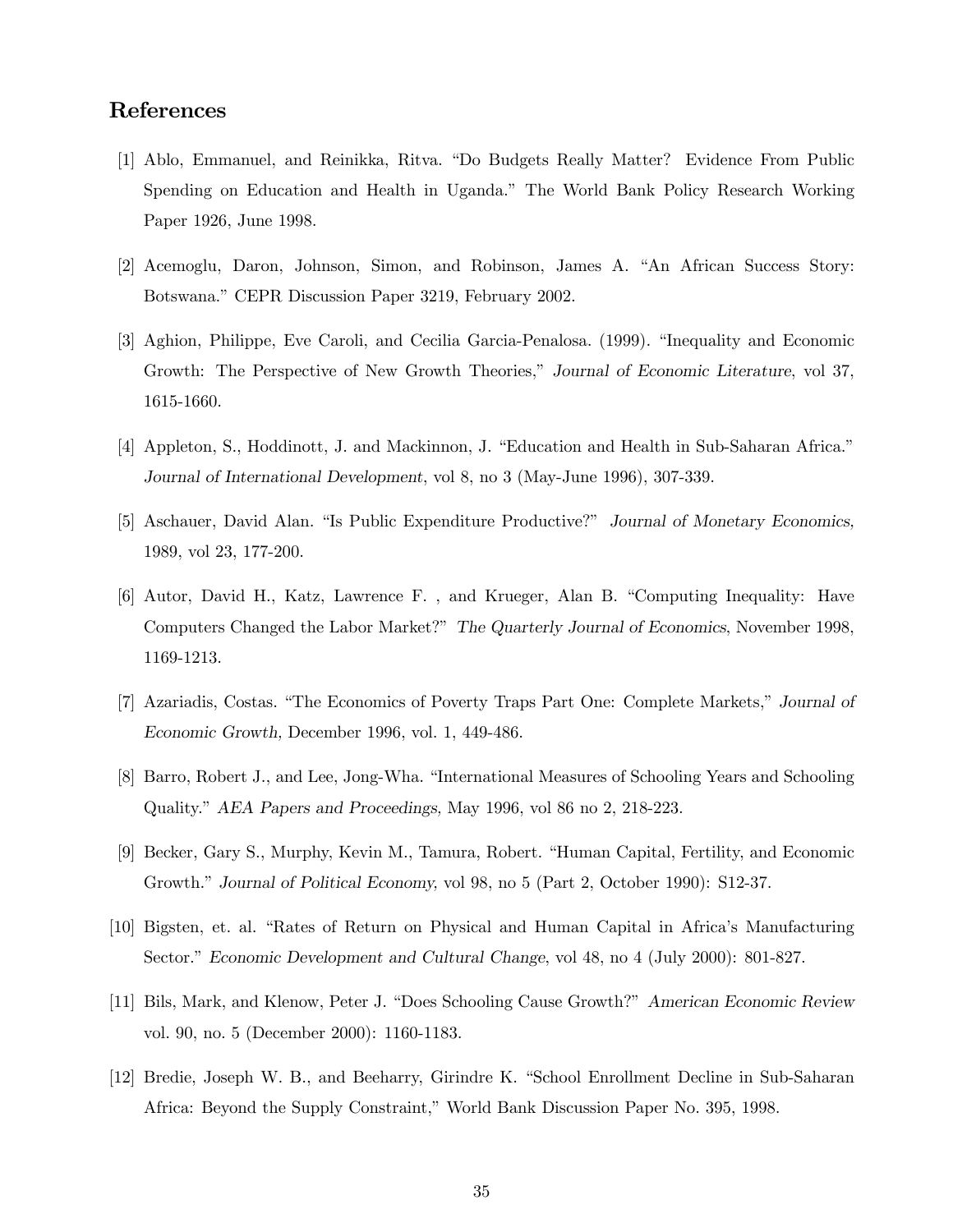- [13] Burnside, Craig, and Dollar, David. "Aid, Policies, and Growth." American Economic Review vol. 90, no. 4 (September 2000): 847-868.
- [14] Caucutt, Elizabeth M., and Kumar, Krishna B. "Higher Education Subsidies and Heterogeneity: A Dynamic Analysis." Journal of Economic Dynamics & Control, 2003, vol. 27, no. 8, 1459-1502.
- [15] English, Philip. "Mauritius: Reigniting the Engines of Growth", Economic Development Institute of the World Bank, 1998.
- [16] Galor, Oded, and Zeira, Joseph. "Income Distribution and Macroeconomics." Review of Economic Studies, 1993, vol 60, 35-52.
- [17] Galor, Oded, and Weil, David N. "Population, Technology, and Growth: From Malthusian Stagnation to the Demographic Transition and Beyond." American Economic Review, 2000, vol 90, 806-828.
- [18] Hanushek, Eric A. "Interpreting Recent Research on Schooling in Developing Countries." The World Bank Research Observer, vol 10, no 2 (August 1995), 227-246.
- [19] Kumar, Krishna B. "Education and Technology Adoption in a Small Open Economy: Theory and Evidence." Macroeconomic Dynamics (forthcoming).
- [20] Knight, John B. and Sabot, Richard H. Education, Productivity, and Inequality: The East African Natural Experiment 1990. Oxford, UK: Oxford University Press.
- [21] Mason, A., and Khandker, S. R. "Household Schooling Decisions in Tanzania," The World Bank, 1996.
- [22] Ogaki, Masao, and Zhang, Qiang. "Decreasing Relative Risk Aversion and Tests of Risk Sharing," Econometrica, March 2001, vol. 69, no. 2, 515-526.
- [23] Oxfam International. Education Now: Break the cycle of poverty. 2000.
- [24] Psacharopoulos, George. "Returns to Investment in Education: A Global Update," World Development, vol 22, 1994, 1325-1343.
- [25] Pritchett, Lant. "Where Has All the Education Gone?" World Bank Policy Research Working Paper 1581, March 1996.
- [26] Romer, Paul M. "Two Strategies for Economic Development: Using Ideas and Producing Ideas." In L. H. Summers and S. Shah, eds., Proceedings of the World Bank Annual Conference on Development Economics 1992. Washington, D.C.: World Bank, 63-91.